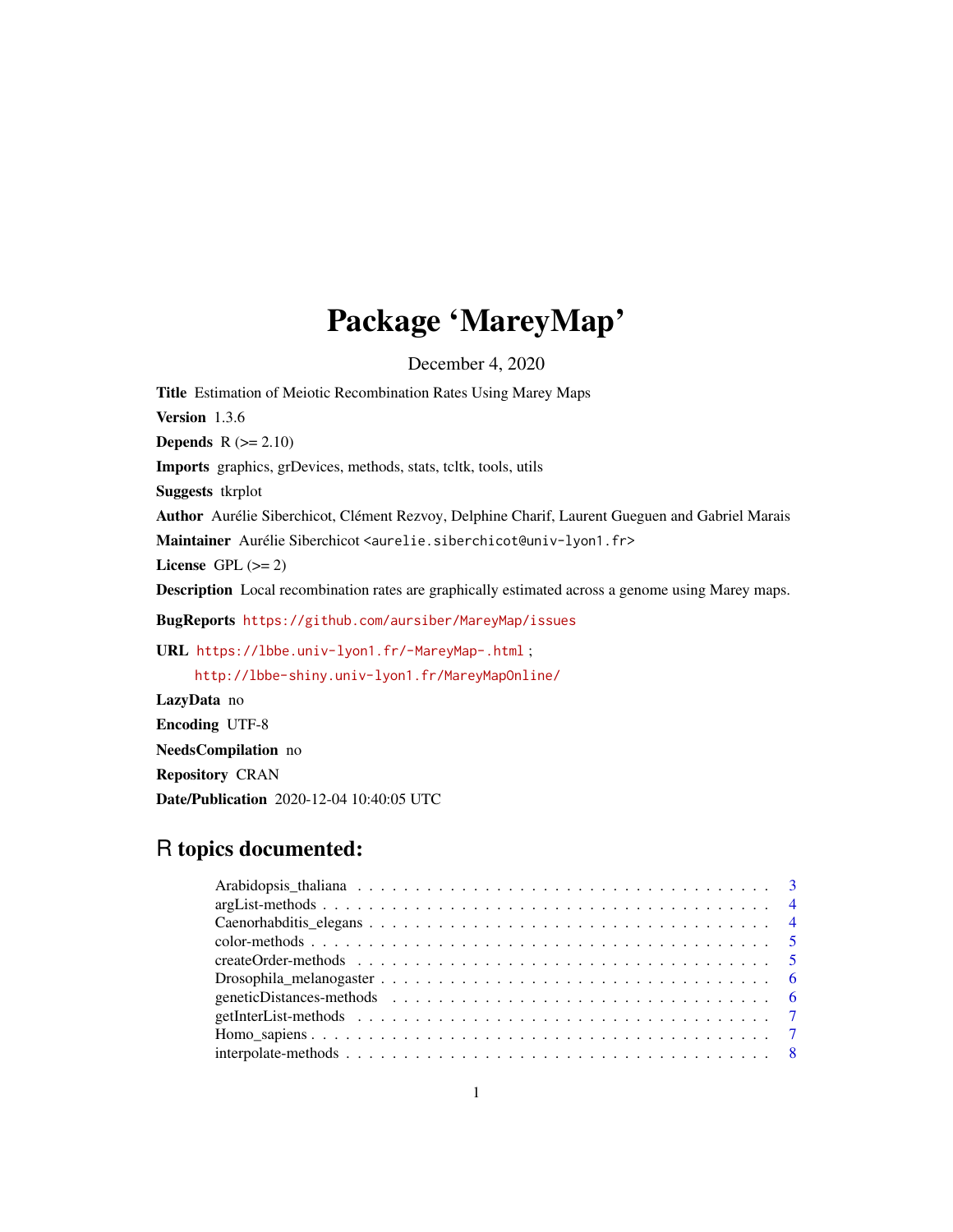| 9                      |
|------------------------|
| 10                     |
| 11                     |
| 13                     |
| 13                     |
| 14                     |
| 15                     |
| 15                     |
| 16                     |
| 16                     |
| 17                     |
| 18                     |
| 20                     |
| 21                     |
| 21                     |
| 22                     |
| 23                     |
| 25                     |
| 27                     |
| 27                     |
| 28                     |
| 28                     |
| 29                     |
| 29                     |
| 30                     |
| 30                     |
| 31                     |
| 31                     |
| 32                     |
| 32                     |
| 33                     |
| 33                     |
| 34                     |
| 34                     |
| 35                     |
| 35                     |
|                        |
| 36                     |
| 37                     |
| 37                     |
| 38                     |
| textFile-methods<br>38 |
| 39                     |
| 39                     |
| 40                     |
|                        |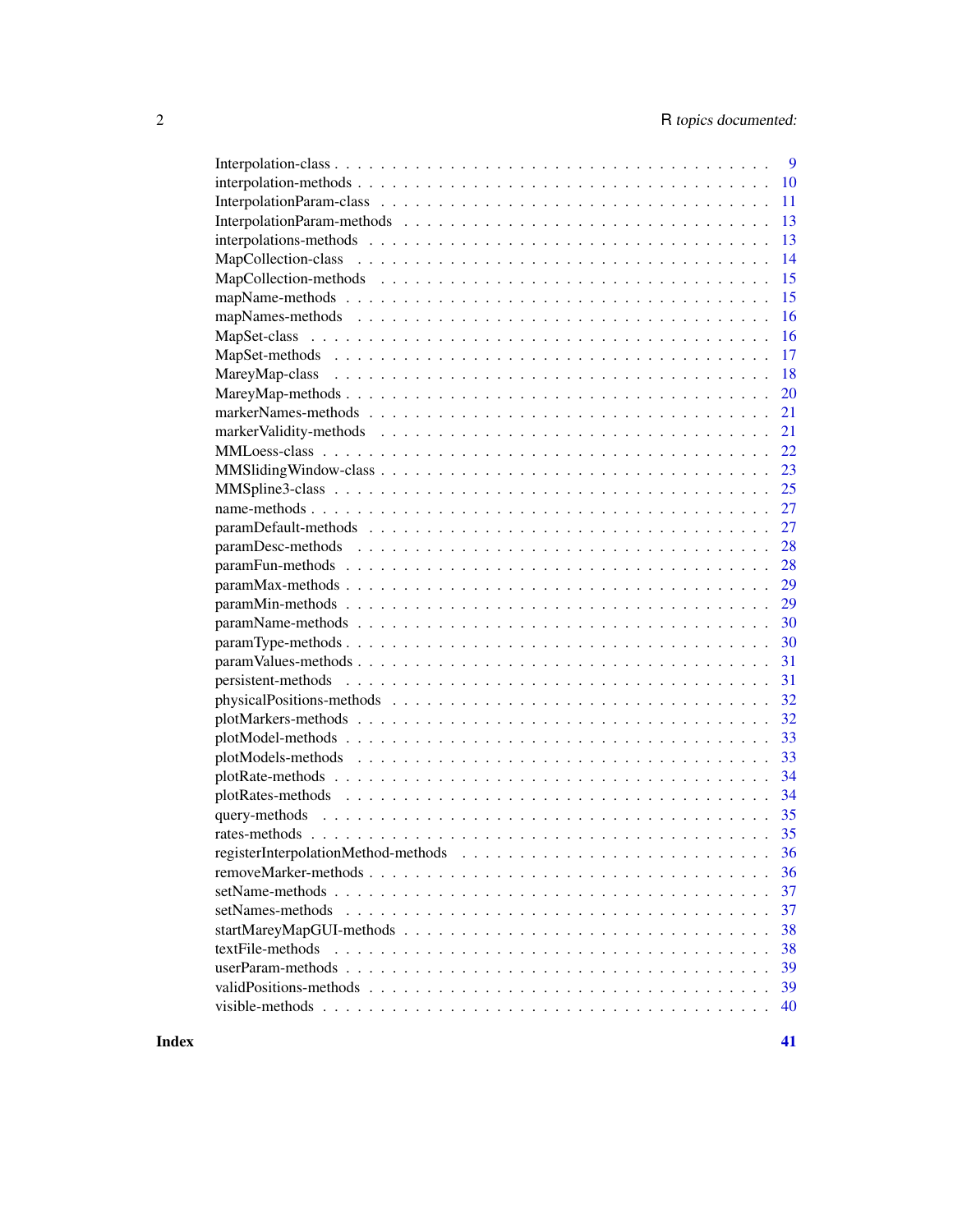<span id="page-2-0"></span>Arabidopsis\_thaliana *The marey map for the species Arabidopsis thaliana*

#### Description

A marey map is an interpolation between genetical and physical maps of a mapomosome. This data file contains marey map for the species Arabidopsis thaliana. This map is held into an object of class MapSet.

#### Usage

```
data(Arabidopsis_thaliana)
```
#### Format

Arabidopsis\_thaliana contains an object of the class [MapSet-class](#page-15-1). The maps inside this object (objects of the class [MareyMap-class](#page-17-1)) can be accessed using the operator "[[" (see example) This set contains 5 maps called "Chromosome 1", ..., "Chromosome 5".

#### Author(s)

Aurélie Siberchicot <aurelie.siberchicot@univ-lyon1.fr> and Clément Rezvoy

# Source

The physical positions were also recorded for those genetic markers that have both been mapped to the Recombinant Inbred (RI) recombination map (see <http://arabidopsis.info/>), and have been precisely physically mapped on the basis of flanking sequence, using the marker position information from TAIR. (release 1). Wright SI, Agrawal N, Bureau TE. Effects of recombination rate and gene density on transposable element distributions in Arabidopsis thaliana.Genome Res. 2003 Aug;13(8):1897-903.

#### Examples

```
#data(Arabidopsis_thaliana)
#map <- Arabidopsis_thaliana[["Chromosome 1"]]
#plot(map)
#names(Arabidopsis_thaliana@maps)
```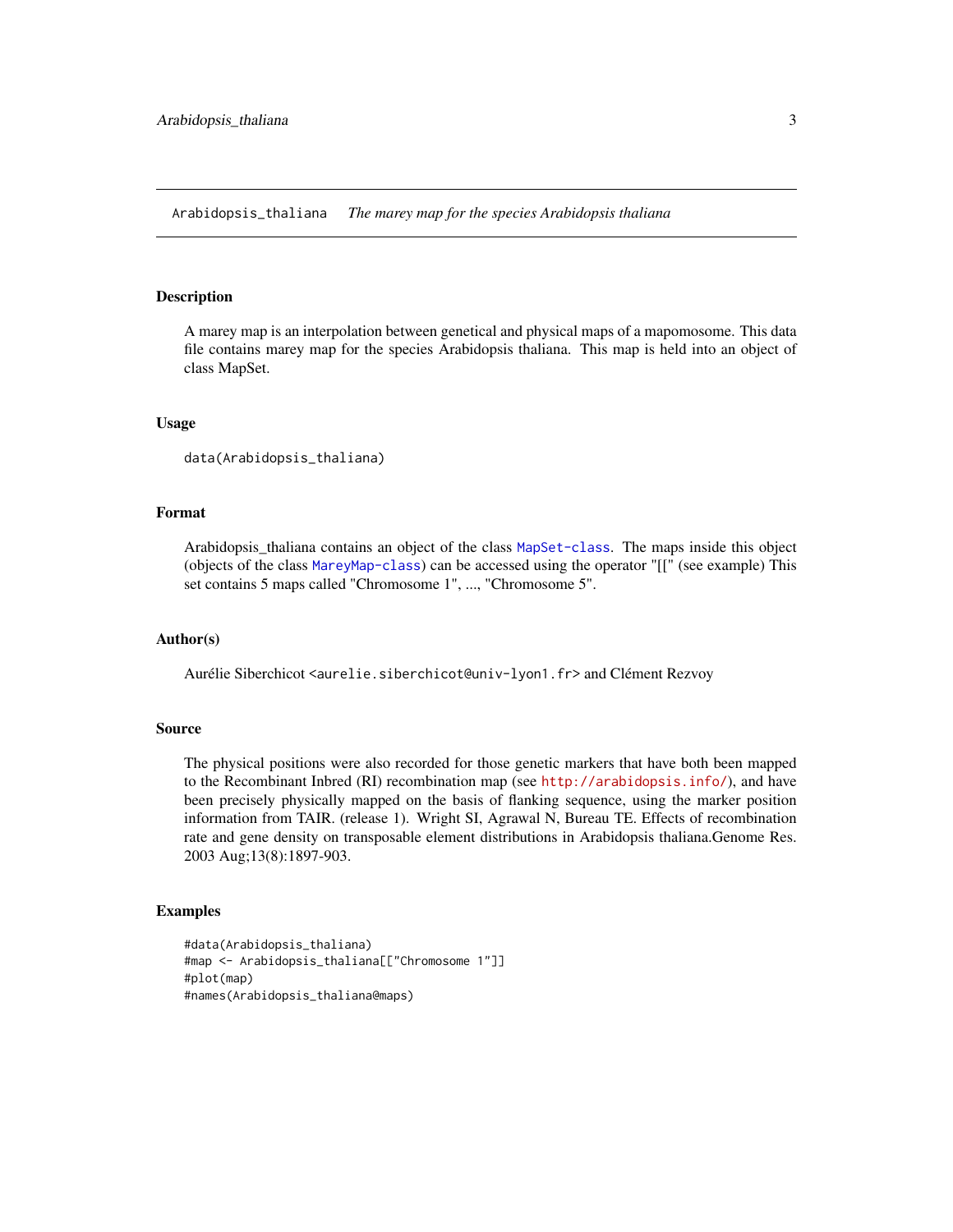<span id="page-3-0"></span>

#### Description

Methods for function arglist in package **MareyMap** returns the argument list for object

# **Methods**

object = "Interpolation" returns the basic interpolation parameters (for use in createOrder)

# Author(s)

Aurélie Siberchicot <aurelie.siberchicot@univ-lyon1.fr> and Clément Rezvoy

#### See Also

[Interpolation-class](#page-8-1)

Caenorhabditis\_elegans

*The marey map for the species Caenorhabditis\_elegans*

# Description

A marey map is an interpolation between genetical and physical maps of a mapomosome. This data file contains marey map for the species Caenorhabditis\_elegans. This map is held into an object of class MapSet.

#### Usage

data(Caenorhabditis\_elegans)

#### Format

Caenorhabditis\_elegans contains an object of the class [MapSet-class](#page-15-1). The maps inside this object (objects of the class [MareyMap-class](#page-17-1)) can be accessed using the operator "[[" (see example) This set contains 6 maps called "I", "II", "III", "IV", "V" and "X".

# Author(s)

Aurélie Siberchicot <aurelie.siberchicot@univ-lyon1.fr> and Clément Rezvoy

# Source

Wormbase Release WS160, <https://wormbase.org//>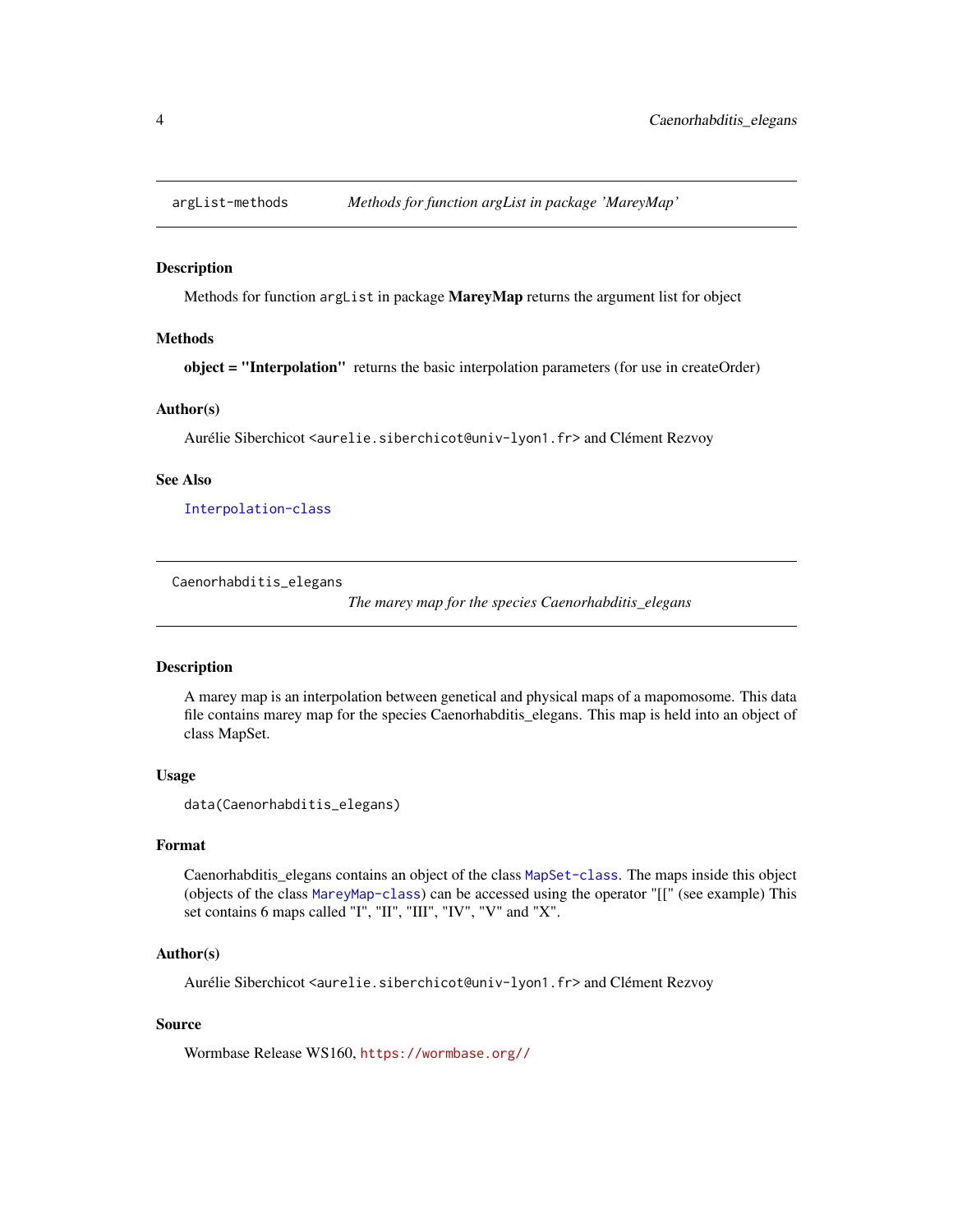# <span id="page-4-0"></span>color-methods 5

# Examples

```
data(Caenorhabditis_elegans)
map <- Caenorhabditis_elegans[["I"]]
plot(map)
names(Caenorhabditis_elegans@maps)
```
color-methods *Accessors for slot color in package 'MareyMap'*

#### Description

Methods for function color in package MareyMap

#### **Methods**

object = "Interpolation" Returns or sets the value of the slot color in the [interpolation](#page-9-1) object

# Author(s)

Aurélie Siberchicot <aurelie.siberchicot@univ-lyon1.fr> and Clément Rezvoy

#### See Also

[Interpolation-class](#page-8-1)

createOrder-methods *createOrder*

# Description

Returns a character containing the code to recreate the object as it is at the moment of the call (e.g. "new(objCLass, arg1=...)")

#### Methods

object = "MMSlidingWindow" createOrder for method MMSlidingWindow object = "MMLoess" createOrder for method MMLoess object = "MMSpline3" createOrder for method MMSpline3

# Author(s)

Aurélie Siberchicot <aurelie.siberchicot@univ-lyon1.fr> and Clément Rezvoy

# See Also

[Interpolation-class](#page-8-1)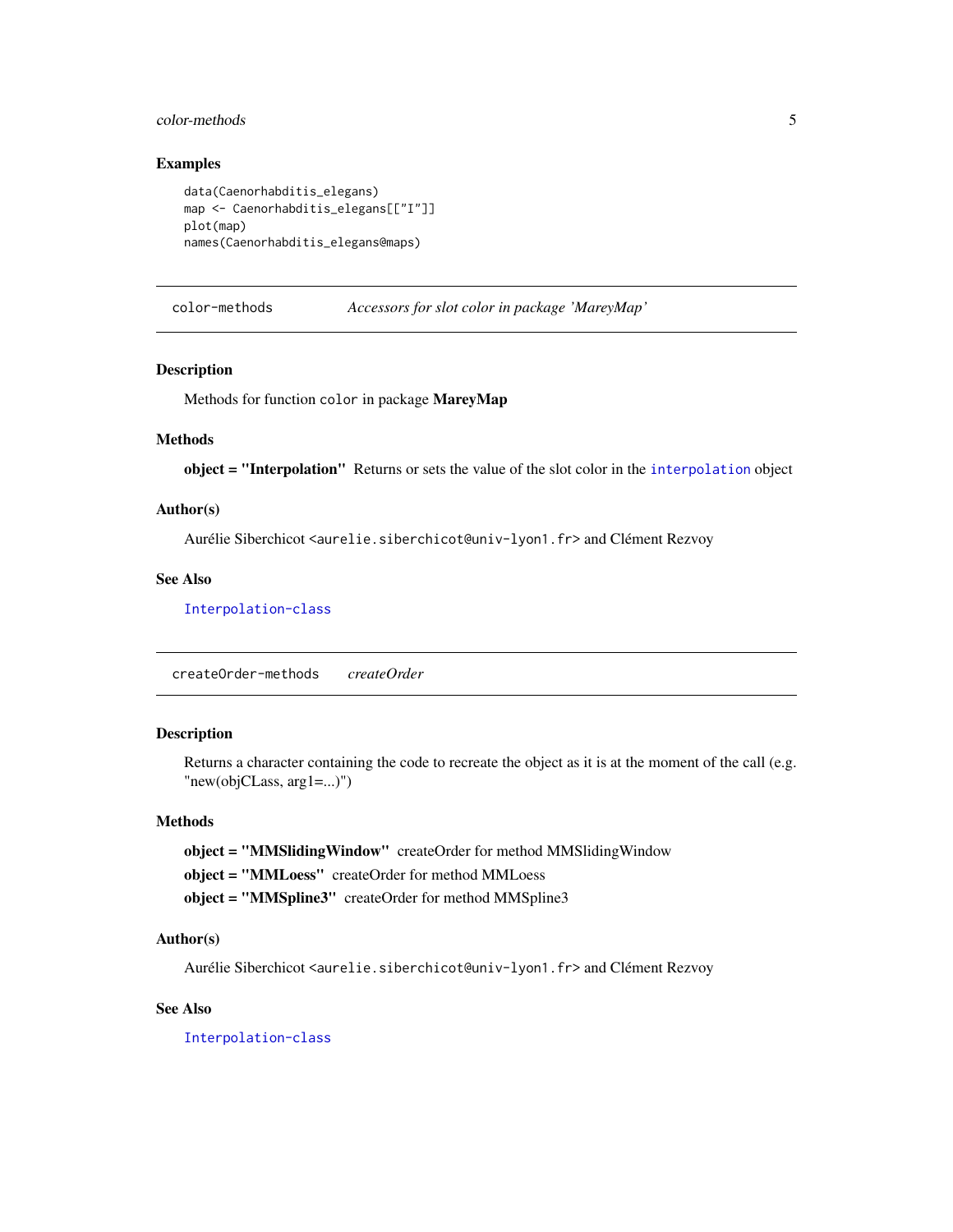```
Drosophila_melanogaster
```
*The marey map for the species Drosophila melanogaster*

# **Description**

A marey map is an interpolation between genetical and physical maps of a mapomosome. This data file contains marey map for the species Drosophila melanogaster. This map is held into an object of class MapSet.

#### Usage

data(Drosophila\_melanogaster)

# Format

Drosophila\_melanogaster contains an object of the class [MapSet-class](#page-15-1). The maps inside this object (objects of the class [MareyMap-class](#page-17-1)) can be accessed using the operator "[[" (see example) This set contains 6 maps called "2L", "2R", "3L", "3R", "4", "X".

# Author(s)

Aurélie Siberchicot <aurelie.siberchicot@univ-lyon1.fr> and Clément Rezvoy

#### Source

2nd release of D. mel genome, v 01/1998 Flybase. Marais G, Piganeau G.Hill-Robertson interference is a minor determinant of variations in codon bias across Drosophila melanogaster and Caenorhabditis elegans genomes. Mol Biol Evol. 2002 Sep;19(9):1399-406.

#### Examples

```
data(Drosophila_melanogaster)
map <- Drosophila_melanogaster[["2L"]]
plot(map)
names(Drosophila_melanogaster@maps)
```
geneticDistances-methods

*Accessors for slot geneticDistances*

# Description

Methods for function geneticDistances in package MareyMap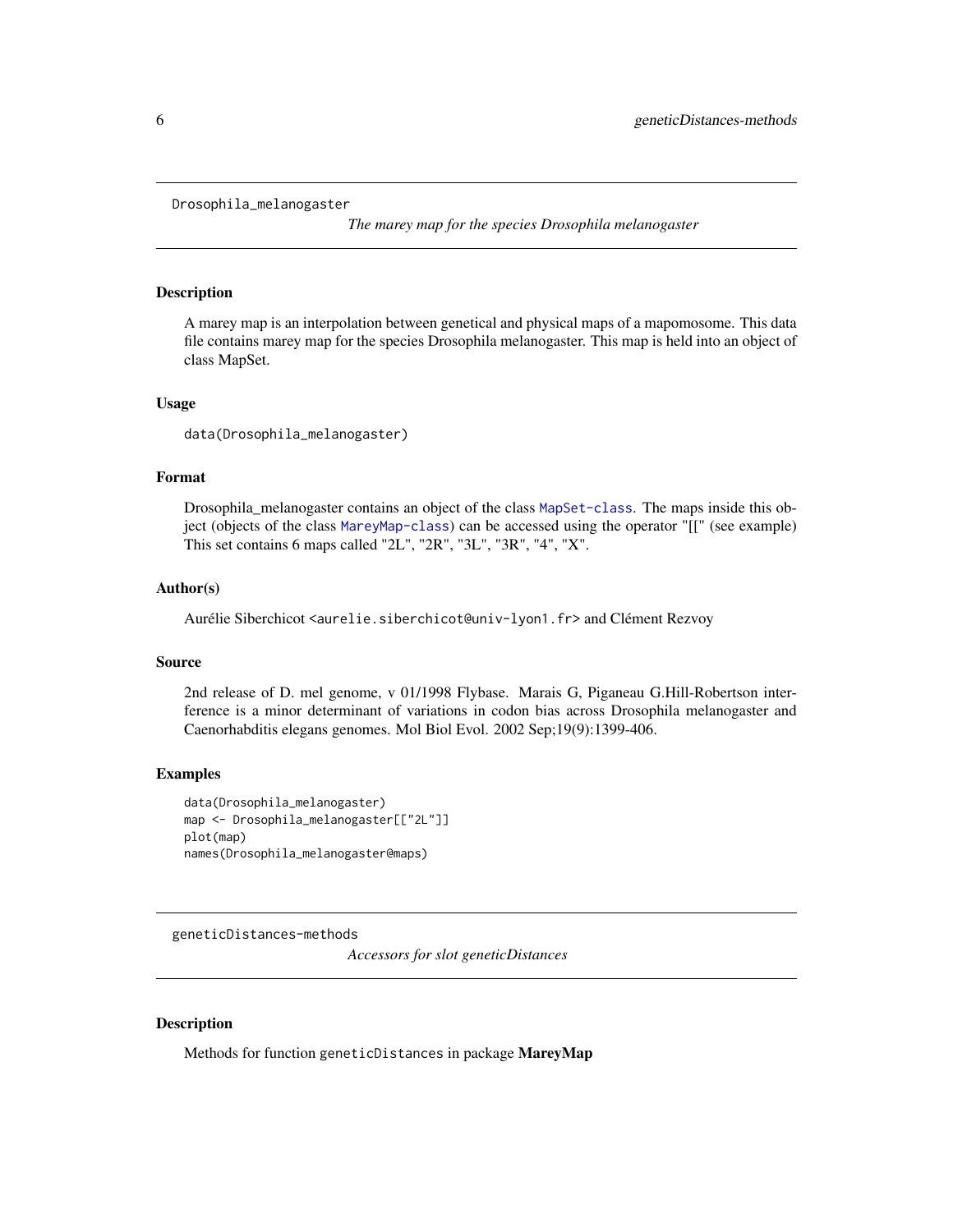# <span id="page-6-0"></span>getInterList-methods 7

#### Methods

object = "MareyMap" returns or set the value of the slot geneticDistances in MareyMap

#### Author(s)

Aurélie Siberchicot <aurelie.siberchicot@univ-lyon1.fr> and Clément Rezvoy

#### See Also

[MareyMap-class](#page-17-1)

getInterList-methods *returns a list of interpolation methods.*

#### Description

returns the list of the interpolation methods present in the interpolation register.

# Methods

dummy = "missing" default method.

# Author(s)

Aurélie Siberchicot <aurelie.siberchicot@univ-lyon1.fr> and Clément Rezvoy

| Homo_sapiens | The marey map for the species Homo sapiens (female, male and mean |
|--------------|-------------------------------------------------------------------|
|              | of the two)                                                       |

#### Description

A marey map is an interpolation between genetical and physical maps of a mapomosome. This data file contains marey map for the species Homo sapiens. This map is held into an object of class MapSet.

#### Usage

data(Homo\_sapiens\_mean)

# Format

Homo sapiens (female, male and mean) contains an object of the class [MapSet-class](#page-15-1). The maps inside this object (objects of the class [MareyMap-class](#page-17-1)) can be accessed using the operator "[[" (see example) Each of the 3 sets (female, male and mean) contains 22 maps called "Chromosome 01", ... , "Chromosome 22".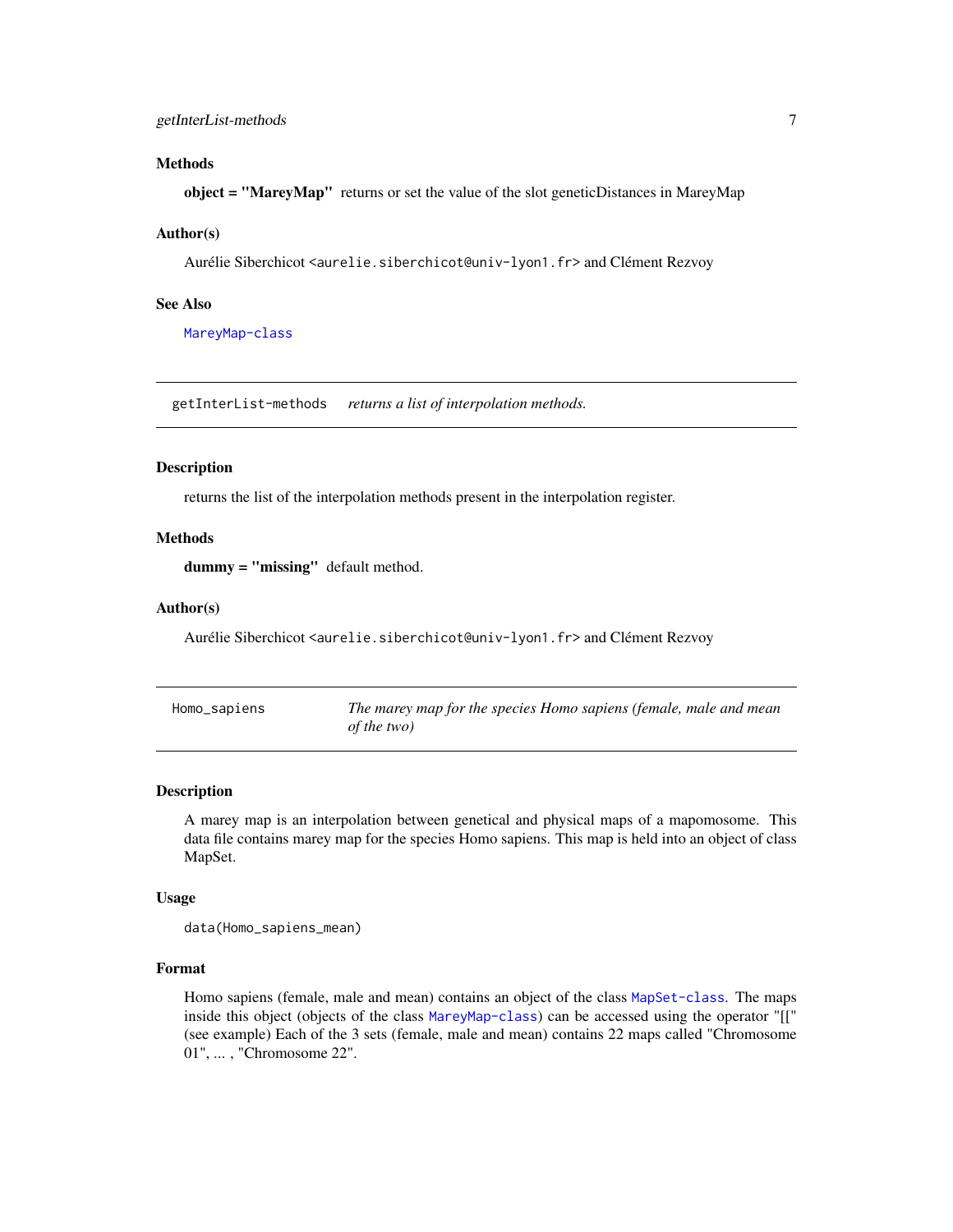#### <span id="page-7-0"></span>Author(s)

Aurélie Siberchicot <aurelie.siberchicot@univ-lyon1.fr> and Clément Rezvoy

# Source

Rutgers Combined Linkage-Physical Maps, version 2.0 (Build 35). Xiangyang Komg and Tara Matise 12/08/2004

#### Examples

```
data(Homo_sapiens_female)
map <- Homo_sapiens_female[["Chromosome 01"]]
plot(map)
names(Homo_sapiens_female@maps)
```
interpolate-methods *interpolate*

# Description

performs an interpolation on map using the interpolation method provided by object

#### Methods

object = "Interpolation", map = "MareyMap" DO NOT USE in an 'real' programming language, this would be a virtual function

object = "MMSlidingWindow", map = "MareyMap" interpolate using sliding windows

object = "MMLoess", map = "MareyMap" interpolate using loess

object = "MMSpline3", map = "MareyMap" interpolate using cubic splines.

# Author(s)

Aurélie Siberchicot <aurelie.siberchicot@univ-lyon1.fr> and Clément Rezvoy

# See Also

[Interpolation-class](#page-8-1)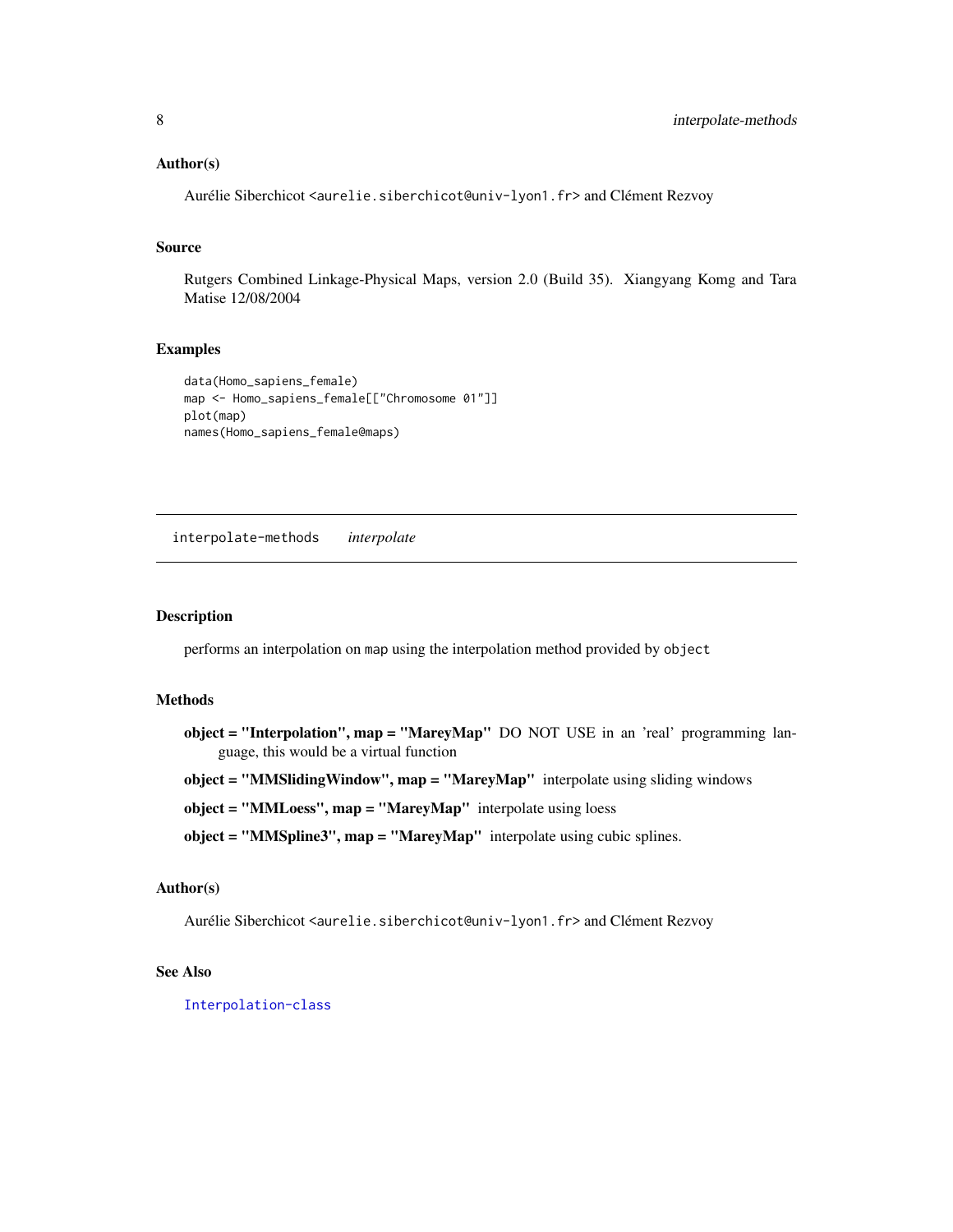#### <span id="page-8-2"></span><span id="page-8-1"></span><span id="page-8-0"></span>Description

This class serves as a base for interpolation methods. Although it is not defined as virtual for technical reason, it should not be used as is and is only useful after having been extended.

#### Objects from the Class

Objects from the class should not be created

#### **Slots**

name: Object of class "character" holding the name of the interpolation

- color: Object of class "character" holding the name or the code (\#RRGGBB) of the color of the interpolation on the plot
- physicalPositions: Object of class "vector" holding the valid physical position of the map on which the interpolation is calculated. This redundancy is necessary to cary out the plotting of the map.
- rates: Object of class "vector" holding the local recombination rate estimations at the location of each markers.
- visible: Object of class "logical", whether or not the interpolation should be plotted
- persistent: Object of class "logical", whether or not the interpolation should be saved when the map is saved to text file.

# Methods

- argList signature(object = "Interpolation"): This function is used in the function createList (c.f. code examples).
- color<- signature(object = "Interpolation"): changes the color of the interpolation.
- color signature(object = "Interpolation"): returns the color of the interpolation.
- interpolate signature(object = "Interpolation",map = "MareyMap"): recalculate the interpolation.
- name<- signature(object = "Interpolation"): changes the name of the interpolation.
- name signature(object = "Interpolation"): returns the name of the interpolation.
- persistent<- signature(object = "Interpolation"): changes the persistence state of the interpolation.
- persistent signature(object = "Interpolation"): returns the persistence state of the interpolation.
- plotModel signature(object = "Interpolation"): this function plots only the model of the marey map calculated by the method.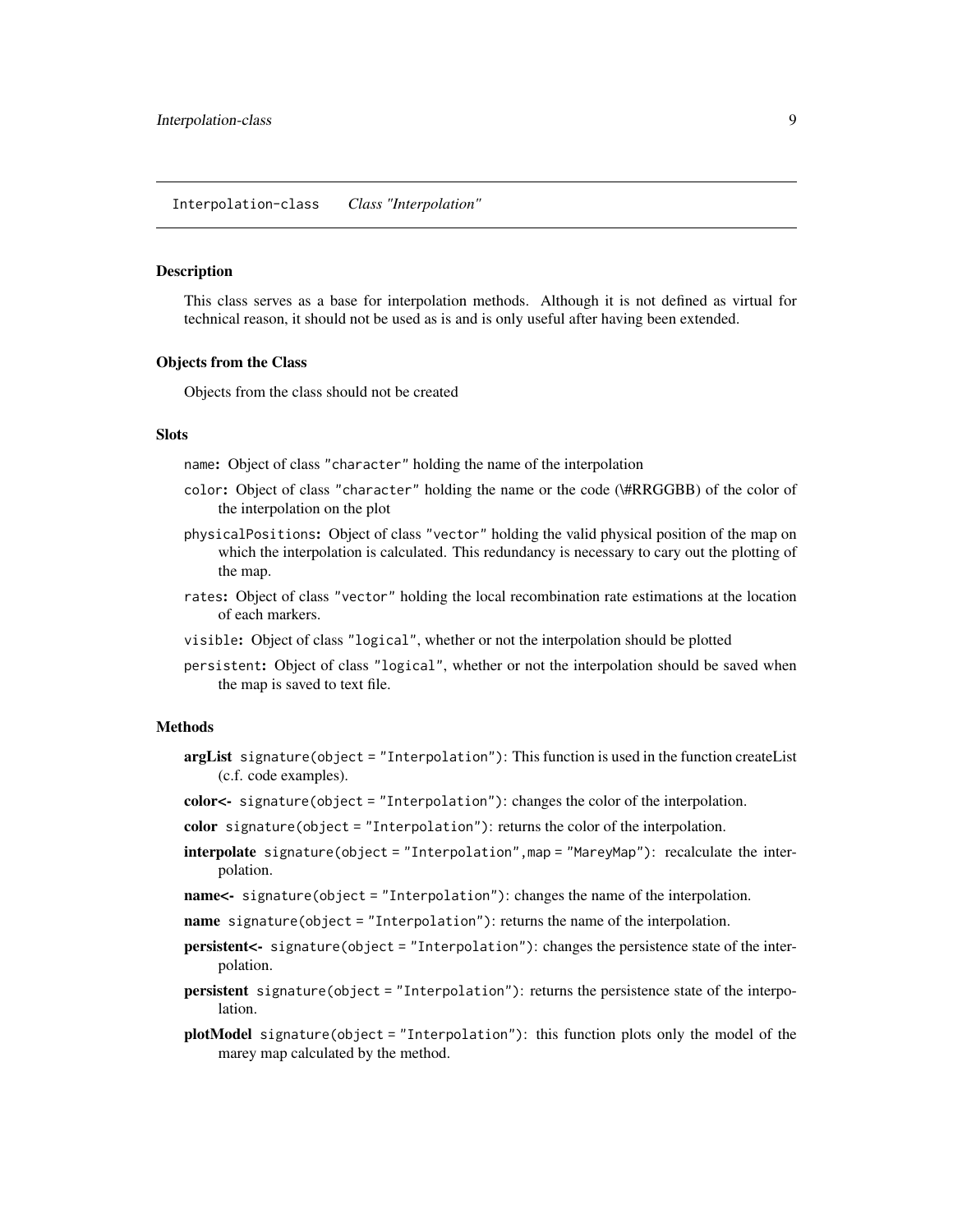- <span id="page-9-0"></span>plotRate signature(object = "Interpolation"): this function plots the recombination rates calculated by the method.
- query signature(object = "Interpolation",pos = "integer"): returns the recombination rate calculated by this method on a given location on the sequence.

rates<- signature(object = "Interpolation"): replaces the rates with a new vector.

- rates signature(object = "Interpolation"): returns the rates of the interpolation.
- userParam signature(object = "Interpolation"): function returning information about the parameters modifiable by the user (c.f. code example.)

visible<- signature(object = "Interpolation"): changes the visibility of the interpolation.

visible signature(object = "Interpolation"): returns the visibility of the interpolation

# Author(s)

Aurélie Siberchicot <aurelie.siberchicot@univ-lyon1.fr> and Clément Rezvoy

# See Also

[InterpolationParam-class](#page-10-1) [MareyMap-class](#page-17-1)

interpolation-methods *set or returns an interpolation.*

# <span id="page-9-1"></span>Description

Methods for function interpolation in package MareyMap

#### Methods

```
object = "MareyMap", inter\_name = "character" set or returns the interpolation inter_namein object MareyMap-class
```
#### Author(s)

Aurélie Siberchicot <aurelie.siberchicot@univ-lyon1.fr> and Clément Rezvoy

#### See Also

[Interpolation-class](#page-8-1)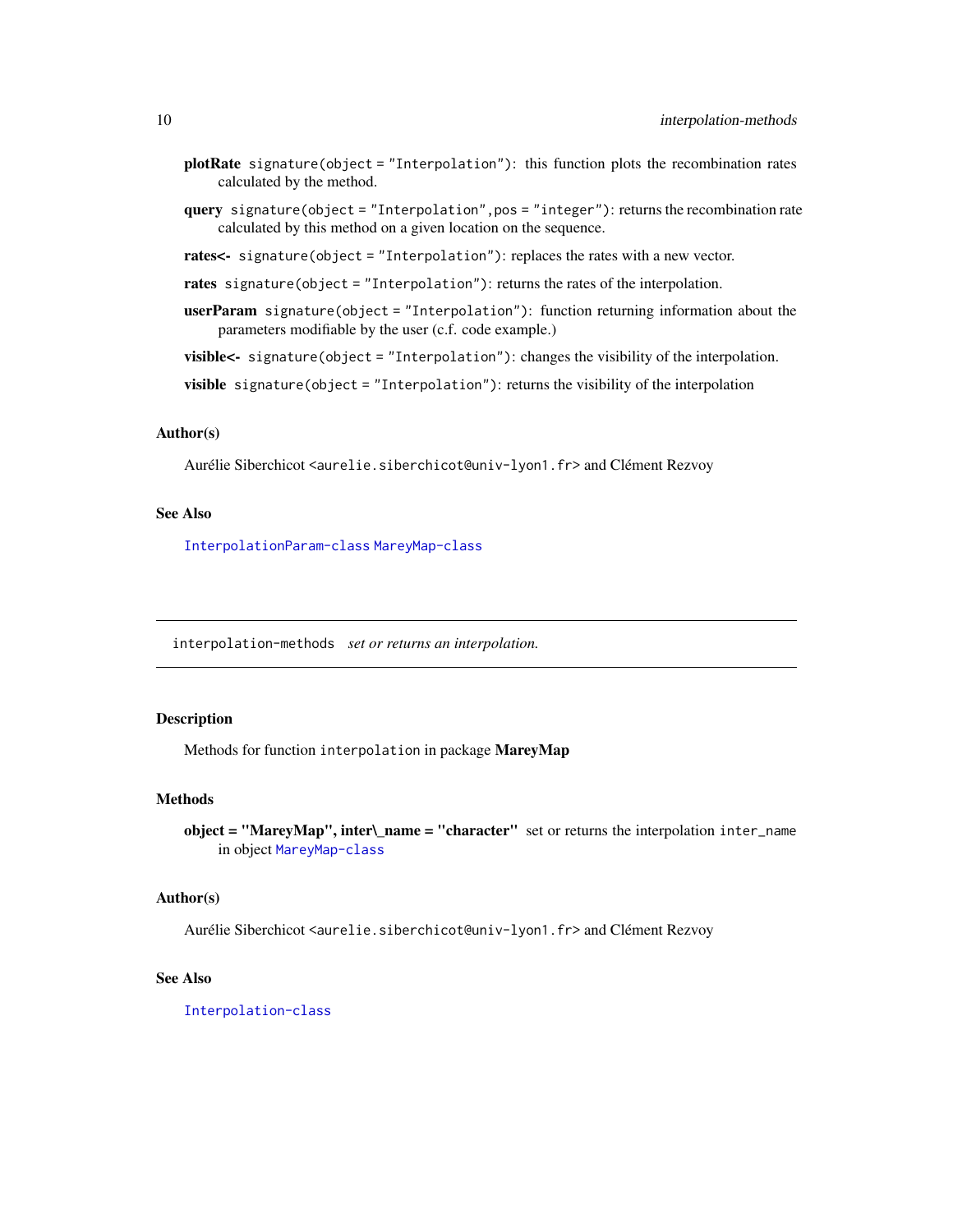<span id="page-10-1"></span><span id="page-10-0"></span>InterpolationParam-class

*Class "InterpolationParam"*

#### <span id="page-10-2"></span>**Description**

Class holding informations about a parameter of an interpolation method. This class is used in the function [userParam,Interpolation-method](#page-0-0). These informations are used by the GUI to dynamically create the dialog to modify this parameter.

#### Objects from the Class

Objects can be created by calls of the form new("InterpolationParam",...) or using the methodInterpolationParam().

#### **Slots**

paramName: Object of class "character" holding the name of the parameter.

- paramType: Object of class "character" holding the type of the parameter, currently supported parameter types are: logical, numeric, integer and color.
- paramDesc: Object of class "character" giving a small description of the parameter's signification.

paramDefault: Object of class "ANY", default value for the parameter.

- paramValues: Object of class "vector" containing the set of valid values for the parameter (can be NULL).
- paramMin: Object of class "ANY", a minimum value for the parameter, or minimal string length if the parameter is of type character
- paramMax: Object of class "ANY" , a minimum value for the parameter, or maximum string length if the parameter is of type character
- paramFun: Object of class "character", the nae of function that is to be called to update the parameter's value. ex if paramFun is foo the parameter's value will be set using foo(interpolation)<-new\_value

#### Methods

paramDefault<- signature(object = "InterpolationParam"): ... paramDefault signature(object = "InterpolationParam"): ... paramDesc<- signature(object = "InterpolationParam", value = "character"): ... paramDesc signature(object = "InterpolationParam"): ... paramFun<- signature(object = "InterpolationParam", value = "character"): ... paramFun signature(object = "InterpolationParam"): ... paramMax<- signature(object = "InterpolationParam"): ... paramMax signature(object = "InterpolationParam"): ... paramMin<- signature(object = "InterpolationParam"): ...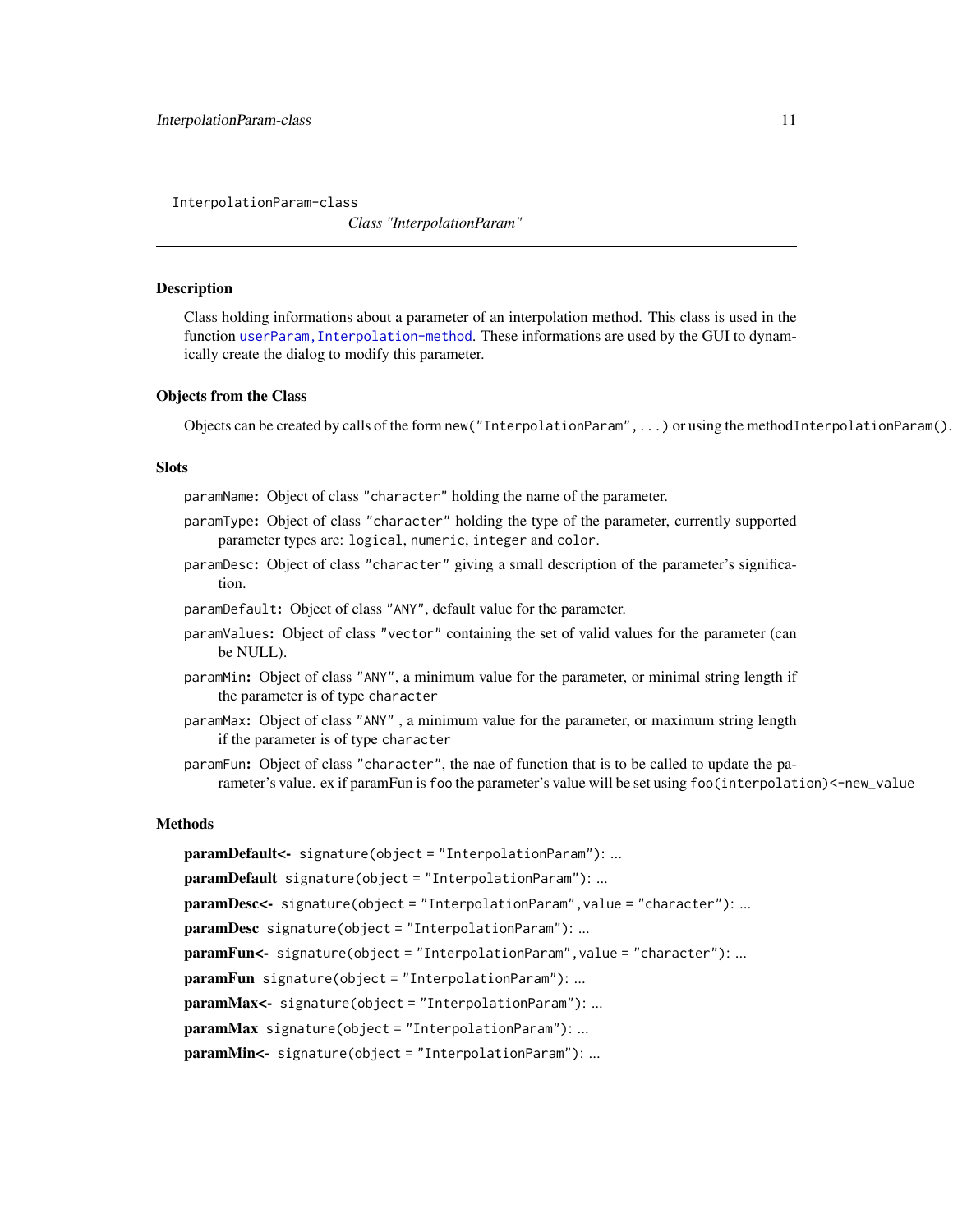paramMin signature(object = "InterpolationParam"): ... paramName<- signature(object = "InterpolationParam", value = "character"): ... paramName signature(object = "InterpolationParam"): ... paramType<- signature(object = "InterpolationParam", value = "character"): ... paramType signature(object = "InterpolationParam"): ... paramValues<- signature(object = "InterpolationParam", value = "vector"): ... paramValues signature(object = "InterpolationParam"): ...

#### Author(s)

Aurélie Siberchicot <aurelie.siberchicot@univ-lyon1.fr> and Clément Rezvoy

#### See Also

[Interpolation-class](#page-8-1)

#### Examples

```
nam <- InterpolationParam()
paramName(nam) <- "name"
paramDesc(nam) <- "The name of the interpolation.\n"
paramType(nam) <- "character"
paramDefault(nam) <- "default name"
paramMin(nam) <- 1
paramMax(nam) <- NULL
paramFun(nam) <- "name"
vis <- InterpolationParam()
paramName(vis) <- "visible"
paramDesc(vis) <- "Whether the line is visible on the plot or not"
paramType(vis) <- "logical"
paramDefault(vis) <- TRUE
paramFun(vis) <- "visible"
sav <- InterpolationParam()
paramName(sav) <- "persistent"
paramDesc(sav) <- "Indicate if the interpolation is to be be kept \n\
  when the map is saved to text file"
paramType(sav) <- "logical"
paramDefault(sav) <- TRUE
paramFun(sav) <- "persistent"
col <- InterpolationParam()
paramName(col) <- "line color"
paramDesc(col) <- "color of the line"
paramType(col) <- "color"
paramDefault(col) <- "#000000"
paramFun(col) <- "color"
```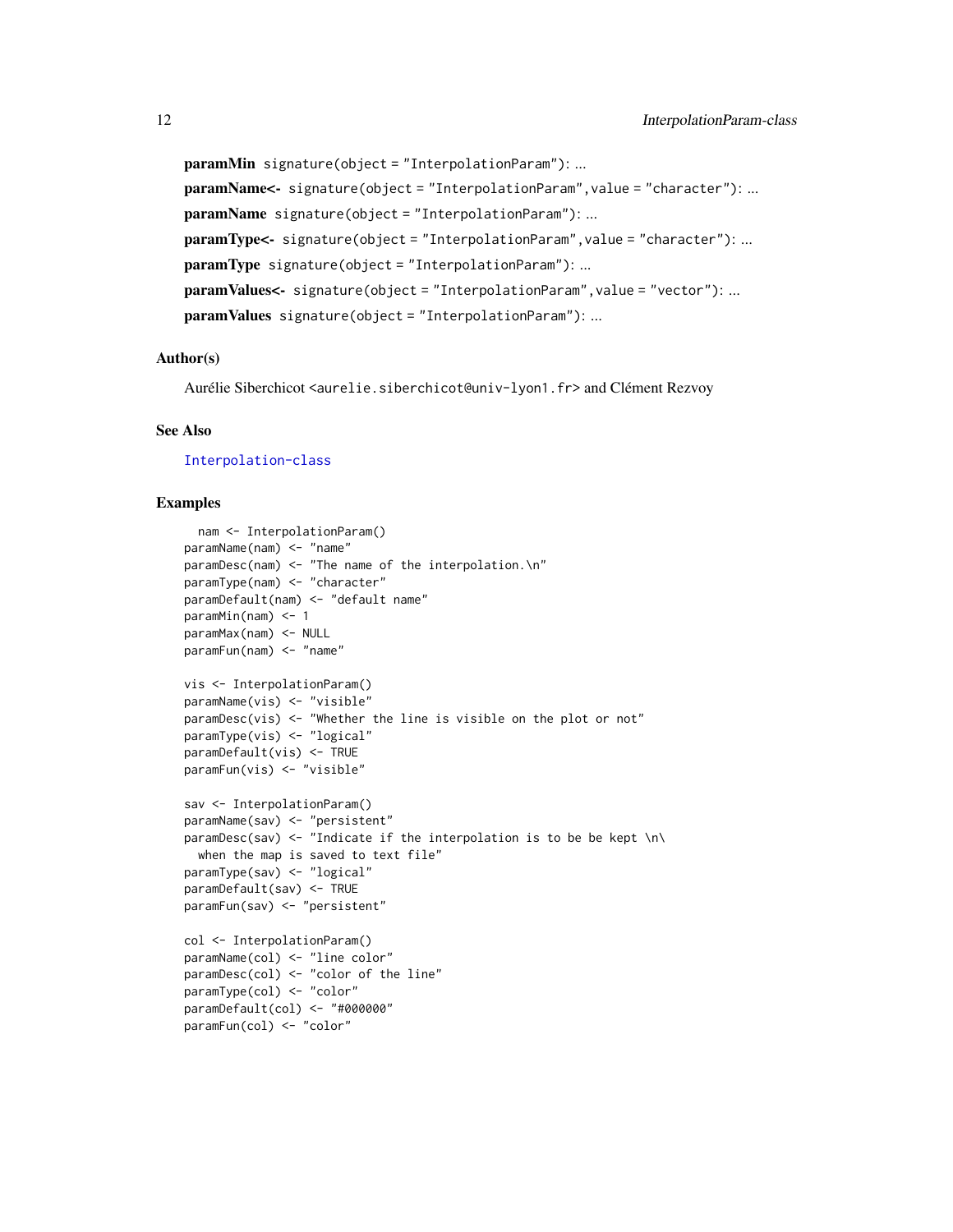<span id="page-12-0"></span>InterpolationParam-methods

*Methods for Function InterpolationParam in Package 'MareyMap'*

# Description

constructor for class [InterpolationParam-class](#page-10-1) in package MareyMap

# Methods

dummy = "missing" default constructor.

# Author(s)

Aurélie Siberchicot <aurelie.siberchicot@univ-lyon1.fr> and Clément Rezvoy

# See Also

link{InterpolationParam-class}

interpolations-methods

*accessors for slot interpolations*

# Description

set or get the value of the slot interpolation in object

# Methods

object = "MareyMap" set or get slot interpolations in [MareyMap-class](#page-17-1)

# Author(s)

Aurélie Siberchicot <aurelie.siberchicot@univ-lyon1.fr> and Clément Rezvoy

# See Also

[MareyMap](#page-17-2)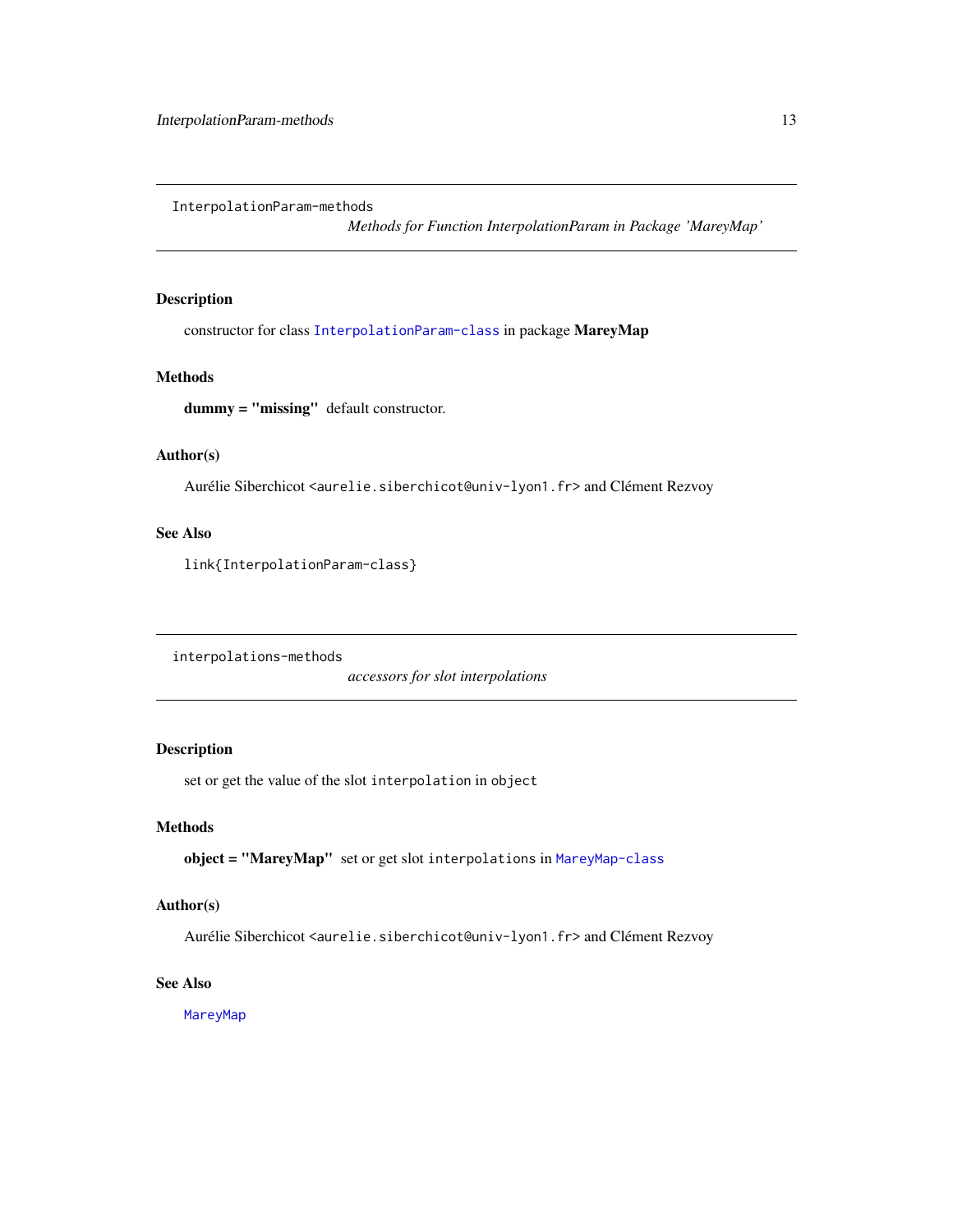#### <span id="page-13-2"></span><span id="page-13-1"></span><span id="page-13-0"></span>Description

This class holds several [MareyMap-class](#page-17-1) objects organised in sets (using [MapSet-class](#page-15-1) object).

#### Objects from the Class

Objects can be created by calls of the form new("MapCollection",...) or using the function MapCollection. You may as well use the default collection provided by the package (as data()).

#### **Slots**

sets: Object of class "list" containing a [MapSet-class](#page-15-1) for each set\$\* of the collection.

# Methods

 $[$  signature(x = "MapCollection"): ...

 $[[\leftarrow$  signature(x = "MapCollection", i = "ANY", j = "ANY", value = "MapSet"): ...

 $[[\leftarrow$  signature(x = "MapCollection", i = "ANY", j = "ANY", value = "MareyMap"): ...

 $\left[ \right]$  signature(x = "MapCollection"): obtain the MapSet corresponding to a set name

- $$ signal = "MapCollection": subset by set name$
- + signature(e1 = "MapCollection",e2 = "MareyMap"): adds a map to the collection
- + signature(e1 = "MapCollection",e2 = "MapSet"): adds a set t the collection
- signature(e1 = "MapCollection",e2 = "character"): removes the map named e2 from the object e1.

coerce signature(from = "MapCollection",to = "data.frame"): --> as(object,"data.frame")

setNames signature(object = "MapCollection"): returns the list of the names of all the sets present in the collection

length signature(object = "MapCollection"): returns the length of the collection

textFile signature(object = "MapCollection",file = "character"): Writes the content of the collection to text file text.

#### Author(s)

Aurélie Siberchicot <aurelie.siberchicot@univ-lyon1.fr> and Clément Rezvoy

# See Also

[MapSet-class](#page-15-1) [MareyMap-class](#page-17-1)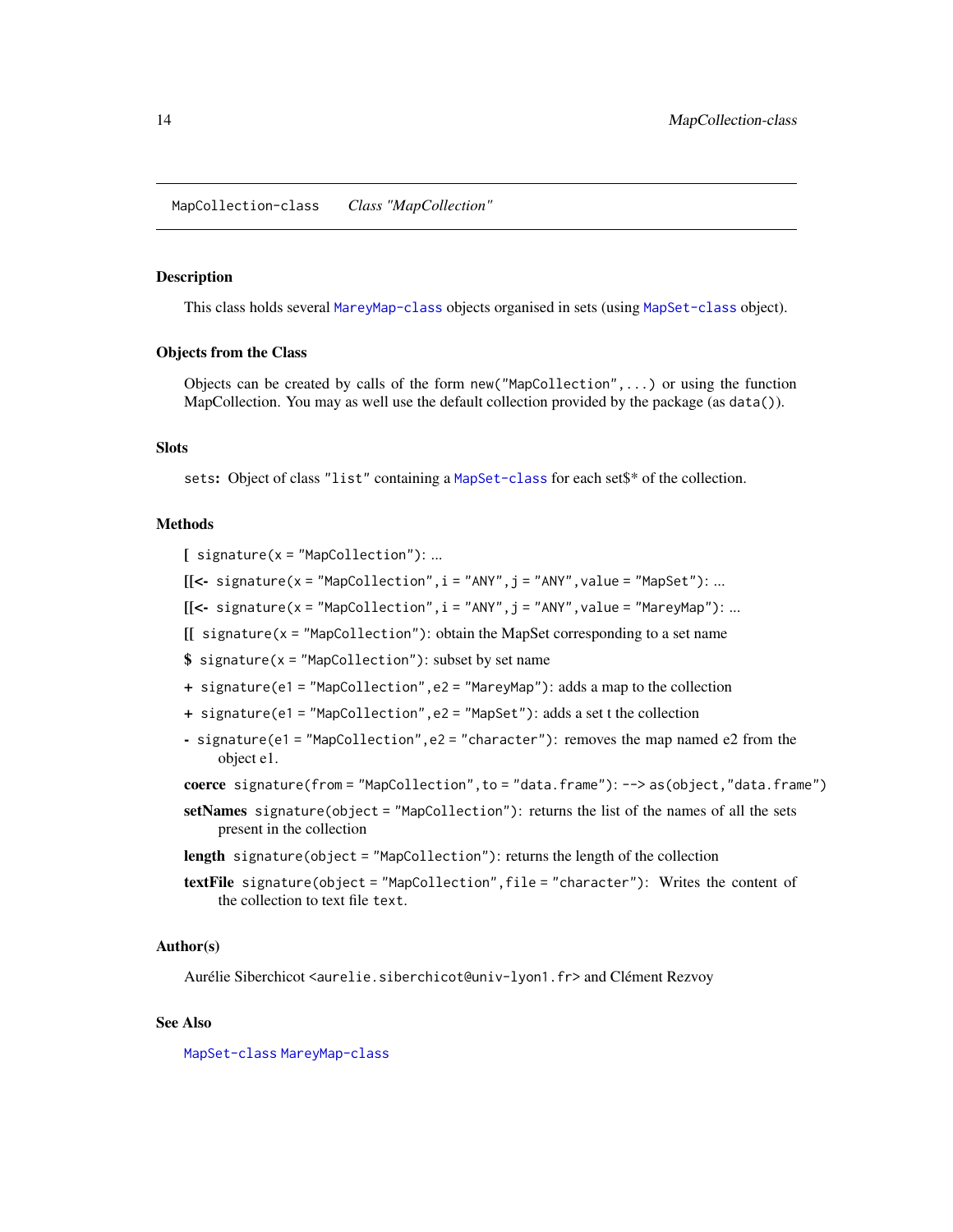# <span id="page-14-0"></span>MapCollection-methods 15

# Examples

```
data(Homo_sapiens_mean)
map1 <- Homo_sapiens_mean[["Chromosome 01"]]
# do some useful changes to the map...
mapName(map1) <- "Chrom 1 (modified)"
```
MapCollection-methods *Constructor for class MapCollection*

# Description

Creates an object of class [MapCollection](#page-13-1)

#### Methods

x = "missing" Default constructor.

# Author(s)

Aurélie Siberchicot <aurelie.siberchicot@univ-lyon1.fr> and Clément Rezvoy

#### See Also

[MapCollection-class](#page-13-2)

mapName-methods *accessors for the slot mapName*

# Description

Set or get the value of the slot mapName in object.

#### Methods

object = "MareyMap" Set or get the value of the slot mapName in object.

# Author(s)

Aurélie Siberchicot <aurelie.siberchicot@univ-lyon1.fr> and Clément Rezvoy

# See Also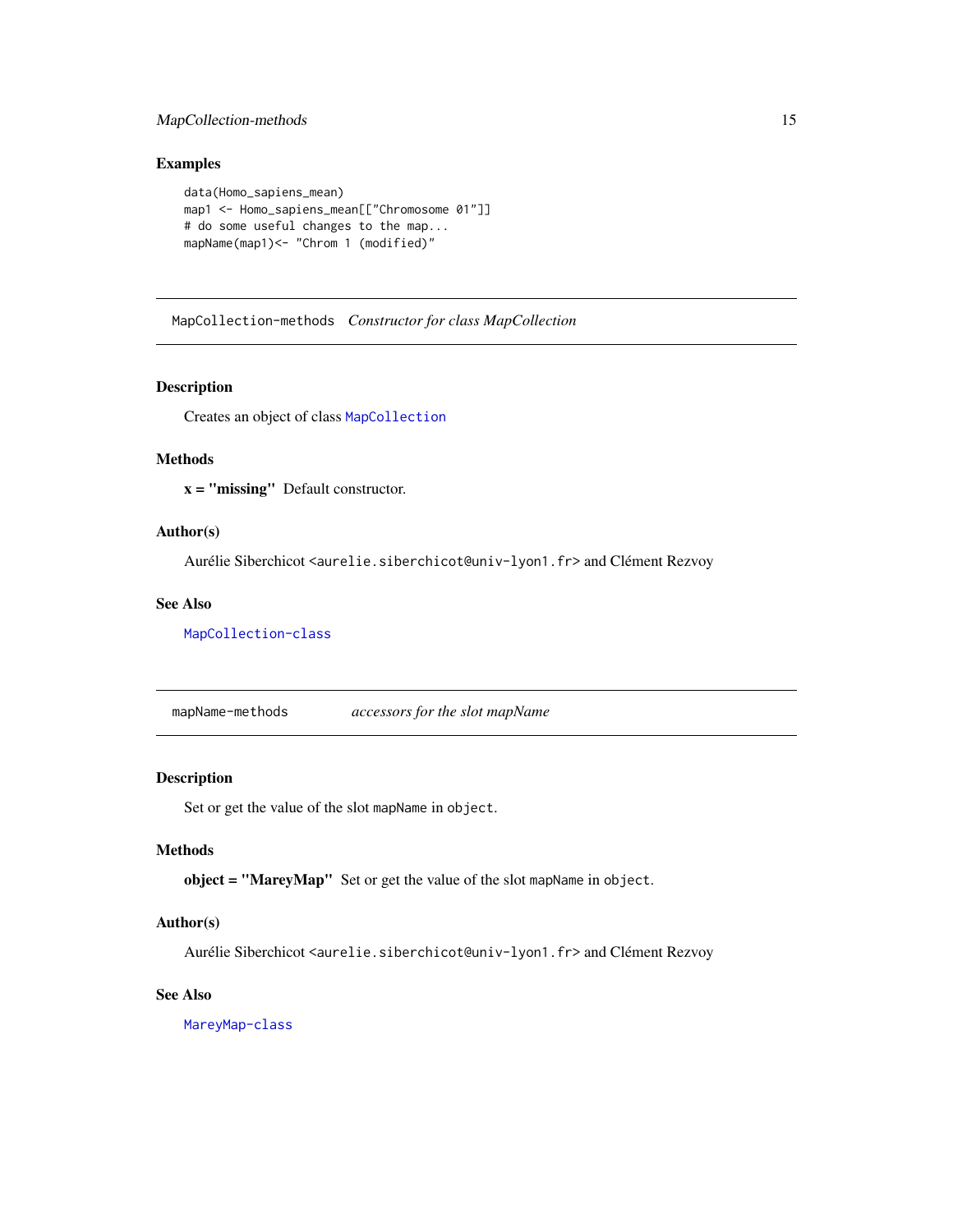<span id="page-15-0"></span>mapNames-methods *mapNames*

#### Description

Returns the names of the maps contained in object.

#### Methods

object = "MapSet" Returns the names of the maps contained in MapSet

# Author(s)

Aurélie Siberchicot <aurelie.siberchicot@univ-lyon1.fr> and Clément Rezvoy

#### See Also

[MapSet](#page-15-2)

<span id="page-15-1"></span>MapSet-class *Class "MapSet"*

# <span id="page-15-2"></span>Description

This class is a collection of MareyMap for a given set. Not that useful on its own, it is used for internal organization inside a MapCollection

#### Objects from the Class

Objects can be created by calls of the form new("MapSet",...). Or using the function MapSet().

#### Slots

maps: Object of class "list" containing all the MareyMap of the set.

setName: Object of class "character" containing the name of the set

# Methods

 $[$  signature(x = "MapSet"): returns a map from the list

- $[[\leftarrow$  signature(x = "MapSet", i = "ANY", j = "ANY", value = "MareyMap"): replaces a map in the list with a new one
- $[[$  signature(x = "MapSet"): returns a map from the list.
- $$ signalure(x = "MapSet"): access a map by name in the list.$
- + signature(e1 = "MapSet",e2 = "MareyMap"): adds a map to the collection.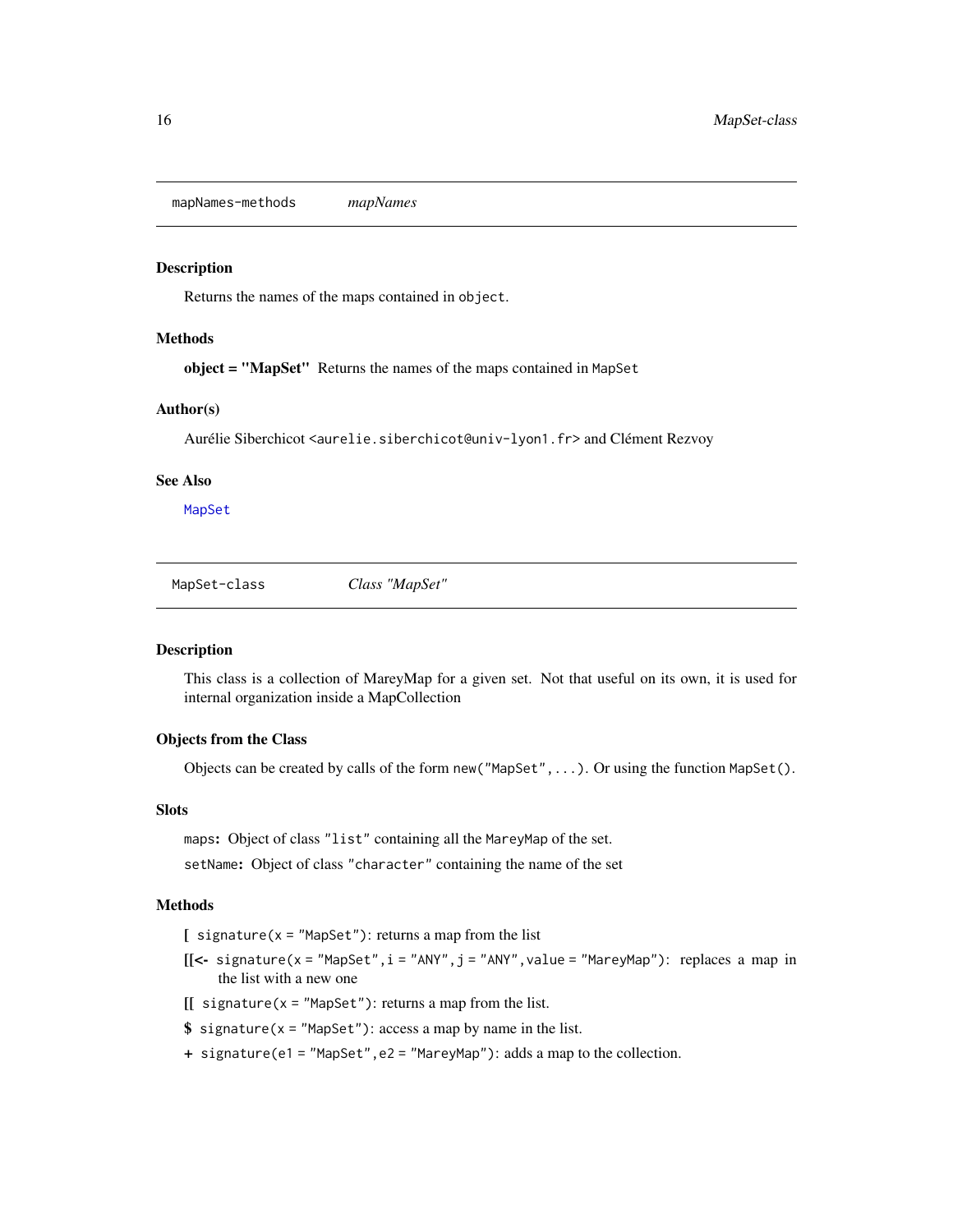# <span id="page-16-0"></span>MapSet-methods 17

- signature(e1 = "MapSet",e2 = "character"): removes the map named e2 from the object e1.
- coerce signature(from = "MapSet", to = "data.frame"): converts the specieMaps object into a data.frame.
- mapNames signature(object = "MapSet"): returns a vector containing the names of all the maps.
- setName<- signature(object = "MapSet", value = "character"): changes the name of the set. Also changes the named of all MareyMap objects inside the list.
- setName signature(object = "MapSet"): returns the name of the set.
- length signature(object = "MapCollection"): returns the length of the set
- textFile signature(object = "MapSet",file = "character"): Writes the content of the MapSet object to file.

## Author(s)

Aurélie Siberchicot <aurelie.siberchicot@univ-lyon1.fr> and Clément Rezvoy

#### See Also

[MapCollection-class](#page-13-2) [MareyMap-class](#page-17-1)

#### Examples

```
data(Homo_sapiens_mean)
set <- Homo_sapiens_mean
setName(set) <- "Human"
set[["Chromosome 01"]]
```
MapSet-methods *Constructor for the class MapSet.*

#### **Description**

Creates an object of the class [MapSet](#page-15-2).

# Methods

set\\_name = "character" creates a new object of the class [MapSet](#page-15-2) with the name set\\_name.

# Author(s)

Aurélie Siberchicot <aurelie.siberchicot@univ-lyon1.fr> and Clément Rezvoy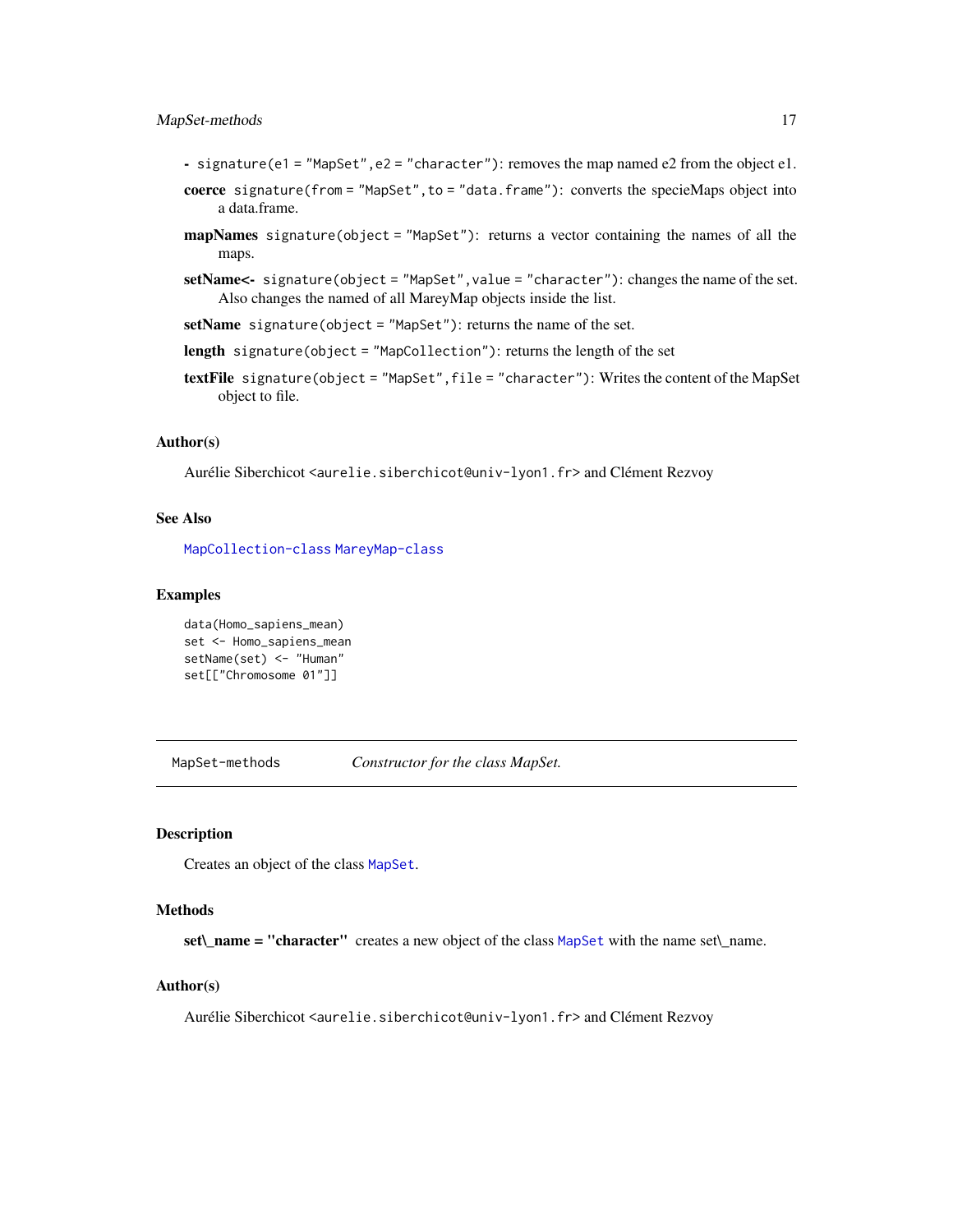<span id="page-17-1"></span><span id="page-17-0"></span>MareyMap-class *Class "MareyMap"*

#### <span id="page-17-2"></span>Description

The class holds the physical and genetic positions of a marey map

#### Objects from the Class

Objects can be created by calls of the form new ("MareyMap", ...) or using the function MareyMap(). However, most of the time you can more conveniently use already constructed objects contained in (c.f. code examples)

# **Slots**

setName: Object of class "character"

- mapName: Object of class "character" containing the name of the map, usually the name of the mapomosome it is mapping.
- markerNames: Object of class "vector" containing the names of the markers of the map.
- physicalPositions: Object of class "vector" containing the physical positions of the markers.
- geneticDistances: Object of class "vector" containing the positions of the markers on the genetic map.
- markerValidity: Object of class "vector" indicating for each marker if it is to be taken into account for interpolations.

interpolations: Object of class "list" containing the interpolations calculated on the map.

#### Methods

- $\int$  signature(x = "MareyMap"): returns a vector combining marker name, physical position, genetic distance and marker validity for the i th marker
- $[$ [<- signature(x = "MareyMap"): replaces marker name, physical position, genetic distance and marker validity for the i th marker. value must be a vector containing 4 column named "name", "phys", "gen" and "valid".
- $[$ [<- signature(x = "MareyMap", i = "ANY", j = "ANY", value = "ANY"): replaces marker name, physical position, genetic distance and marker validity for the i th marker. value must be a vector containing 4 column named "name", "phys", "gen" and "valid".
- [[ signature(x = "MareyMap"): returns a vector combining marker name, physical position, genetic distance and marker validity for the i th marker
- + signature(e1 = "MareyMap",e2 = "Interpolation"): adds an interpolation to the map

coerce signature(from = "MareyMap", to = "data.frame"): convert the Marey map into a data.frame.

coerce signature(from = "MareyMap", to = "NULL"): returns NULL

coerce signature(from = "data.frame", to = "MareyMap"): create a MareyMap from a data.frame.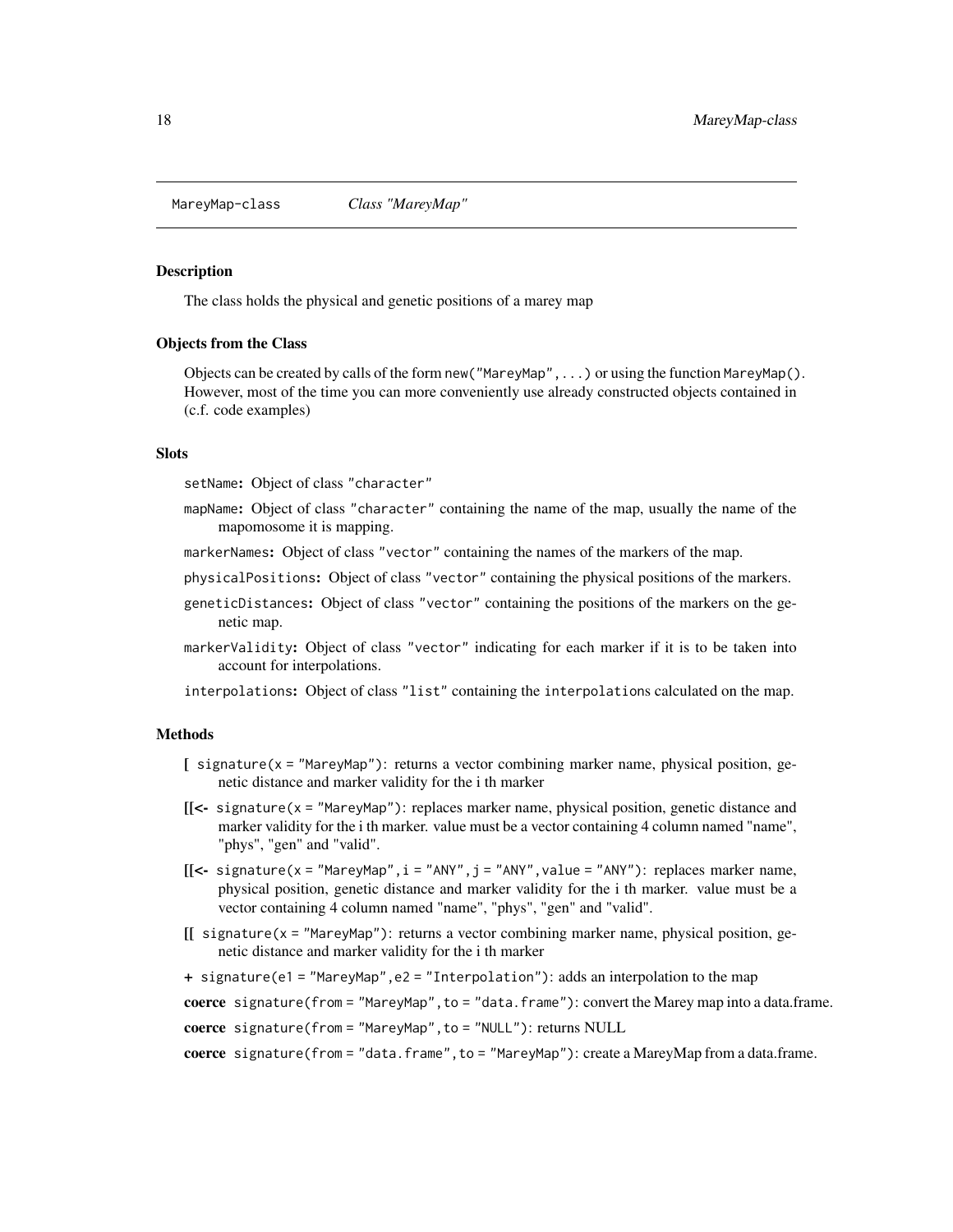- geneticDistances<- signature(object = "MareyMap"): replace the genetic distance with a new vector.
- geneticDistances signature(object = "MareyMap"): returns the genetic distances of the markers
- interpolation<- signature(object = "MareyMap",inter\_name = "character",value = "Interpolation"): replaces the interpolation which name matches inter\_name with the content of the parameter value.
- interpolation signature(object = "MareyMap",inter\_name = "character"): returns the interpolation which name matches inter\_name.
- interpolations<- signature(object = "MareyMap"): replace the list of interpolation with a new list.
- interpolations signature(object = "MareyMap"): returns the list of interpolations.
- mapName<- signature(object = "MareyMap"): replaces the name of the map
- mapName signature(object = "MareyMap"): returns the name of the map
- markerNames<- signature(object = "MareyMap"): replaces the marker names with a new vector of names
- markerNames signature(object = "MareyMap"): returns a vector containing the names of the markers
- markerValidity<- signature(object = "MareyMap"): replaces the marker validity with a new vector
- markerValidity signature(object = "MareyMap"): returns a vector containing information about the validity of the markers
- physicalPositions<- signature(object = "MareyMap"): replaces the vector of physical positions with a new vector
- physicalPositions signature(object = "MareyMap"): returns a vector containing the physical positions of the markers
- plot signature(x = "MareyMap", y = "missing"): plots the map as well as the interpolations (if any)
- plotMarkers signature(object = "MareyMap"): plots only the markers of the map, without plotting the interpolations
- plotModels signature(object = "MareyMap"): plot only the models of the interpolations
- plotRates signature(object = "MareyMap"): plots only the recombination rates
- query signature(object = "MareyMap",pos = "numeric"): returns the value of the local recombination rate at physical position pos as estimated by the interpolations defined on the map. Returns a list of integers (or NAs). each individual result may be accessed via result[[interpolation\\_name]]
- removeMarker signature(object = "MareyMap", value = "integer"): remove the marker number value.
- setName<- signature(object = "MareyMap", value = "ANY"): replaces the name of the set with a new character.
- setName signature(object = "MareyMap"): returns the name of the set.
- validPositions signature(object = "MareyMap"):

textFile signature(object = "MareyMap",file = "character"): Writes the map to text file.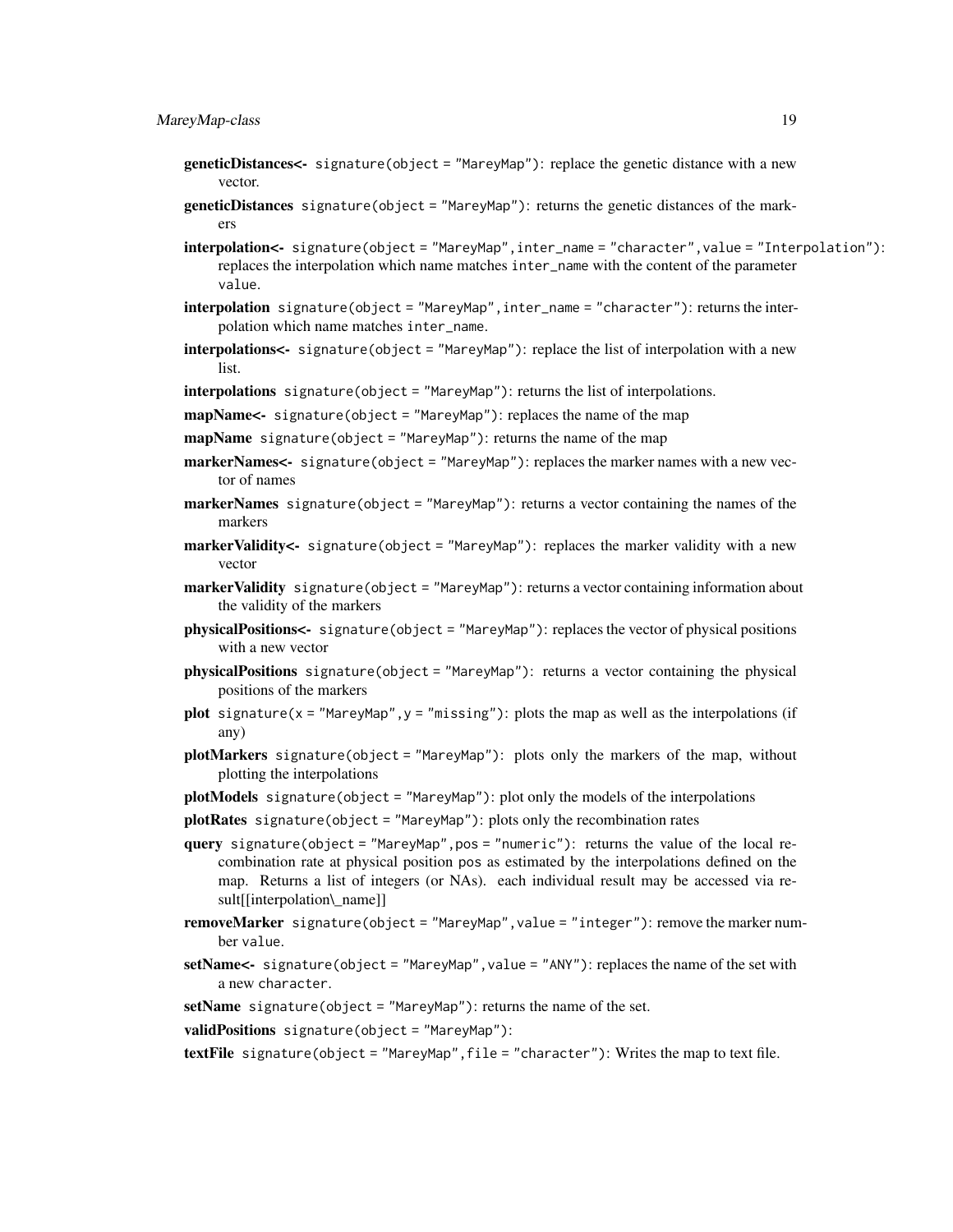# <span id="page-19-0"></span>Warning

vectors markerNames, physicalPositions, geneticDistances and markerValidity must always retain the same length.

#### Author(s)

Aurélie Siberchicot <aurelie.siberchicot@univ-lyon1.fr> and Clément Rezvoy

# See Also

[MapCollection-class](#page-13-2) [MapSet-class](#page-15-1)

# Examples

```
data(Homo_sapiens_male)
chr7 <- Homo_sapiens_male[["Chromosome 07"]]
chr7 <- chr7 + MMLoess()
par(mfrow = c(2, 1))plotMarkers(chr7)
```
MareyMap-methods *Constructor for object of the class MareyMap.*

# Description

Creates an object of the class [MareyMap-class](#page-17-1).

#### Methods

data\\_table = "missing", column\\_names = "missing", set\\_name = "missing", map\\_name = "missing" Default constructor

data\\_table = "data.frame" fill the class using the provided data.frame

# Author(s)

Aurélie Siberchicot <aurelie.siberchicot@univ-lyon1.fr> and Clément Rezvoy

#### See Also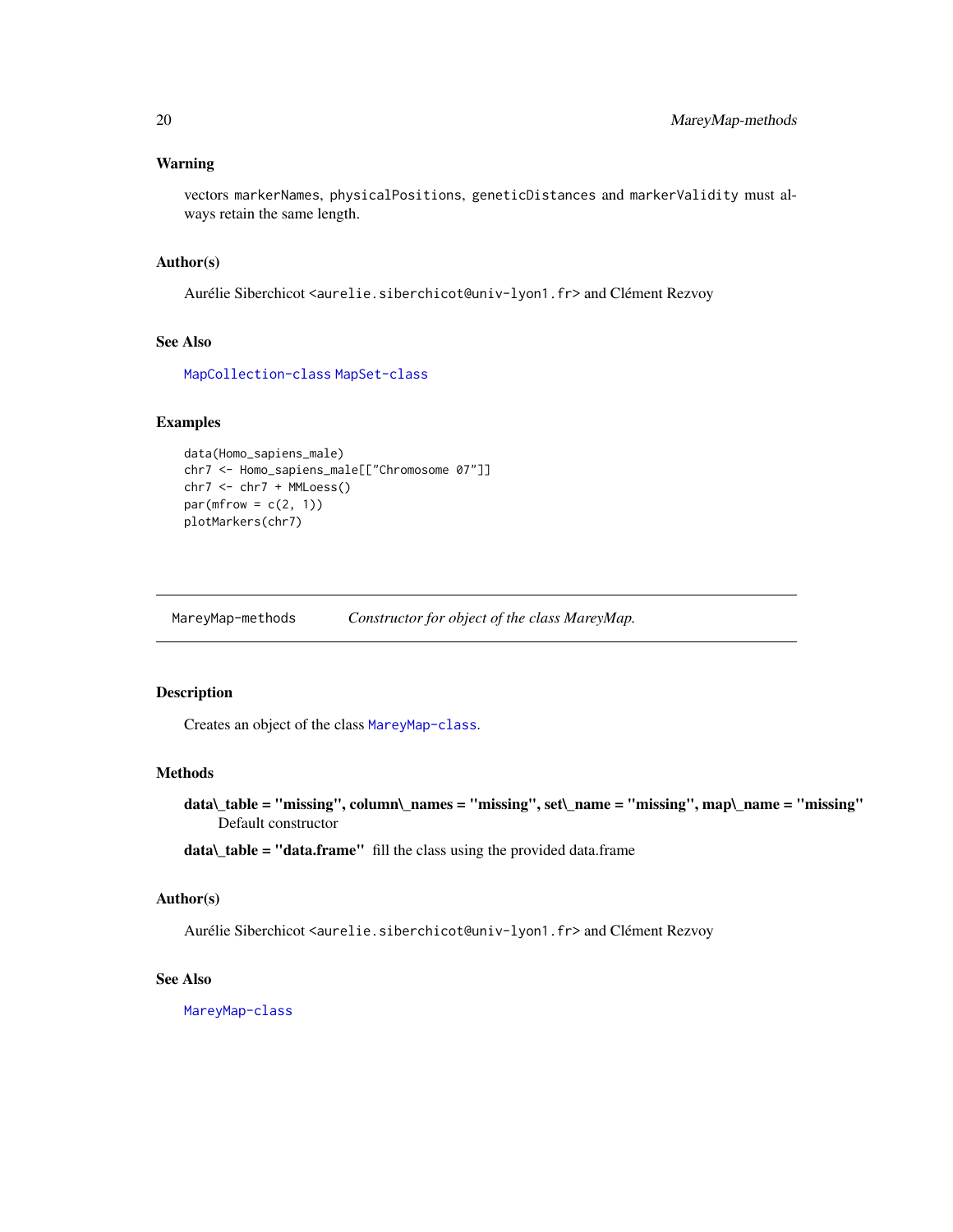<span id="page-20-0"></span>markerNames-methods *Accessors for the class markerNames.*

# Description

Get or Set slot markerNames in object.

#### Methods

object = "MareyMap" Get or Set slot markerNames in [MareyMap](#page-17-2).

#### Author(s)

Aurélie Siberchicot <aurelie.siberchicot@univ-lyon1.fr> and Clément Rezvoy

# See Also

[MareyMap-class](#page-17-1)

markerValidity-methods

*accessors for slot markerValidity*

# Description

Get or set the value of the slot MarkerValidity in object.

# Methods

object = "MareyMap" Get or set the value of the slot MarkerValidity in [MareyMap](#page-17-2).

# Author(s)

Aurélie Siberchicot <aurelie.siberchicot@univ-lyon1.fr> and Clément Rezvoy

#### See Also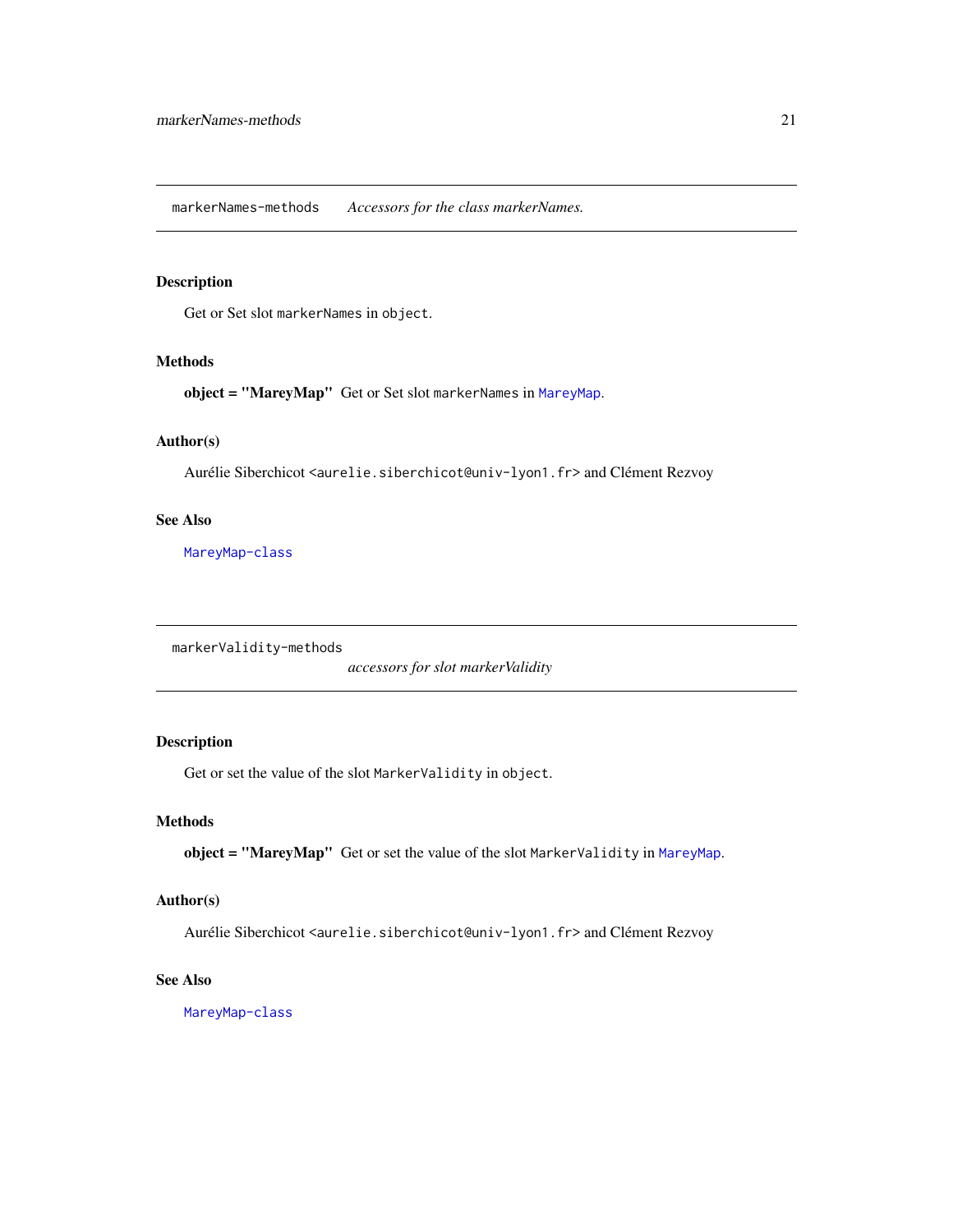<span id="page-21-0"></span>

#### **Description**

This packages provides an interpolation method that estimates the recombination rates using [loess](#page-0-0). For more details on how this method works, see [loess](#page-0-0).

#### Objects from the Class

Objects can be created by calls of the form new("MMLoess",...) or simply by calling MMLoess().

#### **Slots**

span: Object of class "numeric", parameters that controls the degree of smoothing.

degree: Object of class "integer", the degree of the polynomials to be used, up to 2.

model: Object of class "ANY"

name: Object of class "character", name of the interpolation.

color: Object of class "character", color of the interpolation on the map.

- physicalPositions: Object of class "vector", physical positions of the markers of the map on which the interpolation is calculated.
- rates: Object of class "vector", the local estimation of the recombination rate at the position of each markers.
- visible: Object of class "logical", whether the interpolation should be plotted or not.
- persistent: Object of class "logical", whether the interpolation should be saved along with the map in the text file

#### Extends

Class "Interpolation", directly.

#### Methods

createOrder signature(object = "MMLoess"): see [Interpolation-class](#page-8-1). degree<- signature(object = "MMLoess"): changes the degree of the polynomials. degree signature(object = "MMLoess"): returns the degree of the polynomials. interpolate signature(object = "MMLoess",map = "MareyMap"): see [Interpolation-class](#page-8-1). plotModel signature(object = "MMLoess"): see [Interpolation-class](#page-8-1). plotRate signature(object = "MMLoess"): see [Interpolation-class](#page-8-1). query signature(object = "MMLoess",pos = "numeric"): see [Interpolation-class](#page-8-1). span<- signature(object = "MMLoess"): changes the value of the span. span signature(object = "MMLoess"): returns the value of the span. userParam signature(object = "MMLoess"): see [Interpolation-class](#page-8-1).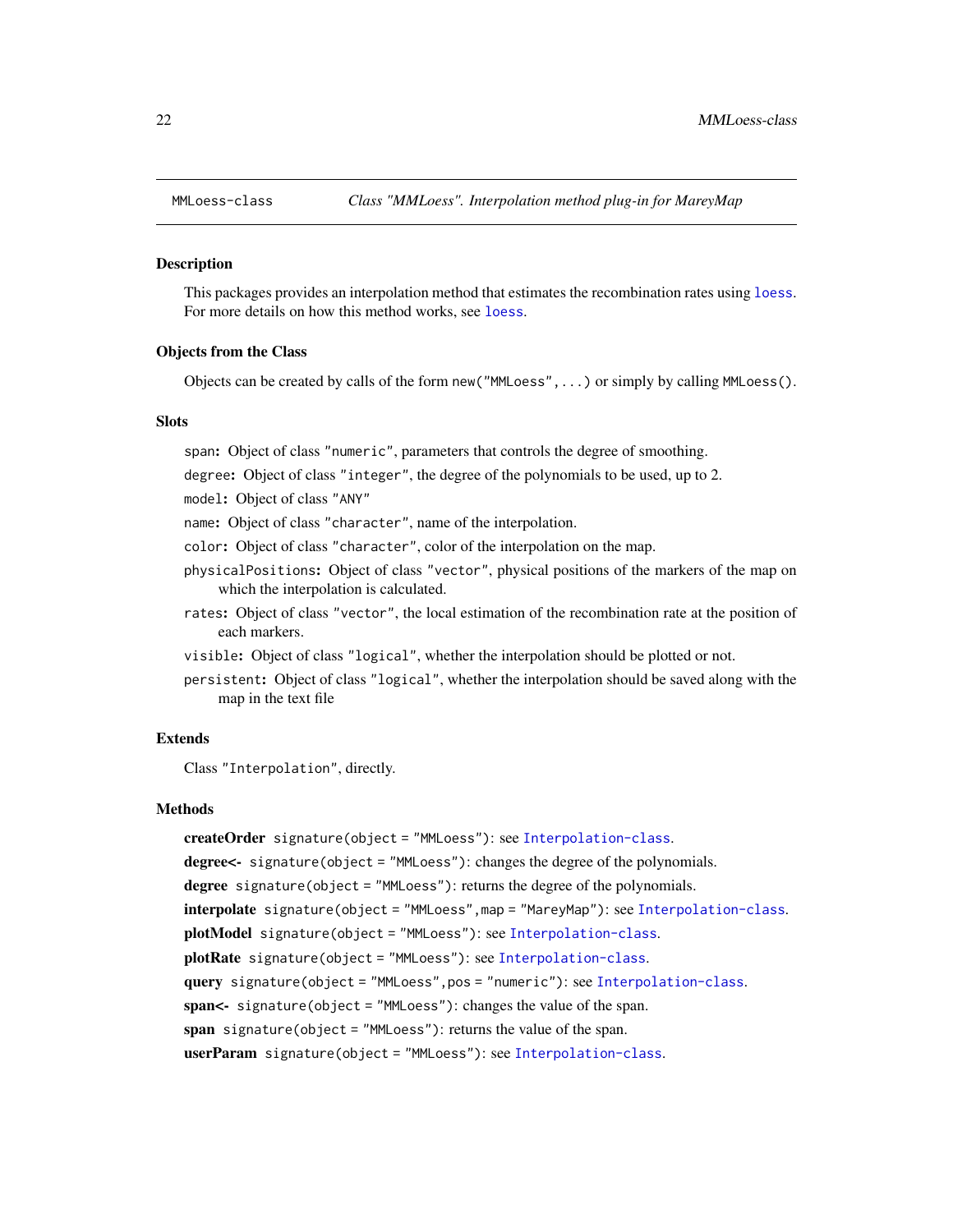#### <span id="page-22-0"></span>Author(s)

Aurélie Siberchicot <aurelie.siberchicot@univ-lyon1.fr> and Clément Rezvoy

#### See Also

[loess](#page-0-0) [Interpolation-class](#page-8-1)

# Examples

```
data(Homo_sapiens_male)
chr7 <- Homo_sapiens_male[["Chromosome 07"]]
itr1 <- MMLoess()
color(itr1) <- "red"
span(itr1) <-0.05chr7 < - chr7 + itr1
```
MMSlidingWindow-class *Class "MMSlidingWindow" Interpolation method plug-in for MareyMap*

#### **Description**

This package provides an interpolation method that estimates the recombination rates using a sliding window approach.

# Objects from the Class

Objects can be created by calls of the form new("MMSlidingWindow",...) or using the method SlidingWindow().

# **Slots**

size: Object of class "integer", the size of the windows in base pairs

- shift: Object of class "integer", the distance in number of base pairs between the centers of two consecutive windows.
- threshold: Object of class "integer" minimum number of markers in a window to perform the regression
- results: Object of class "vector" position of the model curve estimated at the center f each window.

name: Object of class "character" see [Interpolation-class](#page-8-1)

color: Object of class "character" see [Interpolation-class](#page-8-1)

physicalPositions: Object of class "vector" see [Interpolation-class](#page-8-1)

rates: Object of class "vector" see [Interpolation-class](#page-8-1)

visible: Object of class "logical" see [Interpolation-class](#page-8-1)

persistent: Object of class "logical" see [Interpolation-class](#page-8-1)

geneticalDistances: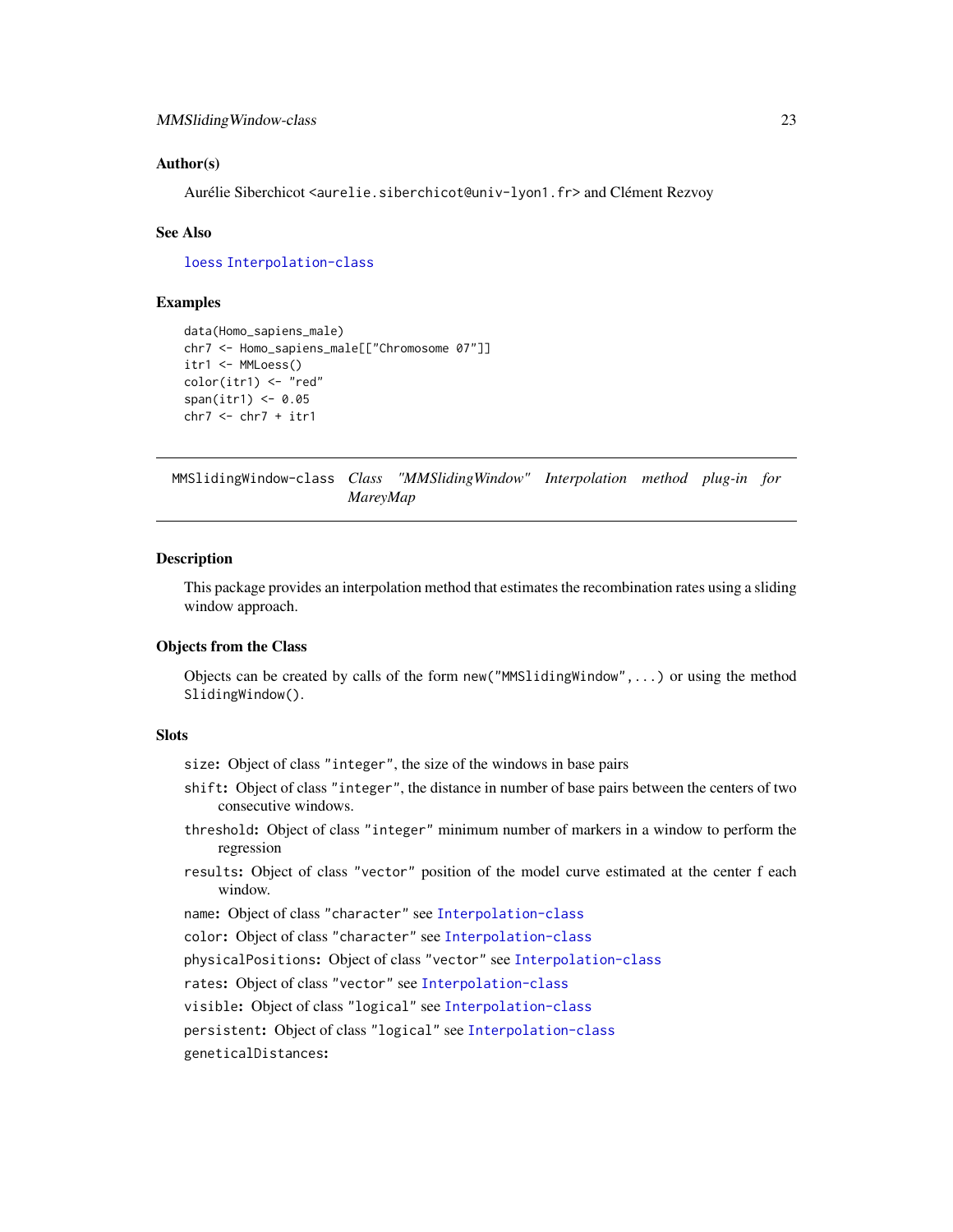# Extends

Class "Interpolation", directly.

# Methods

createOrder signature(object = "MMSlidingWindow"): see [Interpolation-class](#page-8-1) interpolate signature(object = "MMSlidingWindow",map = "MareyMap"): see [Interpolation-class](#page-8-1) plotModel signature(object = "MMSlidingWindow"): see [Interpolation-class](#page-8-1) plotRate signature(object = "MMSlidingWindow"): see [Interpolation-class](#page-8-1) query signature(object = "MMSlidingWindow",pos = "numeric"): see [Interpolation-class](#page-8-1) shift<- signature(object = "MMSlidingWindow"): updates the value of the parameter shift shift signature(object = "MMSlidingWindow"): returns the value of the parameter shift size<- signature(object = "MMSlidingWindow"): updates the value of the parameter size size signature(object = "MMSlidingWindow"): returns the value of the parameter size threshold<- signature(object = "MMSlidingWindow"): updates the value of the parameter threshold threshold signature(object = "MMSlidingWindow"): returns the value of the parameter threshold userParam signature(object = "MMSlidingWindow"): see [Interpolation-class](#page-8-1)

# Author(s)

Aurélie Siberchicot <aurelie.siberchicot@univ-lyon1.fr> and Clément Rezvoy

#### See Also

#### [Interpolation-class](#page-8-1)

#### Examples

```
data(Homo_sapiens_mean)
human7 <- Homo_sapiens_mean[["Chromosome 07"]]
itr1 <- MMSlidingWindow()
color(int1) < - "red"
size(itr1) <- 5000000
shift(itr1) <- 1000000
human7 <- human7 + itr1
plot(human7)
```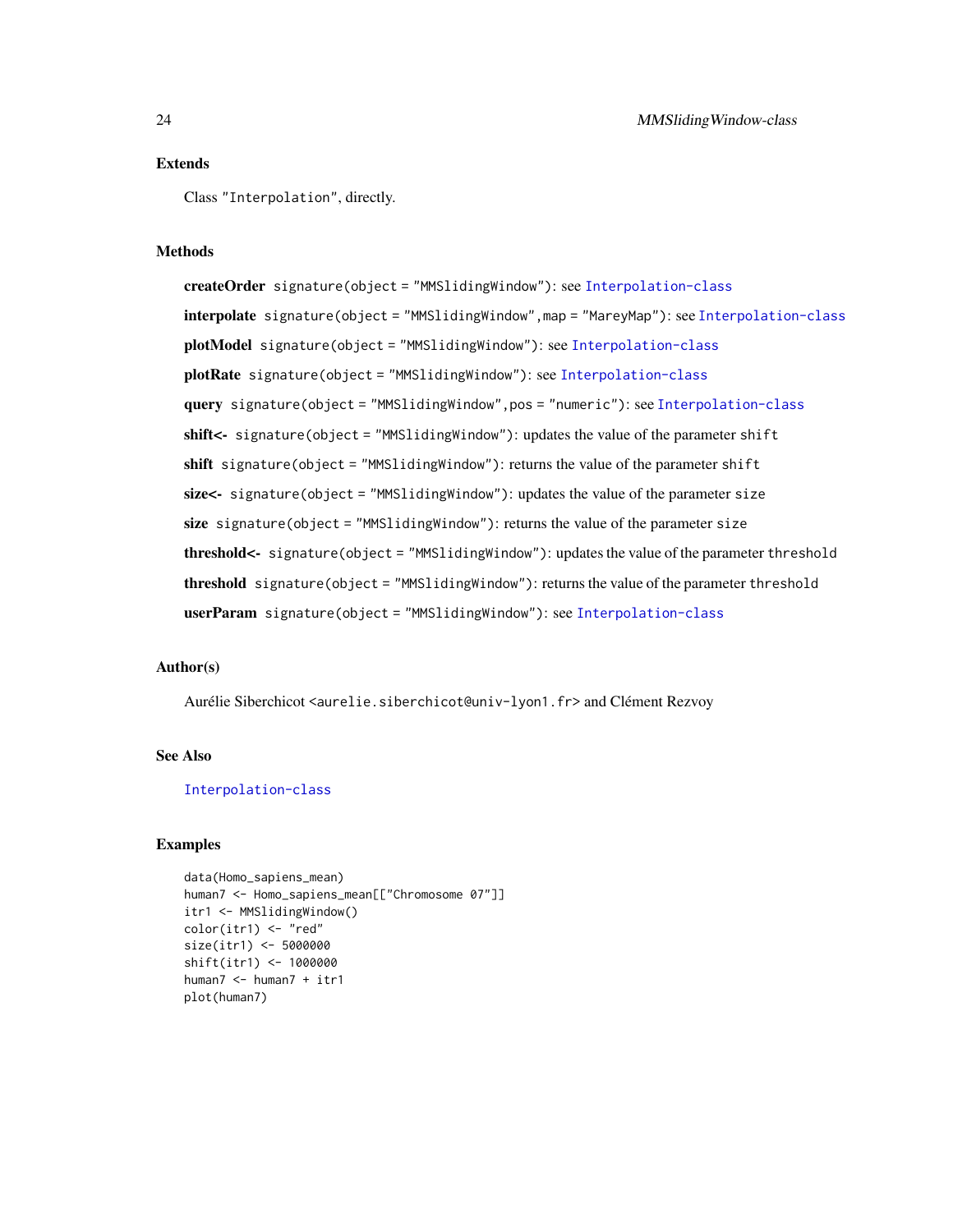<span id="page-24-0"></span>MMSpline3-class *Class "MMSpline3" Interpolation using cubic splines*

#### <span id="page-24-1"></span>Description

MMSPline3 is a S4 class providing an interpolation method for MareyMap. Interpolation is done using cubic splines. The class uses smooth.spline to carry out the interpolation.

#### Objects from the Class

Objects can be created by calls of the form new("MMSpline3",...). However you may instead use the function [MMSpline3](#page-24-1)() and adjust the parameters afterwards using the accessor functions.

# **Slots**

- type: Object of class "character" indicate which type of smoothing is applied, applicable values are "cross-validation", "spar" and "degree of freedom"
- gcv: Object of class "logical" indicating whether generalized cross validation is to be used when smoothing via cross validation.
- df: Object of class "numeric" holding the degree of freedom to use when the smoothing is done using degree of freedom
- spar: Object of class "numeric" value of the "spar" to be taken when smoothing the "spar" method.
- model: Object of class "ANY" slot used to keep the smooth.spline object after the interpolation.
- name: Object of class "character" holding the name of the interpolation.
- color: Object of class "character" holding the color of the interpolation
- physicalPositions: Object of class "vector" holding the valid physical positions of the map on which the interpolation is applied.
- rates: Object of class "vector" holding the local recombination rates at the position of each marker.
- visible: Object of class "logical" indicating whether the interpolation is to be drawn or not.
- persistent: Object of class "logical" indicating whether or not the interpolation should be taken into account when saving to text file.

# Extends

Class "Interpolation", directly.

#### Methods

- df<- signature(object = "MMSpline3", value = "numeric"): Changes the value of the degree of freedom.
- df signature(object = "MMSpline3"): returns the value of the degree of freedom.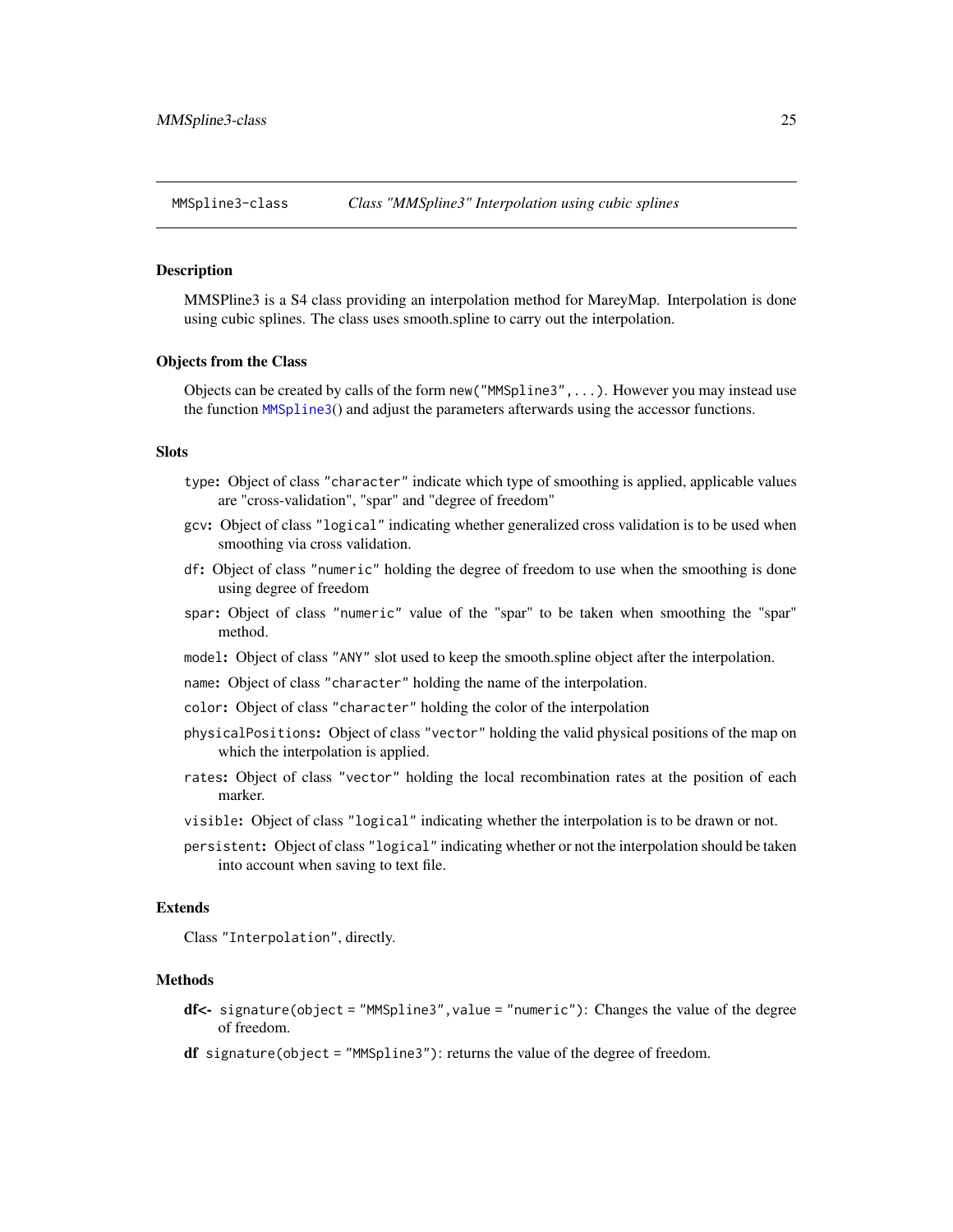- <span id="page-25-0"></span>gcv<- signature(object = "MMSpline3",value = "logical"): Turns on or off the generalized cross validation.
- gcv signature(object = "MMSpline3"): indicates whether the generalized cross validation is on or not.

createOrder signature(object = "MMSpline3"): see [Interpolation-class](#page-8-1)

- interpolate signature(object = "MMSpline3",map = "MareyMap"): carries out the interpolation on the map passed as parameter. Called automatically when an interpolation is added to a map
- plotModel signature(object = "MMSpline3"): Plot the interpolation's model of the Marey curve.
- plotRate signature(object = "MMSpline3"): Plots the variations of the recombination rates across a mapomosome.
- query signature(object = "MMSpline3",pos = "numeric"): query the estimation of the recombination rate in a specific position (or a vector of specific positions)
- spar<- signature(object = "MMSpline3", value = "numeric"): Changes the value of the spar.
- spar signature(object = "MMSpline3"): returns the value of the spar.
- type<- signature(object = "MMSpline3", value = "character"): Changes the type of smoothing to be used.
- type signature(object = "MMSpline3"): returns the smoothing method used.
- userParam signature(object = "MMSpline3"): returns informations about the user parameter, used by tcl/tk interface but not that useful for a command line user.

#### Author(s)

Aurélie Siberchicot <aurelie.siberchicot@univ-lyon1.fr> and Clément Rezvoy

### See Also

[smooth.spline](#page-0-0) [Interpolation-class](#page-8-1) [MareyMap-class](#page-17-1)

#### Examples

```
data(Homo_sapiens_mean)
human7 <- Homo_sapiens_mean[["Chromosome 07"]]
itr1 <- MMSpline3()
color(itr1) < - "red"
spar(itr1) < -0.05human7 <- human7 + itr1
plot(human7)
```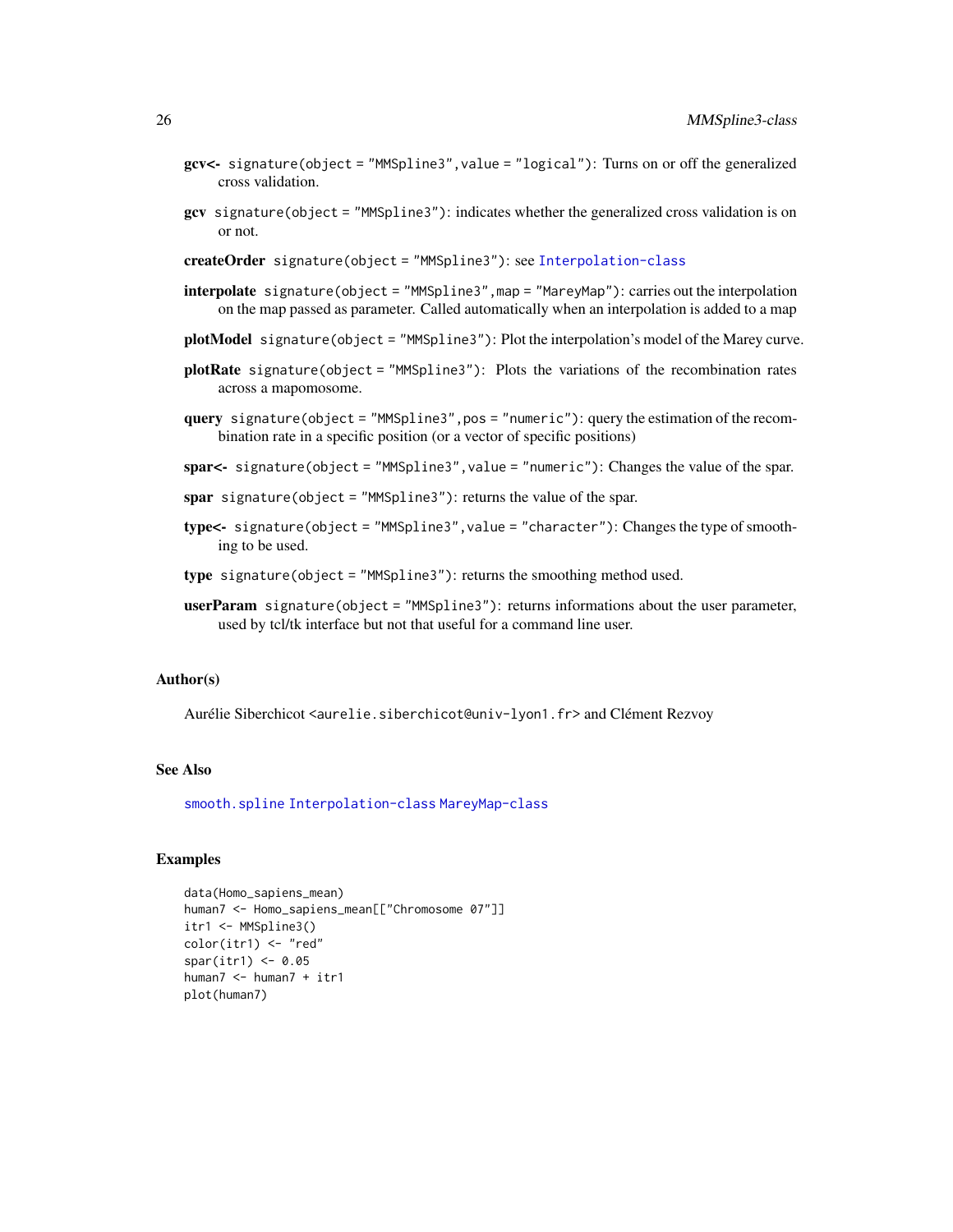<span id="page-26-0"></span>name-methods *Accessor for slot name.*

# Description

Get or set the value of the slot name in object

#### Methods

object = "Interpolation" Get or set the value of the slot name in Interpolation.

# Author(s)

Aurélie Siberchicot <aurelie.siberchicot@univ-lyon1.fr> and Clément Rezvoy

# See Also

[Interpolation](#page-8-2)

paramDefault-methods *Accessors for slot paramDefault*

# Description

Get or set the value of the slot paramDefault in object.

# Methods

object = "InterpolationParam" Get or set the value of the slot paramDefault in [MareyMap-class](#page-17-1).

# Author(s)

Aurélie Siberchicot <aurelie.siberchicot@univ-lyon1.fr> and Clément Rezvoy

# See Also

[InterpolationParam](#page-10-2)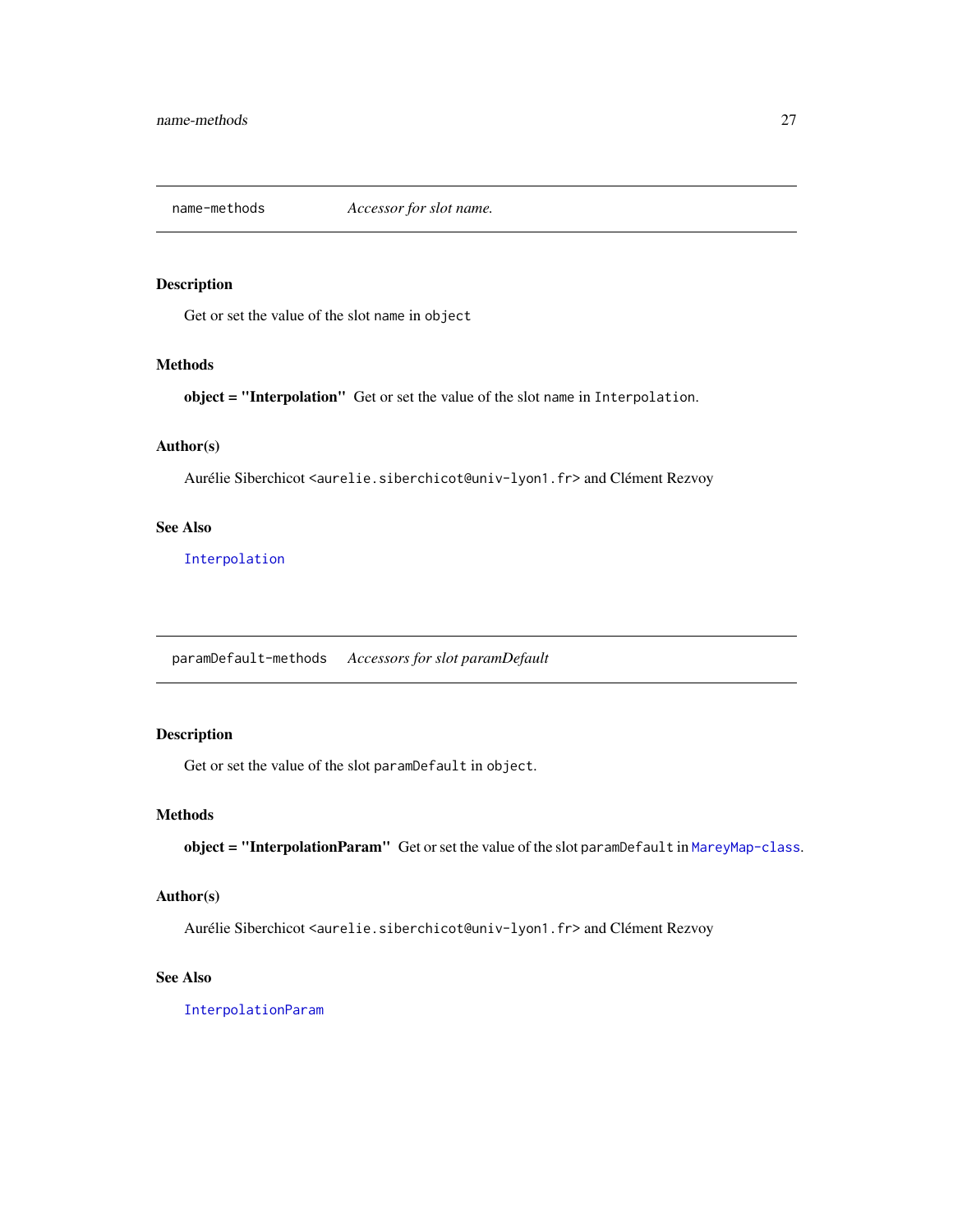<span id="page-27-0"></span>paramDesc-methods *Accessors for the slot paramDesc*

# Description

Accessors for the slot paramDesc in object

#### Methods

object = "InterpolationParam" Accessors for the slot paramDesc in [InterpolationParam](#page-10-2)

# Author(s)

Aurélie Siberchicot <aurelie.siberchicot@univ-lyon1.fr> and Clément Rezvoy

# See Also

[InterpolationParam](#page-10-2)

paramFun-methods *accessors for the slot paramFun*

# Description

Get or set the value of the slot paramFun in object

# Methods

object = "InterpolationParam" Get or set the value of the slot paramFun in [InterpolationParam-class](#page-10-1).

# Author(s)

Aurélie Siberchicot <aurelie.siberchicot@univ-lyon1.fr> and Clément Rezvoy

# See Also

[InterpolationParam](#page-10-2)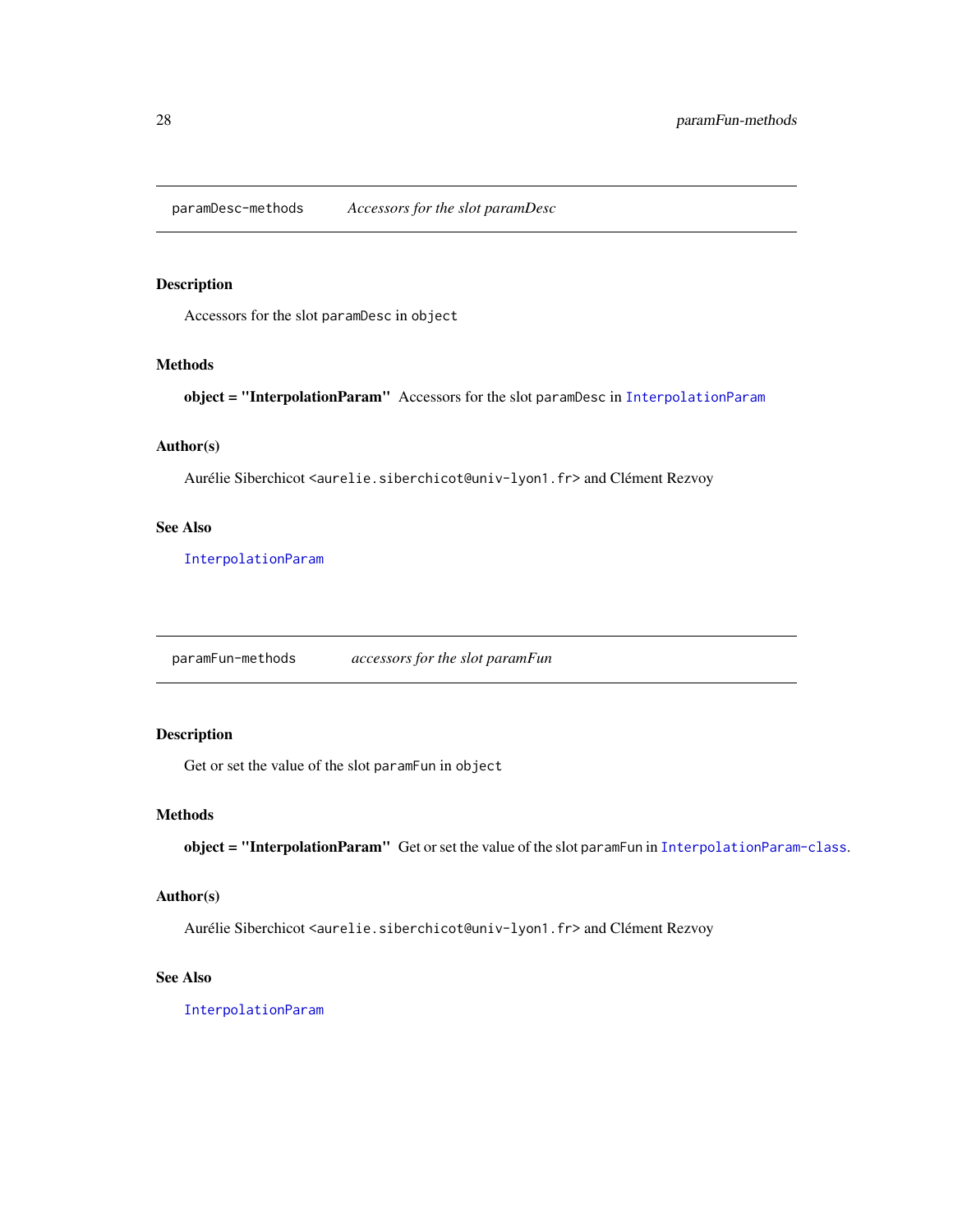<span id="page-28-0"></span>paramMax-methods *Accessors for the slot paramMax.*

# Description

Get or set the value of the slot paramMax in object.

#### Methods

object = "InterpolationParam" Get or set the value of the slot paramMax in [InterpolationParam](#page-10-2).

# Author(s)

Aurélie Siberchicot <aurelie.siberchicot@univ-lyon1.fr> and Clément Rezvoy

# See Also

[InterpolationParam](#page-10-2)

paramMin-methods *Accessors for slot paramMin.*

# Description

Get or set the value of the parameter paramMin in object.

# Methods

object = "InterpolationParam" Get or set the value of the parameter paramMin in InterpolationParam.

# Author(s)

Aurélie Siberchicot <aurelie.siberchicot@univ-lyon1.fr> and Clément Rezvoy

#### See Also

[InterpolationParam-class](#page-10-1)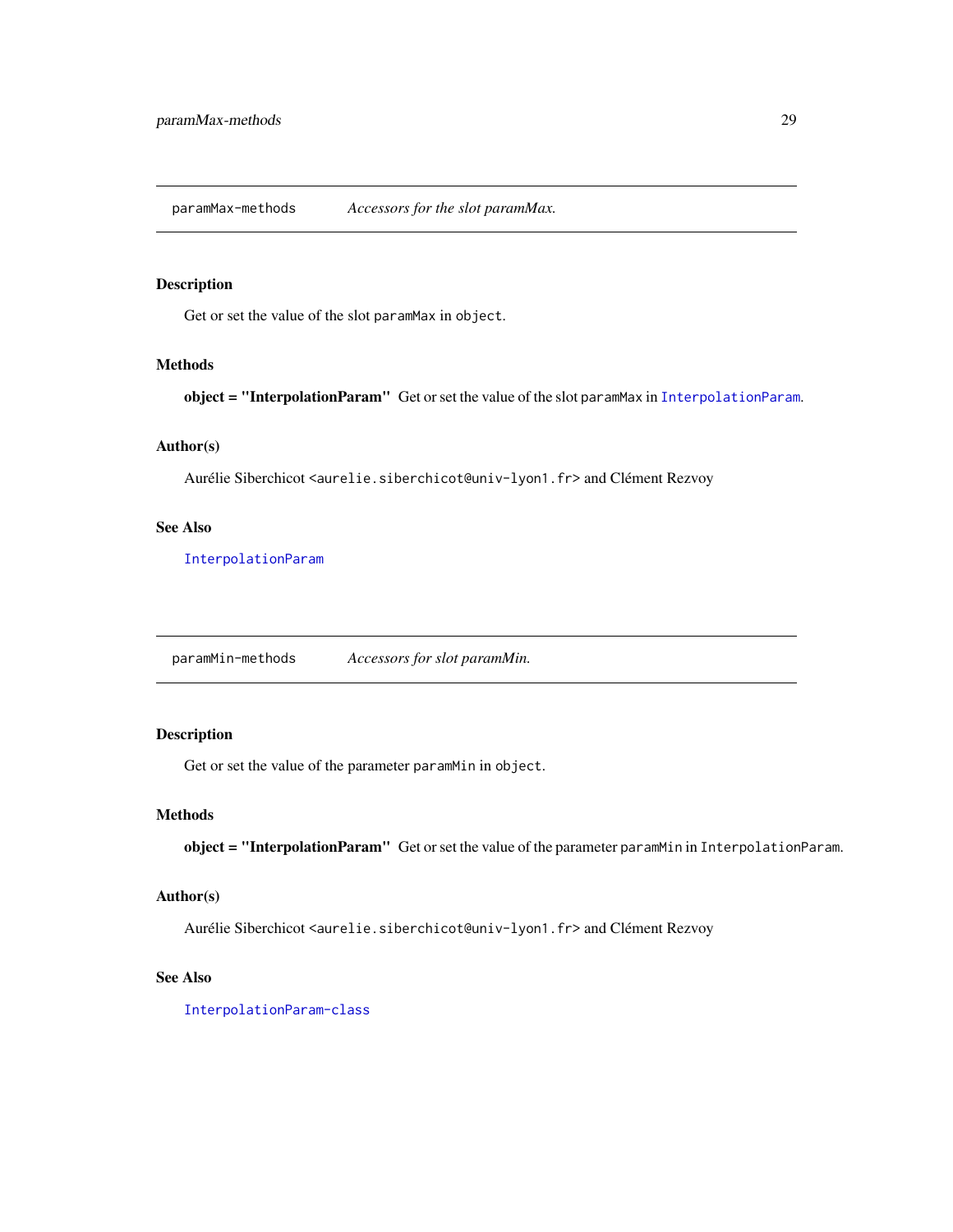<span id="page-29-0"></span>paramName-methods *Accessors for the slot paramName.*

# Description

Get or set the value of the slot paramName in object.

#### Methods

object = "[InterpolationParam](#page-10-2)" Get or set the value of the slot paramName in InterpolationParam.

# Author(s)

Aurélie Siberchicot <aurelie.siberchicot@univ-lyon1.fr> and Clément Rezvoy

# See Also

[InterpolationParam-class](#page-10-1)

paramType-methods *Accessors for the slot paramType.*

# Description

Get or set the value of the slot paramType in object.

# Methods

object = "InterpolationParam" Get or set the value of the slot paramType in [InterpolationParam](#page-10-2).

# Author(s)

Aurélie Siberchicot <aurelie.siberchicot@univ-lyon1.fr> and Clément Rezvoy

# See Also

[InterpolationParam-class](#page-10-1)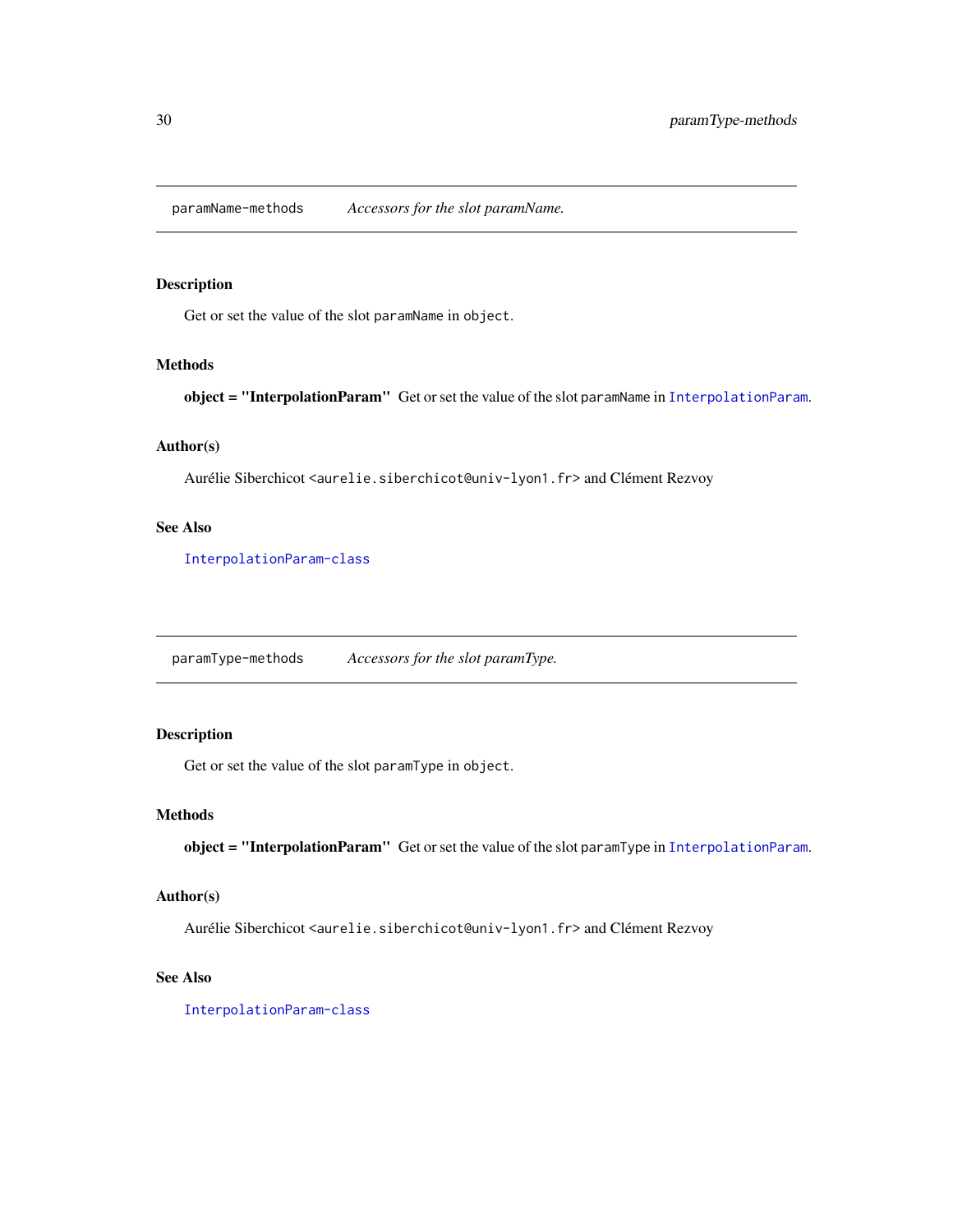<span id="page-30-0"></span>paramValues-methods *Accessor for the slot paramValues.*

# Description

Get or set the value of the slot paramValues in object.

#### Methods

object = "[InterpolationParam](#page-10-2)" Get or set the value of the slot paramValues in InterpolationParam.

# Author(s)

Aurélie Siberchicot <aurelie.siberchicot@univ-lyon1.fr> and Clément Rezvoy

# See Also

[InterpolationParam-class](#page-10-1)

persistent-methods *Accessors for the slot persistent.*

# Description

Get or set the value of the slot persistent in object.

# Methods

object = "Interpolation" Get or set the value of the slot persistent in [Interpolation](#page-8-2).

# Author(s)

Aurélie Siberchicot <aurelie.siberchicot@univ-lyon1.fr> and Clément Rezvoy

#### See Also

[Interpolation-class](#page-8-1)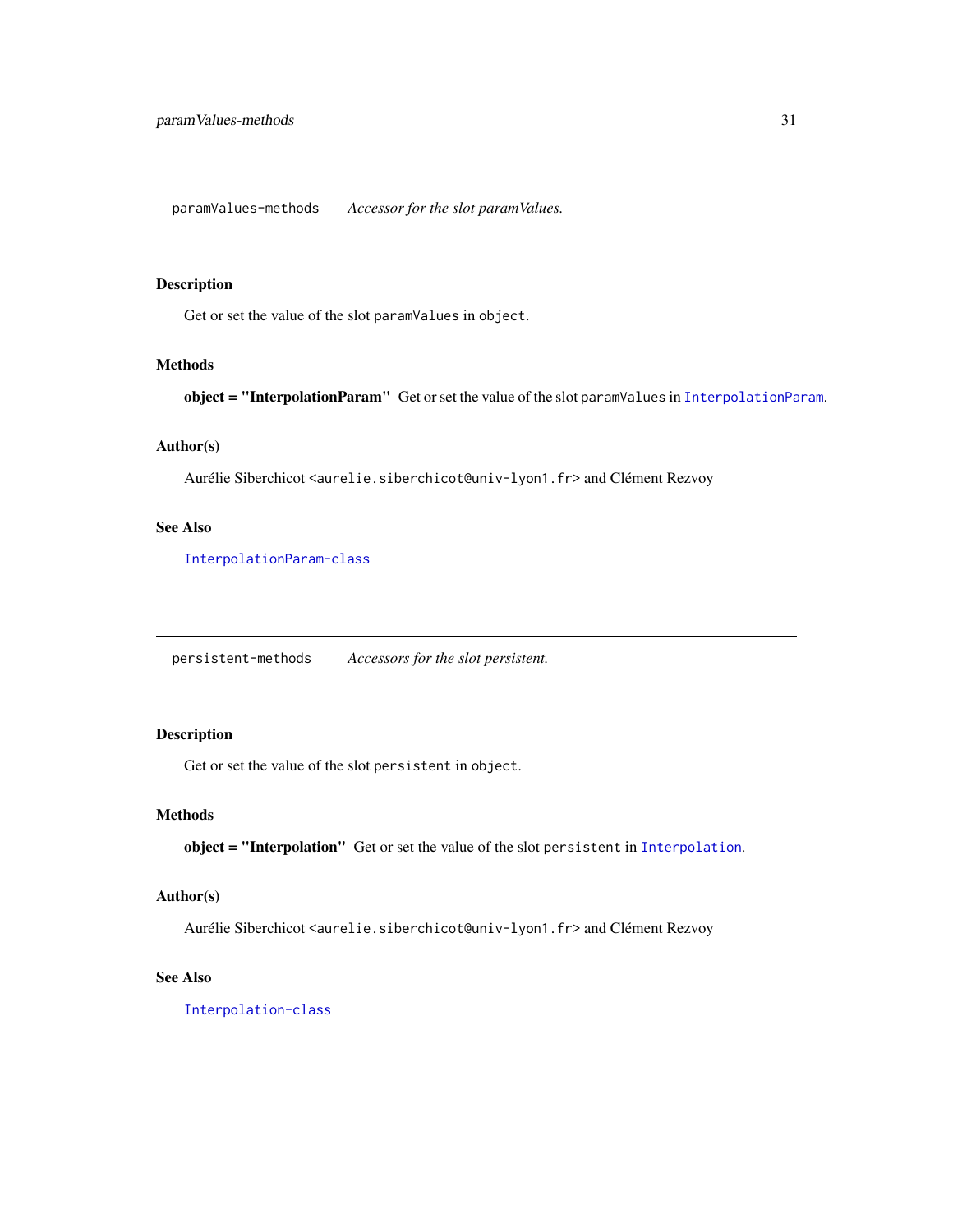<span id="page-31-0"></span>physicalPositions-methods

*Accessors for the slot physicalPositions*

# Description

Get or set the value of the slot physicalPositions object

# Methods

object = "MareyMap" Get or set the value of the slot physicalPositions [MareyMap-class](#page-17-1)

# Author(s)

Aurélie Siberchicot <aurelie.siberchicot@univ-lyon1.fr> and Clément Rezvoy

# See Also

[MareyMap-class](#page-17-1)

plotMarkers-methods *plotMarkers*

# Description

Plots the markers contained in object.

# Methods

object = "MareyMap" Plots the markers of the map [MareyMap](#page-17-2)

# Author(s)

Aurélie Siberchicot <aurelie.siberchicot@univ-lyon1.fr> and Clément Rezvoy

#### See Also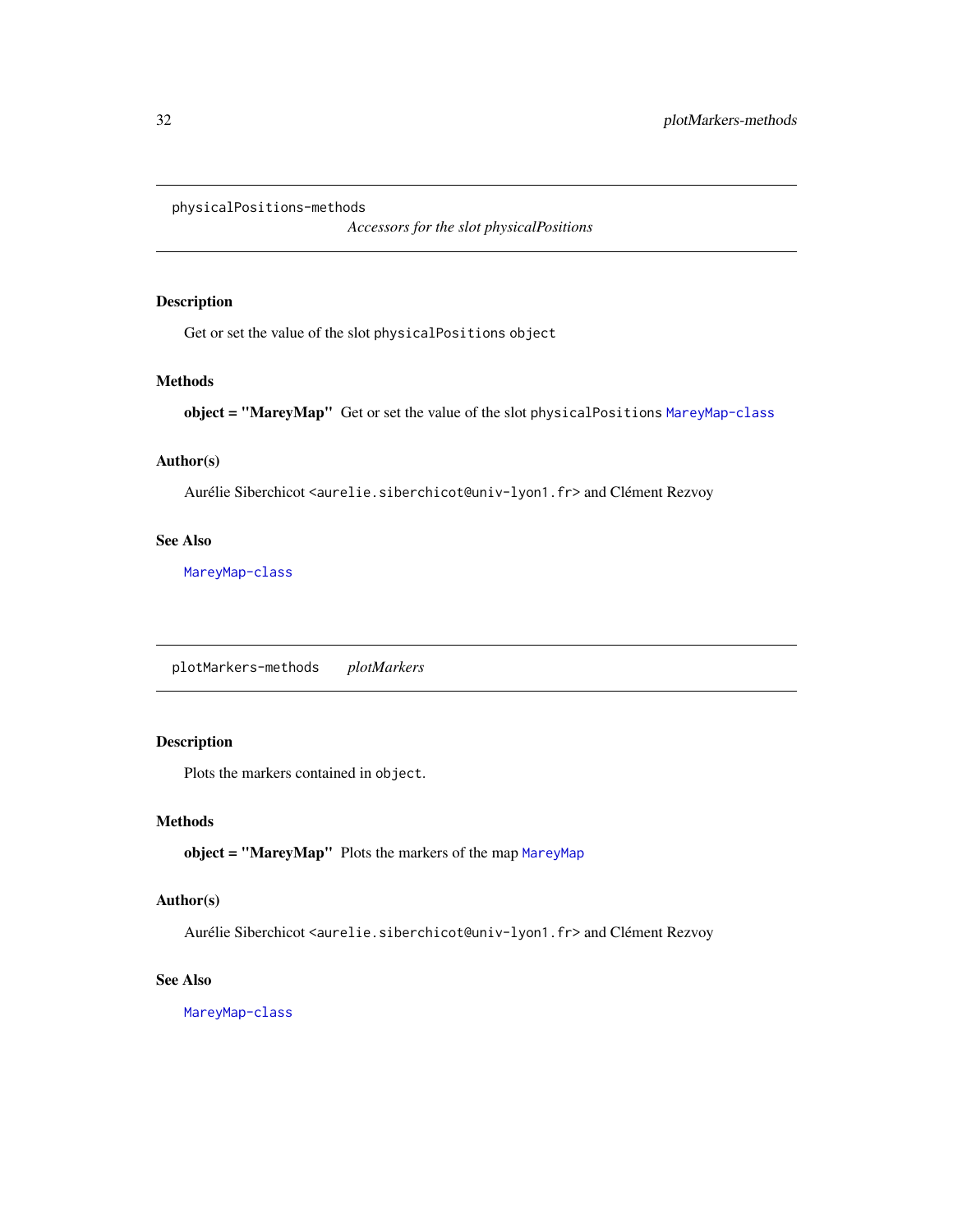<span id="page-32-0"></span>plotModel-methods *plotModel*

# Description

Plot the model of object

# Methods

object = "Interpolation" Default function, plots nothing

object = "MMSlidingWindow" Plots the model of an interpolation of type MMSlidingWindow

object = "MMLoess" Plots the model of an interpolation of type MMLoess-class

object = "MMSpline3" Plots the model of an interpolation of type MMSpline3-class

# Author(s)

Aurélie Siberchicot <aurelie.siberchicot@univ-lyon1.fr> and Clément Rezvoy

#### See Also

# [Interpolation-class](#page-8-1)

plotModels-methods *plotModels*

# Description

plot models from object

# Methods

object = "MareyMap" Calls plotModel on all the interpolation defined on the [MareyMap](#page-17-2).

# Author(s)

Aurélie Siberchicot <aurelie.siberchicot@univ-lyon1.fr> and Clément Rezvoy

#### See Also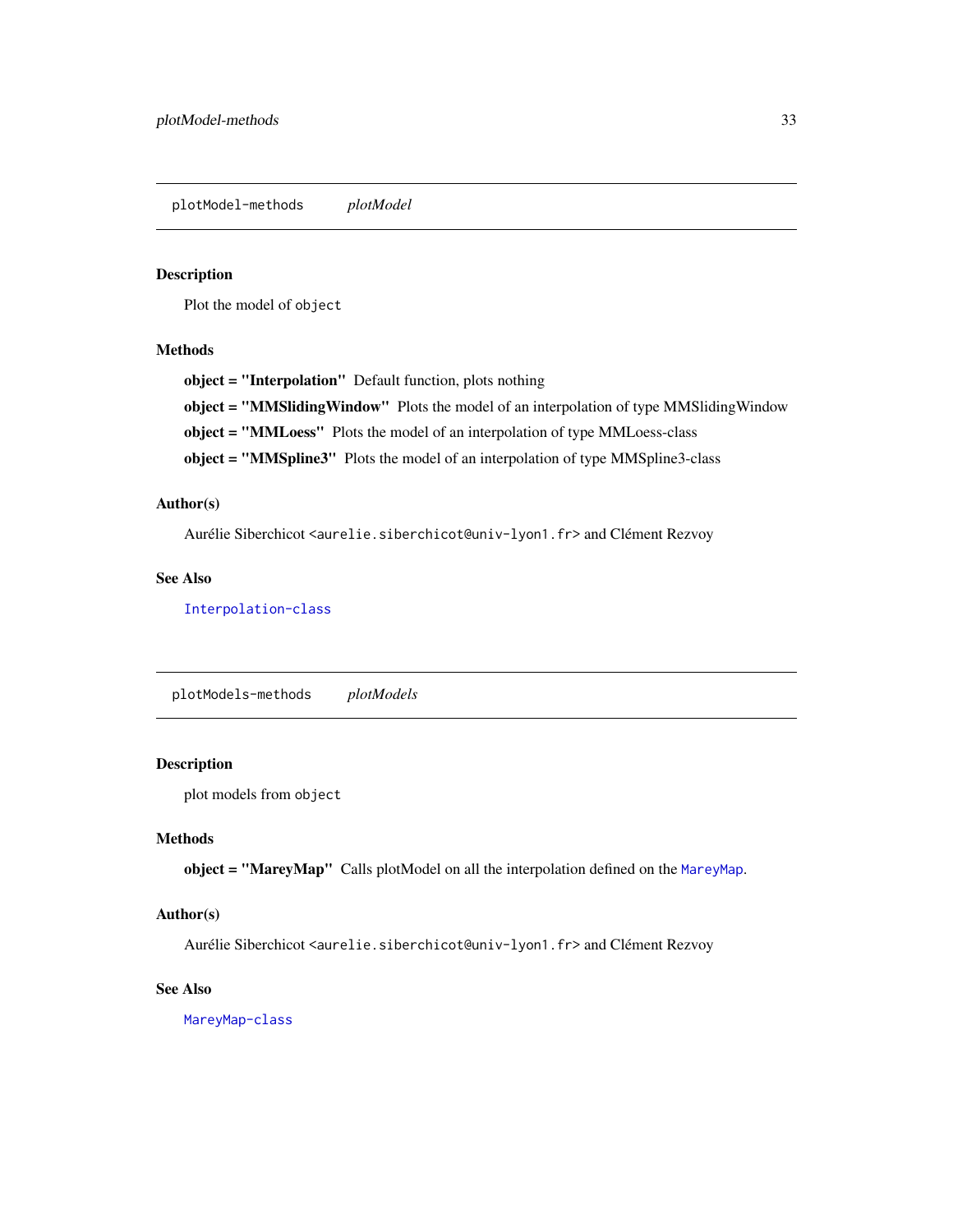<span id="page-33-0"></span>plotRate-methods *plotRate*

#### Description

Plots the variation of the recombination rate as calculated by object

# Methods

object = "Interpolation" Plots the variation of the recombination rate as calculated by the [Interpolation](#page-8-2). object = "MMSliding Window" Plots the variation of the recombination rate as calculated by MMSlidingWindow.

object = "MMLoess" Plots the variation of the recombination rate as calculated by MMLoess.

object = "MMSpline3" Plots the variation of the recombination rate as calculated by MMSpline3.

#### Author(s)

Aurélie Siberchicot <aurelie.siberchicot@univ-lyon1.fr> and Clément Rezvoy

# See Also

[Interpolation-class](#page-8-1)

plotRates-methods *plotRates*

#### **Description**

Plots the variations of the recombination rate as calculated by all the interpolations defined on the object.

#### Methods

object = "MareyMap" Plots the variations of the recombination rate as calculated by all the interpolations defined on the [MareyMap](#page-17-2).

# Author(s)

Aurélie Siberchicot <aurelie.siberchicot@univ-lyon1.fr> and Clément Rezvoy

#### See Also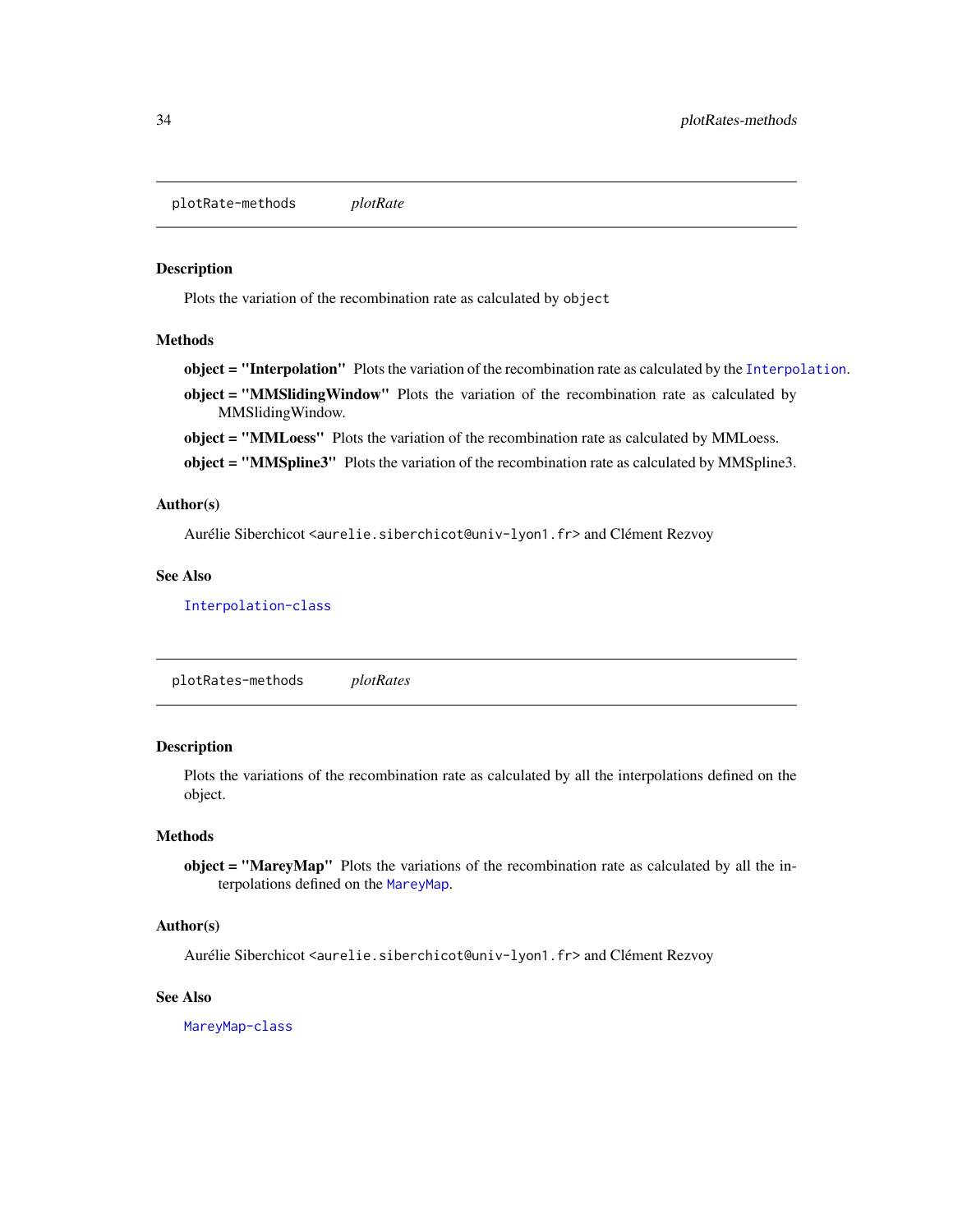<span id="page-34-0"></span>

#### Description

query an object for a given (or several) position(s).

#### Methods

object = "Interpolation", pos = "integer" Default method.

- object = "MareyMap", pos = "numeric" Query the local recombination rate as calculated by all the Interpolation defined on the map.
- object = "MMSlidingWindow", pos = "numeric" Query the local recombination rate as calculated by MMSlidingWindow.
- object = "MMLoess", pos = "numeric" Query the local recombination rate as calculated by MM-Loess.
- object = "MMSpline3", pos = "numeric" Query the local recombination rate as calculated by MMSpline3.

#### Author(s)

Aurélie Siberchicot <aurelie.siberchicot@univ-lyon1.fr> and Clément Rezvoy

#### See Also

[Interpolation-class](#page-8-1)

rates-methods *Accessors for the slot rates*

# Description

Get or set the value of the slot rates in object

#### **Methods**

object = "Interpolation" Get or set the value of the slot rates in [Interpolation](#page-8-2).

# Author(s)

Aurélie Siberchicot <aurelie.siberchicot@univ-lyon1.fr> and Clément Rezvoy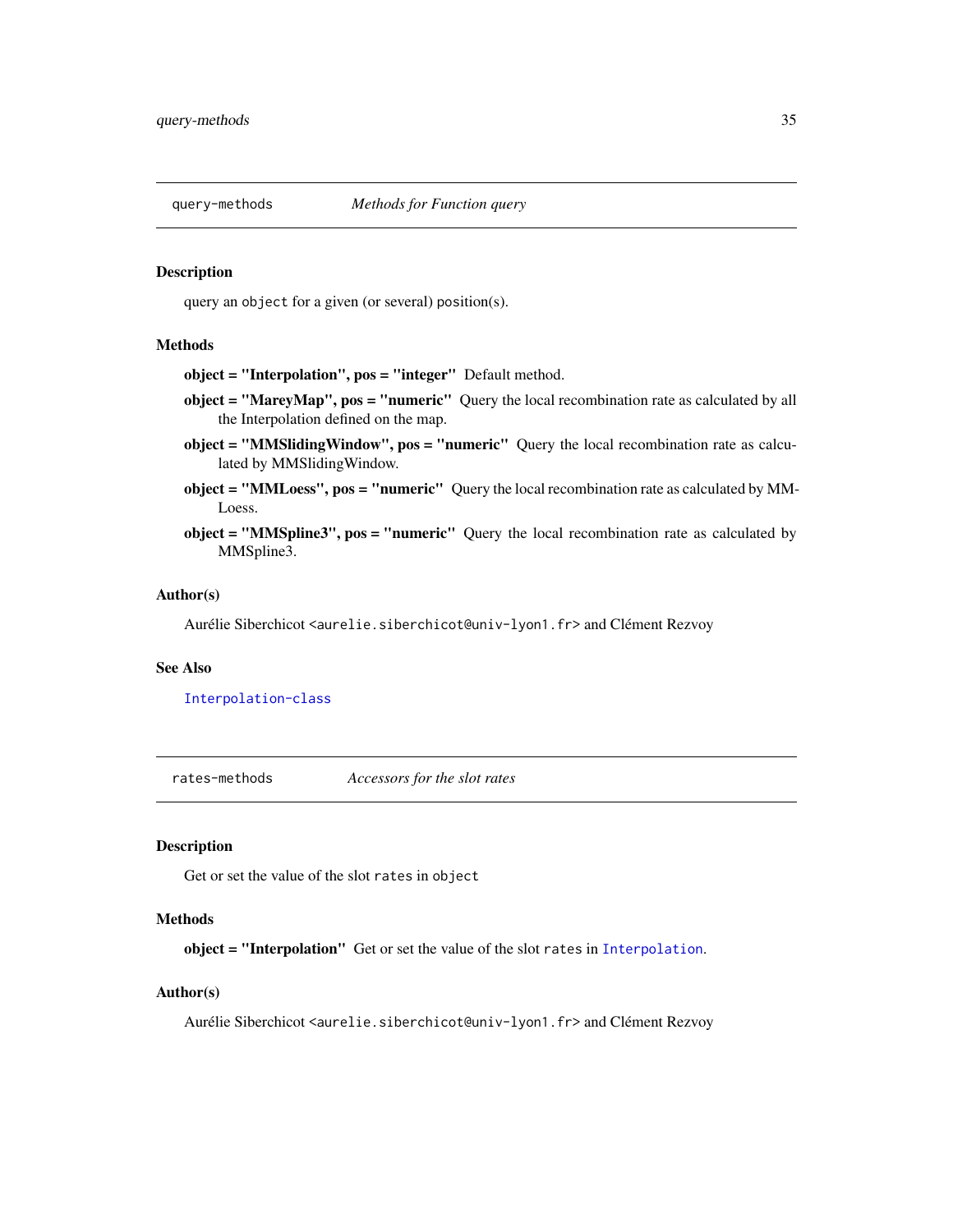<span id="page-35-0"></span>registerInterpolationMethod-methods *registerInterpolationMethods*

# Description

Adds an [Interpolation](#page-8-2) method to the interpolation register.

# Methods

name = "character", classname = "character" Register an interpolation method with a given name and a contructor function classname.

#### Author(s)

Aurélie Siberchicot <aurelie.siberchicot@univ-lyon1.fr> and Clément Rezvoy

# See Also

[Interpolation-class](#page-8-1)

removeMarker-methods *removeMarker*

# Description

Removes a marker from an object

#### Methods

object = "MareyMap", value = "integer" Removes the marker number value from a [MareyMap-class](#page-17-1).

#### Author(s)

Aurélie Siberchicot <aurelie.siberchicot@univ-lyon1.fr> and Clément Rezvoy

# See Also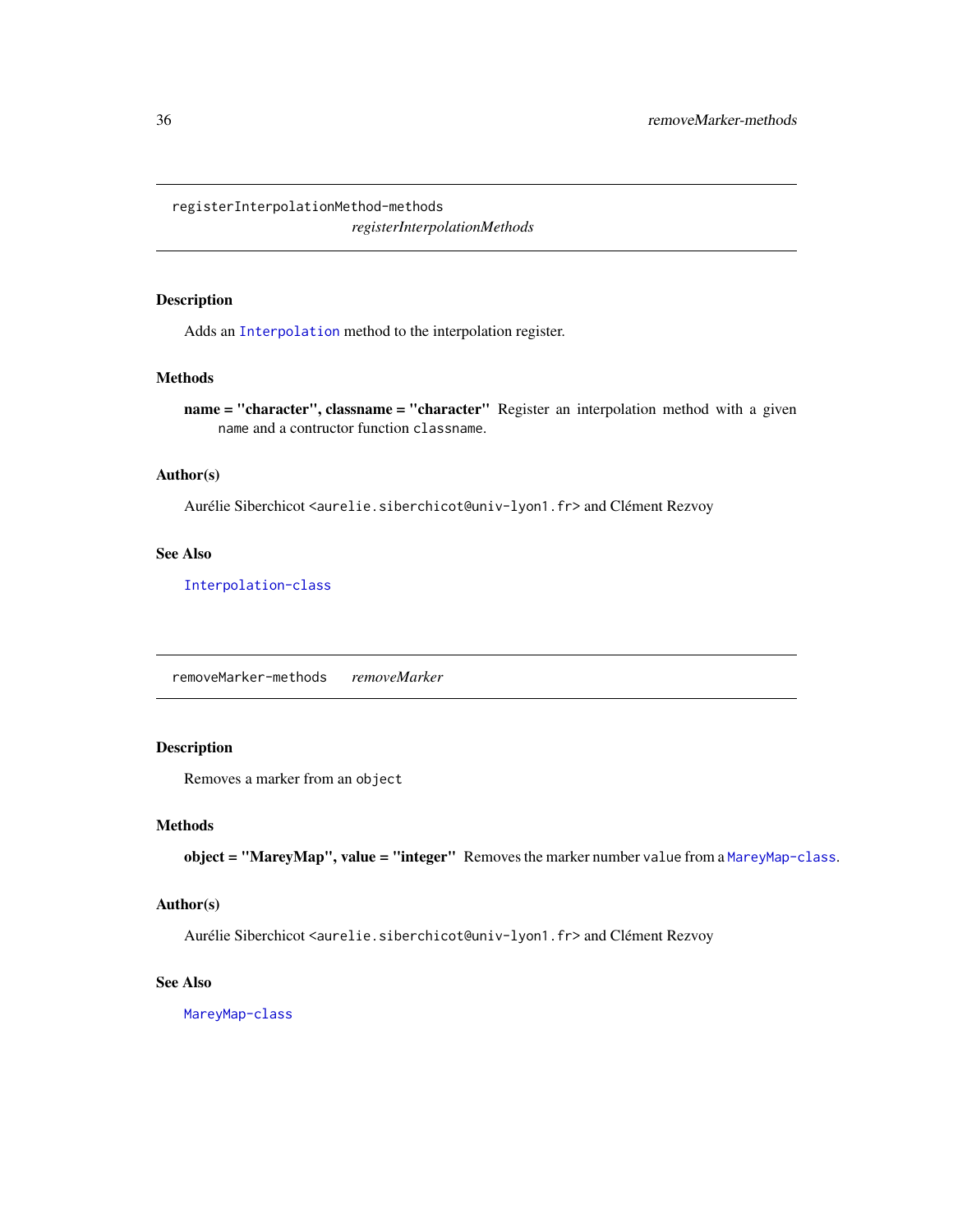<span id="page-36-0"></span>setName-methods *Accessors for the slot setName.*

# Description

Get or set the value of the slot setName in object.

#### Methods

object = "MareyMap" Get or set the value of the slot setName in [MareyMap](#page-17-2).

object = "MapSet" Get or set the value of the slot setName in [MapSet](#page-15-2).

#### Author(s)

Aurélie Siberchicot <aurelie.siberchicot@univ-lyon1.fr> and Clément Rezvoy

# See Also

[MareyMap](#page-17-2) [MapSet](#page-15-2)

setNames-methods *setNames*

# Description

returns the names of the set contained in object.

#### Methods

object = "MapCollection" Returns the name of the set contained in [MapCollection](#page-13-1).

# Author(s)

Aurélie Siberchicot <aurelie.siberchicot@univ-lyon1.fr> and Clément Rezvoy

#### See Also

[MapCollection](#page-13-1).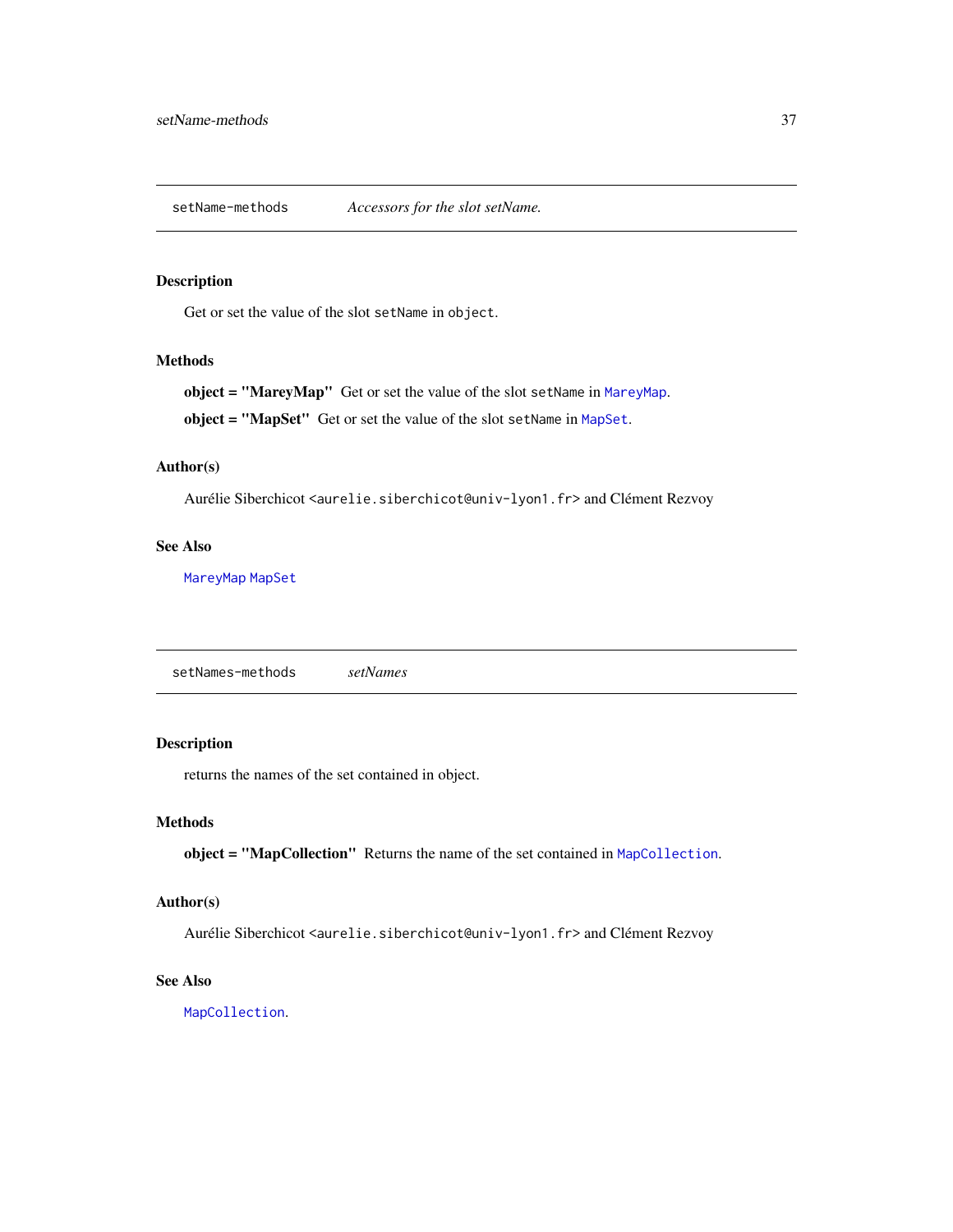<span id="page-37-0"></span>startMareyMapGUI-methods

*MareyMapGUI launcher*

#### Description

launches the graphical user interface of MareyMapGUI

# Methods

dummy = "missing" Default method.

#### Author(s)

Aurélie Siberchicot <aurelie.siberchicot@univ-lyon1.fr> and Clément Rezvoy

textFile-methods *textFile*

# Description

Writes object to text file.

# **Methods**

object = "MapCollection", file = "character" Writes a [MapCollection](#page-13-1) to text file. object = "MareyMap", file = "character" Writes a [MareyMap](#page-17-2) to text file. object = "MapSet", file = "character" Writes a [MapSet](#page-15-2) to text file.

# Author(s)

Aurélie Siberchicot <aurelie.siberchicot@univ-lyon1.fr> and Clément Rezvoy

# See Also

[MareyMap-class](#page-17-1) [MapCollection-class](#page-13-2) [MapSet-class](#page-15-1)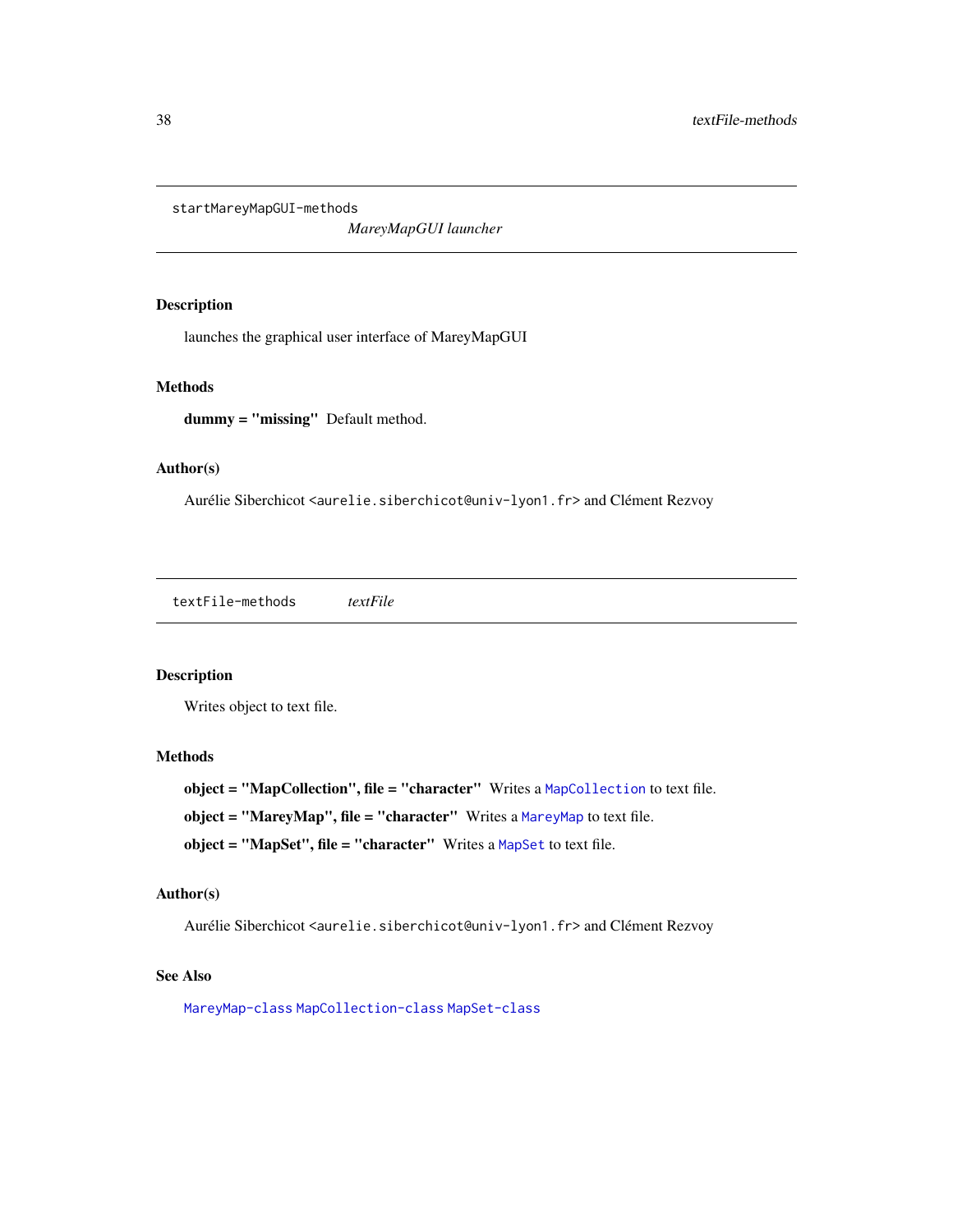# <span id="page-38-0"></span>Description

Returns information about the parameters modifiable by the user in object

#### Methods

- object = "[Interpolation](#page-8-2)" Returns information about the parameters modifiable by the user in Interpolation
- object = "MMSlidingWindow" Returns information about the parameters modifiable by the user in MMSlidingWindow
- object = "MMLoess" Returns information about the parameters modifiable by the user in MM-Loess
- object = "MMSpline3" Returns information about the parameters modifiable by the user in MM-Spline3

#### Author(s)

Aurélie Siberchicot <aurelie.siberchicot@univ-lyon1.fr> and Clément Rezvoy

# See Also

[Interpolation-class](#page-8-1) [InterpolationParam-class](#page-10-1)

validPositions-methods

*validPositions*

## Description

Returns the positions of object which are valid.

#### **Methods**

object = "MareyMap" Returns the physical positions of MareyMap which are valid.

# Author(s)

Aurélie Siberchicot <aurelie.siberchicot@univ-lyon1.fr> and Clément Rezvoy

# See Also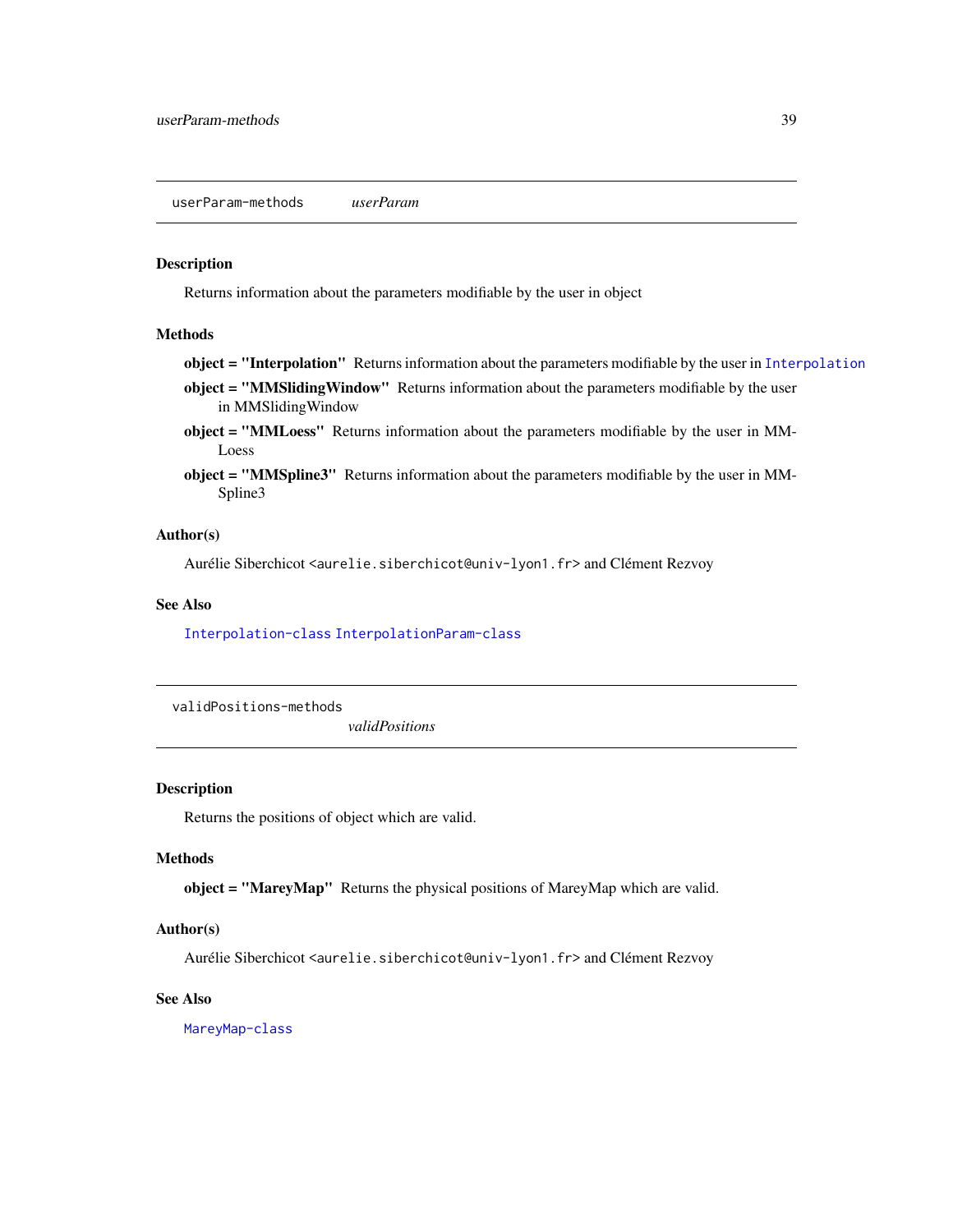<span id="page-39-0"></span>

# Description

Get of set the value of the slot visible in object

# Methods

object = "Interpolation" Get of set the value of the slot visible in [Interpolation-class](#page-8-1)

# Author(s)

Aurélie Siberchicot <aurelie.siberchicot@univ-lyon1.fr> and Clément Rezvoy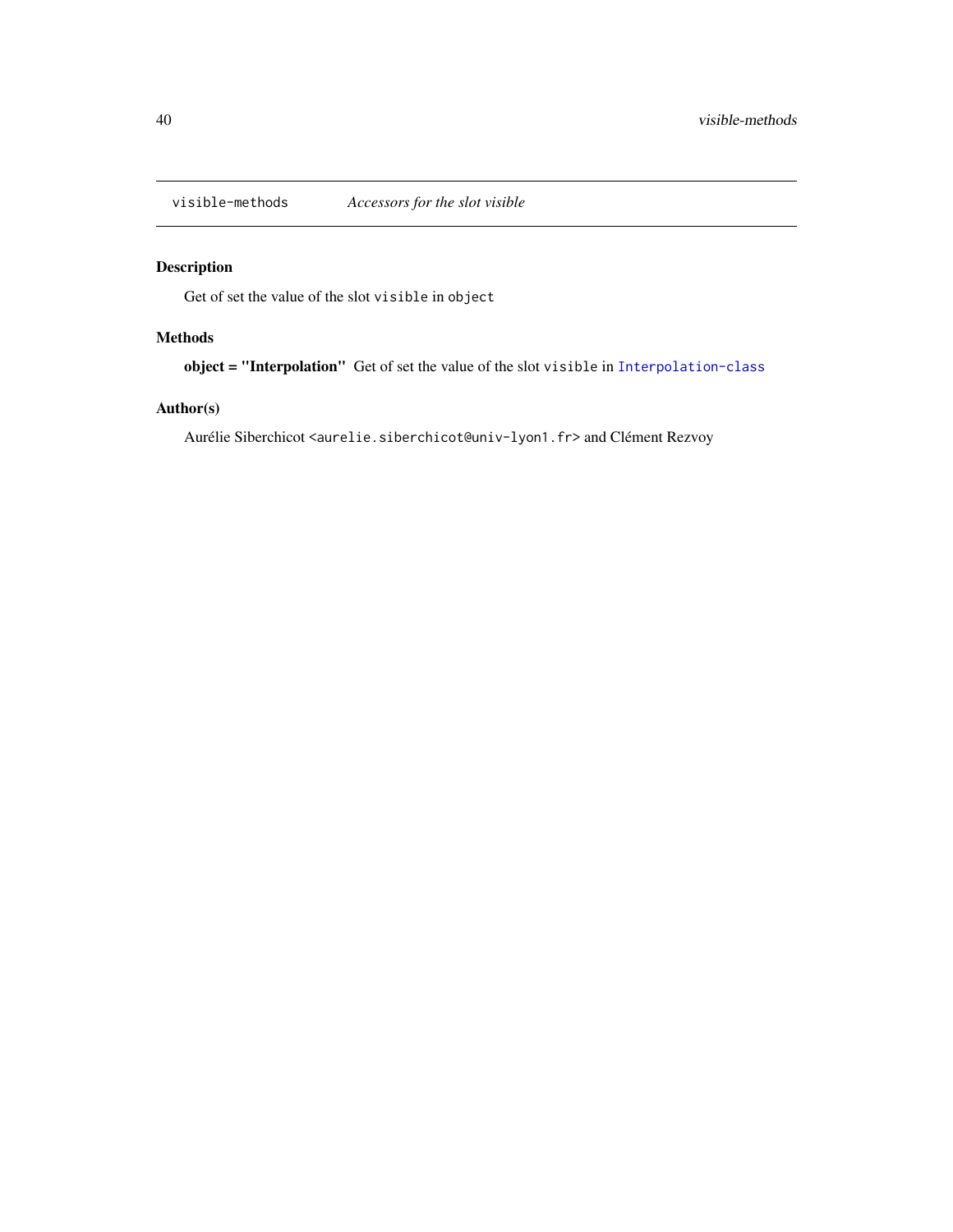# <span id="page-40-0"></span>**Index**

∗ classes Interpolation-class, [9](#page-8-0) InterpolationParam-class, [11](#page-10-0) MapCollection-class, [14](#page-13-0) MapSet-class, [16](#page-15-0) MareyMap-class, [18](#page-17-0) MMLoess-class, [22](#page-21-0) MMSlidingWindow-class, [23](#page-22-0) MMSpline3-class, [25](#page-24-0) ∗ datasets Arabidopsis\_thaliana, [3](#page-2-0) Caenorhabditis\_elegans, [4](#page-3-0) Drosophila\_melanogaster, [6](#page-5-0) Homo\_sapiens, [7](#page-6-0) ∗ methods argList-methods, [4](#page-3-0) color-methods, [5](#page-4-0) createOrder-methods, [5](#page-4-0) geneticDistances-methods, [6](#page-5-0) getInterList-methods, [7](#page-6-0) interpolate-methods, [8](#page-7-0) interpolation-methods, [10](#page-9-0) InterpolationParam-methods, [13](#page-12-0) interpolations-methods, [13](#page-12-0) MapCollection-methods, [15](#page-14-0) mapName-methods, [15](#page-14-0) mapNames-methods, [16](#page-15-0) MapSet-methods, [17](#page-16-0) MareyMap-methods, [20](#page-19-0) markerNames-methods, [21](#page-20-0) markerValidity-methods, [21](#page-20-0) name-methods, [27](#page-26-0) paramDefault-methods, [27](#page-26-0) paramDesc-methods, [28](#page-27-0) paramFun-methods, [28](#page-27-0) paramMax-methods, [29](#page-28-0) paramMin-methods, [29](#page-28-0) paramName-methods, [30](#page-29-0) paramType-methods, [30](#page-29-0)

paramValues-methods, [31](#page-30-0) persistent-methods, [31](#page-30-0) physicalPositions-methods, [32](#page-31-0) plotMarkers-methods, [32](#page-31-0) plotModel-methods, [33](#page-32-0) plotModels-methods, [33](#page-32-0) plotRate-methods, [34](#page-33-0) plotRates-methods, [34](#page-33-0) query-methods, [35](#page-34-0) rates-methods, [35](#page-34-0) registerInterpolationMethod-methods, [36](#page-35-0) removeMarker-methods, [36](#page-35-0) setName-methods, [37](#page-36-0) setNames-methods, [37](#page-36-0) startMareyMapGUI-methods, [38](#page-37-0) textFile-methods, [38](#page-37-0) userParam-methods, [39](#page-38-0) validPositions-methods, [39](#page-38-0) visible-methods, [40](#page-39-0) +,MapCollection,MapCollection-method *(*MapCollection-class*)*, [14](#page-13-0) +,MapCollection,MapSet-method *(*MapCollection-class*)*, [14](#page-13-0) +,MapCollection,MareyMap-method *(*MapCollection-class*)*, [14](#page-13-0) +,MapSet,MareyMap-method *(*MapSet-class*)*, [16](#page-15-0) +,MareyMap,Interpolation-method *(*MareyMap-class*)*, [18](#page-17-0) -,MapCollection,character-method *(*MapCollection-class*)*, [14](#page-13-0) -,MapSet,character-method *(*MapSet-class*)*, [16](#page-15-0) [,MapCollection-method *(*MapCollection-class*)*, [14](#page-13-0) [,MapSet-method *(*MapSet-class*)*, [16](#page-15-0) [,MareyMap-method *(*MareyMap-class*)*, [18](#page-17-0) [[,MapCollection-method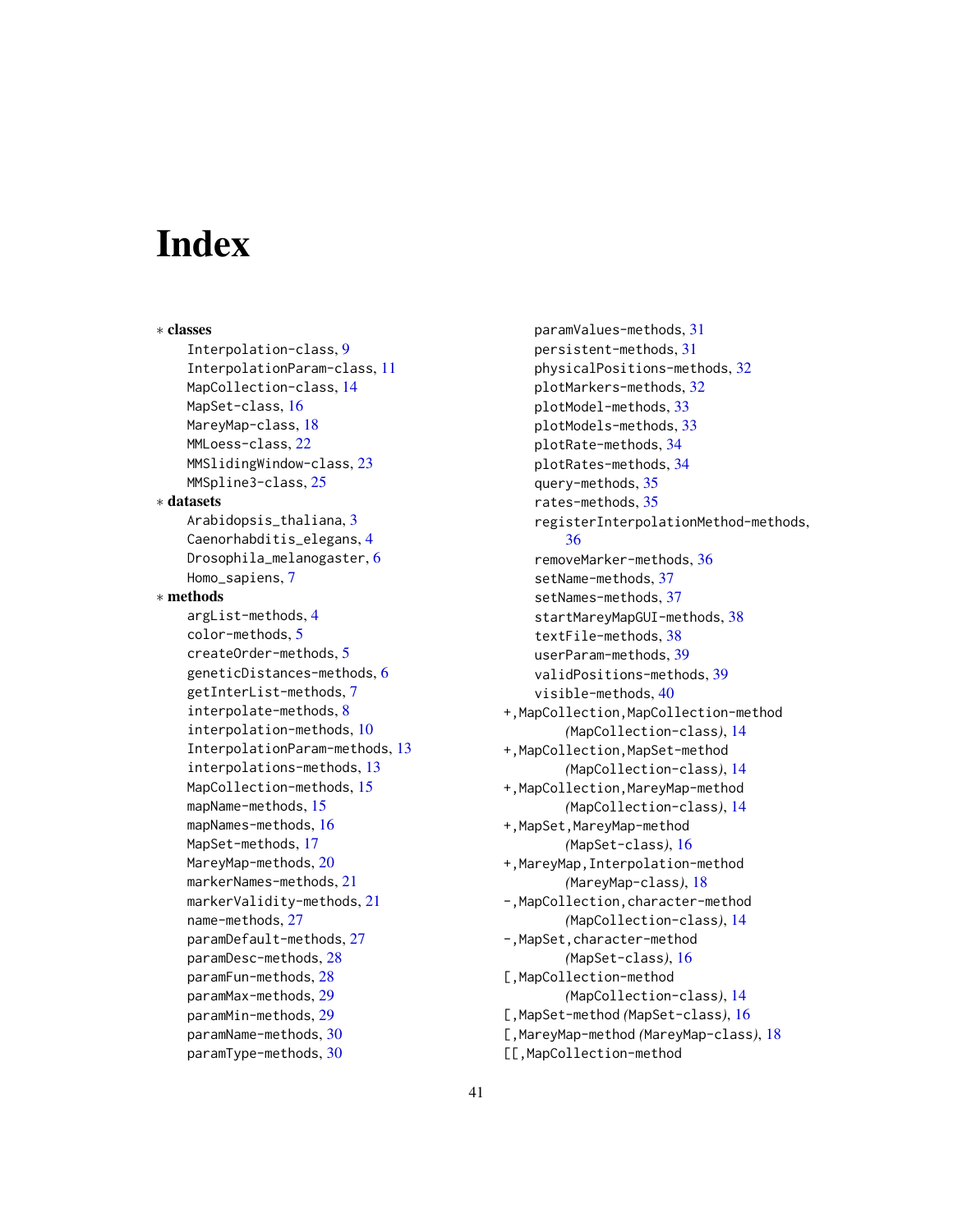*(*MapCollection-class*)*, [14](#page-13-0) [[,MapSet-method *(*MapSet-class*)*, [16](#page-15-0) [[,MareyMap-method *(*MareyMap-class*)*, [18](#page-17-0) [[<-,MapCollection,ANY,ANY,MapSet-method *(*MapCollection-class*)*, [14](#page-13-0) [[<-, MapCollection, ANY, ANY, MareyMap-method *(*MapCollection-class*)*, [14](#page-13-0) [[<-,MapSet,ANY,ANY,MareyMap-method *(*MapSet-class*)*, [16](#page-15-0) [[<-,MareyMap,ANY,ANY,ANY-method *(*MareyMap-class*)*, [18](#page-17-0) [[<-,MareyMap-method *(*MareyMap-class*)*, [18](#page-17-0) \$,MapCollection-method *(*MapCollection-class*)*, [14](#page-13-0) \$,MapSet-method *(*MapSet-class*)*, [16](#page-15-0) Arabidopsis\_thaliana, [3](#page-2-0) argList *(*argList-methods*)*, [4](#page-3-0) argList,Interpolation-method *(*Interpolation-class*)*, [9](#page-8-0) argList-methods, [4](#page-3-0) Caenorhabditis\_elegans, [4](#page-3-0) coerce,data.frame,MareyMap-method *(*MareyMap-class*)*, [18](#page-17-0) coerce,MapCollection,data.frame-method *(*MapCollection-class*)*, [14](#page-13-0) coerce,MapSet,data.frame-method *(*MapSet-class*)*, [16](#page-15-0) coerce, MareyMap, data.frame-method *(*MareyMap-class*)*, [18](#page-17-0) coerce,MareyMap,NULL-method *(*MareyMap-class*)*, [18](#page-17-0) color *(*color-methods*)*, [5](#page-4-0) color,Interpolation-method *(*Interpolation-class*)*, [9](#page-8-0) color-methods, [5](#page-4-0) color<- *(*color-methods*)*, [5](#page-4-0) color<-,Interpolation-method *(*Interpolation-class*)*, [9](#page-8-0) color<--methods *(*color-methods*)*, [5](#page-4-0) createOrder *(*createOrder-methods*)*, [5](#page-4-0) createOrder,MMLoess-method *(*MMLoess-class*)*, [22](#page-21-0) createOrder,MMSlidingWindow-method *(*MMSlidingWindow-class*)*, [23](#page-22-0) createOrder,MMSpline3-method *(*MMSpline3-class*)*, [25](#page-24-0)

```
createOrder-methods, 5
degree (MMLoess-class), 22
degree,MMLoess-method (MMLoess-class),
        22
degree<- (MMLoess-class), 22
degree<-,MMLoess-method
        (MMLoess-class), 22
df (MMSpline3-class), 25
df,MMSpline3-method (MMSpline3-class),
        25
df<- (MMSpline3-class), 25
df<-,MMSpline3,numeric-method
        (MMSpline3-class), 25
Drosophila_melanogaster, 6
gcv (MMSpline3-class), 25
gcv,MMSpline3-method (MMSpline3-class),
        25
gcv<- (MMSpline3-class), 25
gcv<-,MMSpline3,logical-method
        (MMSpline3-class), 25
geneticDistances
        (geneticDistances-methods), 6
geneticDistances,MareyMap-method
        (MareyMap-class), 18
geneticDistances-methods, 6
geneticDistances<-
        (geneticDistances-methods), 6
geneticDistances<-,MareyMap-method
        (MareyMap-class), 18
geneticDistances<--methods
        (geneticDistances-methods), 6
getInterList (getInterList-methods), 7
getInterList,missing-method
        (getInterList-methods), 7
getInterList-methods, 7
Homo_sapiens, 7
Homo_sapiens_female (Homo_sapiens), 7
Homo_sapiens_male (Homo_sapiens), 7
Homo_sapiens_mean (Homo_sapiens), 7
interpolate (interpolate-methods), 8
```
interpolate,Interpolation,MareyMap-method *(*Interpolation-class*)*, [9](#page-8-0) interpolate,MMLoess,MareyMap-method *(*MMLoess-class*)*, [22](#page-21-0) interpolate,MMSlidingWindow,MareyMap-method *(*MMSlidingWindow-class*)*, [23](#page-22-0)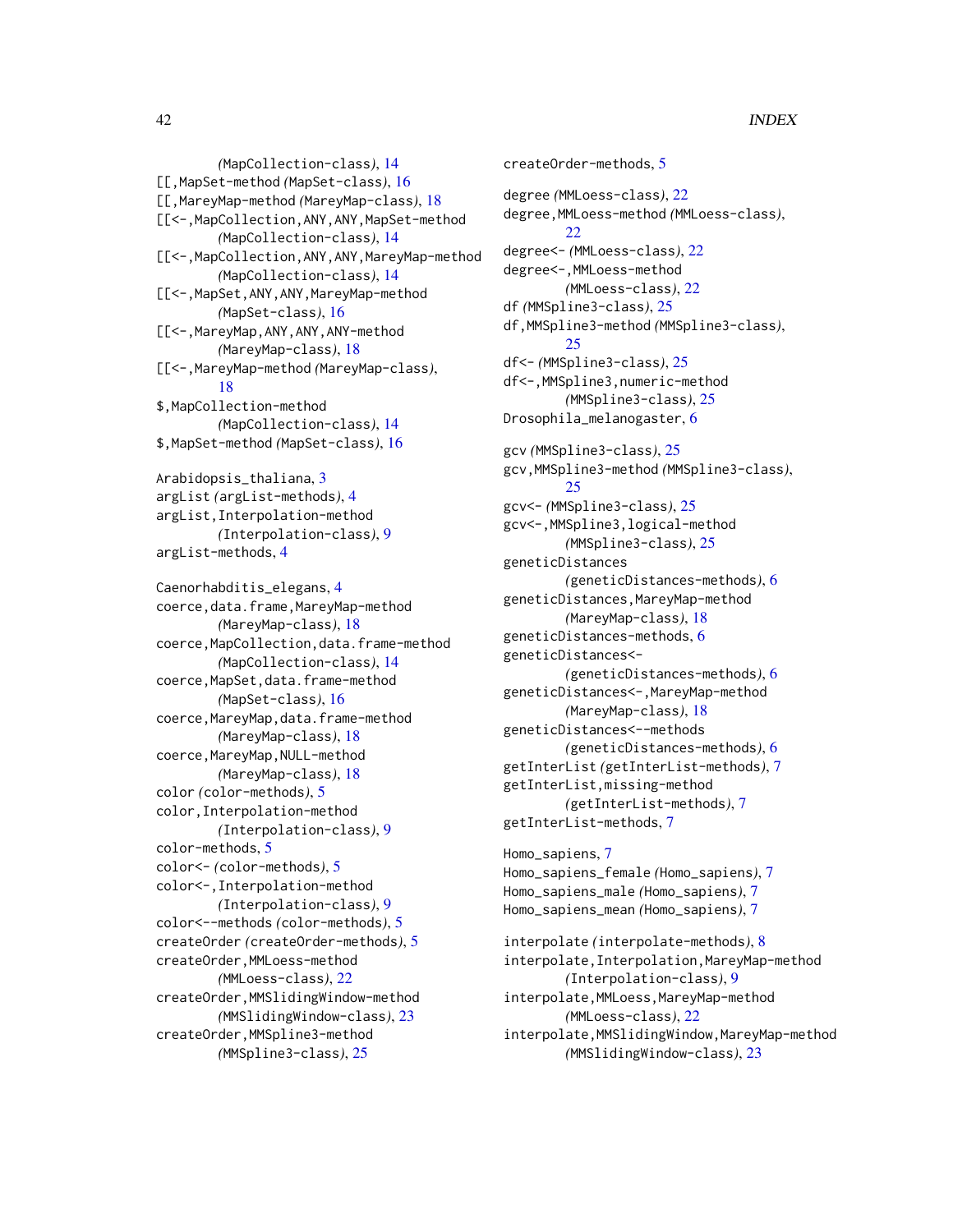#### $I<sub>N</sub>$  and  $I<sub>3</sub>$  and  $I<sub>43</sub>$

interpolate,MMSpline3,MareyMap-method *(*MMSpline3-class*)*, [25](#page-24-0) interpolate-methods, [8](#page-7-0) Interpolation, *[27](#page-26-0)*, *[31](#page-30-0)*, *[34–](#page-33-0)[36](#page-35-0)*, *[39](#page-38-0)* Interpolation *(*Interpolation-class*)*, [9](#page-8-0) interpolation, *[5](#page-4-0)* interpolation *(*interpolation-methods*)*, [10](#page-9-0) interpolation, MareyMap, character-method *(*MareyMap-class*)*, [18](#page-17-0) Interpolation-class, [9](#page-8-0) interpolation-methods, [10](#page-9-0) interpolation<- *(*interpolation-methods*)*, [10](#page-9-0) interpolation<-,MareyMap,character,Interpolat $\mathsf{u}$ a $\mathsf{ggg}$ e $\mathsf{t}$ b<code>e</code>aracter-method *(*MareyMap-class*)*, [18](#page-17-0) interpolation<--methods *(*interpolation-methods*)*, [10](#page-9-0) InterpolationParam, *[27–](#page-26-0)[31](#page-30-0)* InterpolationParam *(*InterpolationParam-class*)*, [11](#page-10-0) InterpolationParam,missing-method *(*InterpolationParam-methods*)*, [13](#page-12-0) InterpolationParam-class, [11](#page-10-0) InterpolationParam-methods, [13](#page-12-0) interpolations *(*interpolations-methods*)*, [13](#page-12-0) interpolations,MareyMap-method *(*MareyMap-class*)*, [18](#page-17-0) interpolations-methods, [13](#page-12-0) interpolations<- *(*interpolations-methods*)*, [13](#page-12-0) interpolations<-,MareyMap-method *(*MareyMap-class*)*, [18](#page-17-0) interpolations<--methods *(*interpolations-methods*)*, [13](#page-12-0)

length,MapCollection-method *(*MapCollection-class*)*, [14](#page-13-0) length,MapSet-method *(*MapSet-class*)*, [16](#page-15-0) loess, *[22,](#page-21-0) [23](#page-22-0)*

MapCollection, *[15](#page-14-0)*, *[37,](#page-36-0) [38](#page-37-0)* MapCollection *(*MapCollection-class*)*, [14](#page-13-0) MapCollection,missing-method *(*MapCollection-class*)*, [14](#page-13-0) MapCollection-class, [14](#page-13-0) MapCollection-methods, [15](#page-14-0)

mapName *(*mapName-methods*)*, [15](#page-14-0) mapName, MareyMap-method *(*MareyMap-class*)*, [18](#page-17-0) mapName-methods, [15](#page-14-0) mapName<- *(*mapName-methods*)*, [15](#page-14-0) mapName<-,MareyMap-method *(*MareyMap-class*)*, [18](#page-17-0) mapName<--methods *(*mapName-methods*)*, [15](#page-14-0) mapNames *(*mapNames-methods*)*, [16](#page-15-0) mapNames,MapSet-method *(*MapSet-class*)*, [16](#page-15-0) mapNames-methods, [16](#page-15-0) MapSet, *[16,](#page-15-0) [17](#page-16-0)*, *[37,](#page-36-0) [38](#page-37-0)* MapSet *(*MapSet-class*)*, [16](#page-15-0) *(*MapSet-methods*)*, [17](#page-16-0) MapSet-class, [16](#page-15-0) MapSet-methods, [17](#page-16-0) MareyMap, *[13](#page-12-0)*, *[21](#page-20-0)*, *[32](#page-31-0)[–34](#page-33-0)*, *[37,](#page-36-0) [38](#page-37-0)* MareyMap *(*MareyMap-class*)*, [18](#page-17-0) MareyMap,data.frame,ANY,ANY,ANY-method *(*MareyMap-class*)*, [18](#page-17-0) MareyMap, missing, missing, missing, missing-method *(*MareyMap-methods*)*, [20](#page-19-0) MareyMap-class, [18](#page-17-0) MareyMap-methods, [20](#page-19-0) markerNames *(*markerNames-methods*)*, [21](#page-20-0) markerNames, MareyMap-method *(*MareyMap-class*)*, [18](#page-17-0) markerNames-methods, [21](#page-20-0) markerNames<- *(*markerNames-methods*)*, [21](#page-20-0) markerNames<-,MareyMap-method *(*MareyMap-class*)*, [18](#page-17-0) markerNames<--methods *(*markerNames-methods*)*, [21](#page-20-0) markerValidity *(*markerValidity-methods*)*, [21](#page-20-0) markerValidity,MareyMap-method *(*MareyMap-class*)*, [18](#page-17-0) markerValidity-methods, [21](#page-20-0) markerValidity<- *(*markerValidity-methods*)*, [21](#page-20-0) markerValidity<-,MareyMap-method *(*MareyMap-class*)*, [18](#page-17-0) markerValidity<--methods *(*markerValidity-methods*)*, [21](#page-20-0) MMLoess *(*MMLoess-class*)*, [22](#page-21-0) MMLoess,missing-method *(*MMLoess-class*)*,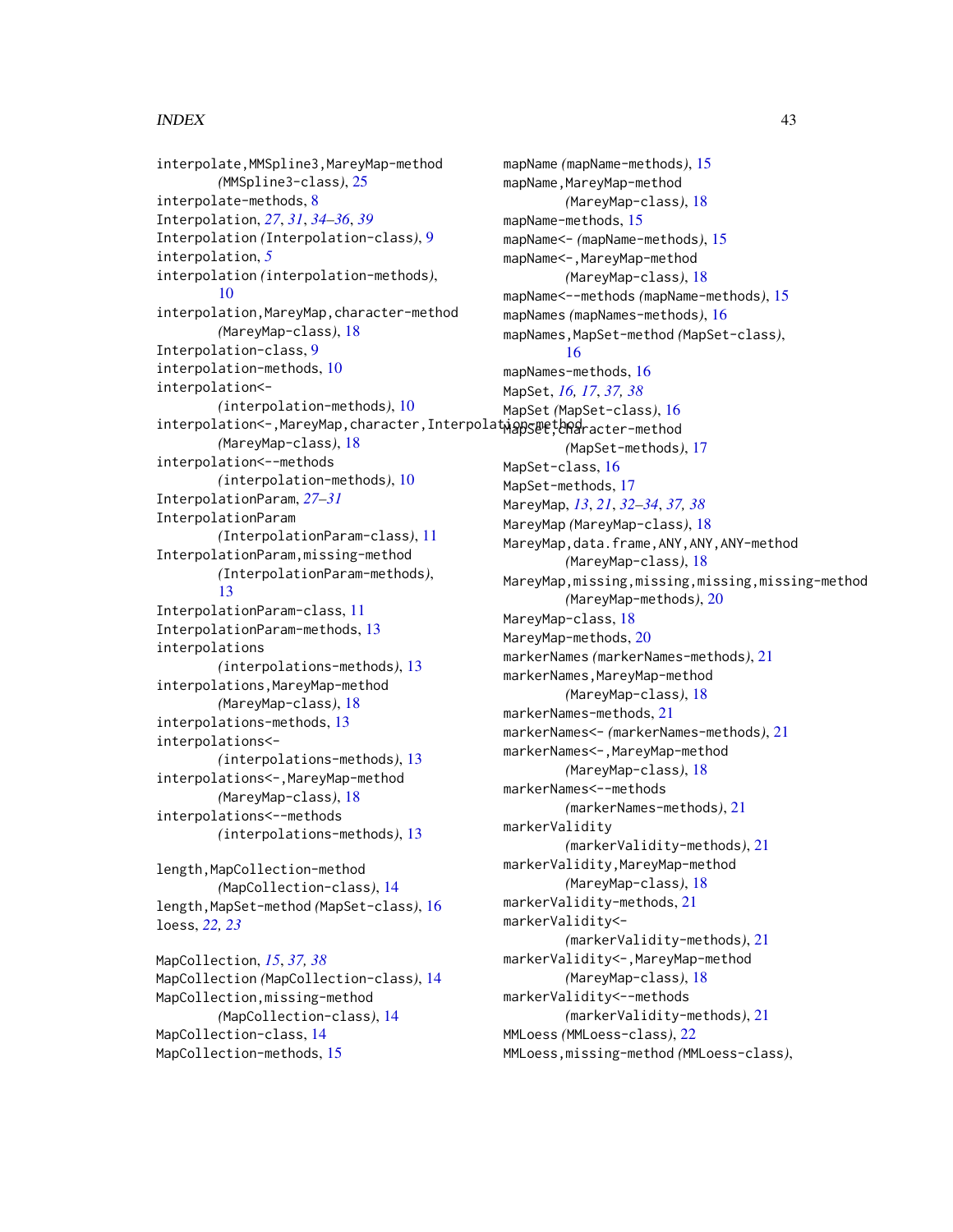#### 44 INDEX

# [22](#page-21-0)

MMLoess-class, [22](#page-21-0) MMLoess-methods *(*MMLoess-class*)*, [22](#page-21-0) MMSlidingWindow *(*MMSlidingWindow-class*)*, [23](#page-22-0) MMSlidingWindow,missing-method *(*MMSlidingWindow-class*)*, [23](#page-22-0) MMSlidingWindow-class, [23](#page-22-0) MMSlidingWindow-methods *(*MMSlidingWindow-class*)*, [23](#page-22-0) MMSpline3, *[25](#page-24-0)* MMSpline3 *(*MMSpline3-class*)*, [25](#page-24-0) MMSpline3,missing-method *(*MMSpline3-class*)*, [25](#page-24-0) MMSpline3-class, [25](#page-24-0) MMSpline3-methods *(*MMSpline3-class*)*, [25](#page-24-0) name *(*name-methods*)*, [27](#page-26-0) name,Interpolation-method *(*Interpolation-class*)*, [9](#page-8-0) name-methods, [27](#page-26-0) name<- *(*name-methods*)*, [27](#page-26-0) name<-,Interpolation-method *(*Interpolation-class*)*, [9](#page-8-0) name<--methods *(*name-methods*)*, [27](#page-26-0) paramDefault *(*paramDefault-methods*)*, [27](#page-26-0) paramDefault,InterpolationParam-method *(*InterpolationParam-class*)*, [11](#page-10-0) paramDefault-methods, [27](#page-26-0) paramDefault<- *(*paramDefault-methods*)*, [27](#page-26-0) paramDefault<-,InterpolationParam-method *(*InterpolationParam-class*)*, [11](#page-10-0) paramDefault<--methods *(*paramDefault-methods*)*, [27](#page-26-0) paramDesc *(*paramDesc-methods*)*, [28](#page-27-0) paramDesc,InterpolationParam-method *(*InterpolationParam-class*)*, [11](#page-10-0) paramDesc-methods, [28](#page-27-0) paramDesc<- *(*paramDesc-methods*)*, [28](#page-27-0) paramDesc<-,InterpolationParam,character-method *(*InterpolationParam-class*)*, [11](#page-10-0) paramDesc<--methods *(*paramDesc-methods*)*, [28](#page-27-0) paramFun *(*paramFun-methods*)*, [28](#page-27-0) paramFun,InterpolationParam-method *(*InterpolationParam-class*)*, [11](#page-10-0) paramFun-methods, [28](#page-27-0)

paramFun<- *(*paramFun-methods*)*, [28](#page-27-0) paramFun<-,InterpolationParam,character-method *(*InterpolationParam-class*)*, [11](#page-10-0) paramFun<--methods *(*paramFun-methods*)*, [28](#page-27-0) paramMax *(*paramMax-methods*)*, [29](#page-28-0) paramMax,InterpolationParam-method *(*InterpolationParam-class*)*, [11](#page-10-0) paramMax-methods, [29](#page-28-0) paramMax<- *(*paramMax-methods*)*, [29](#page-28-0) paramMax<-,InterpolationParam-method *(*InterpolationParam-class*)*, [11](#page-10-0) paramMax<--methods *(*paramMax-methods*)*, [29](#page-28-0) paramMin *(*paramMin-methods*)*, [29](#page-28-0) paramMin,InterpolationParam-method *(*InterpolationParam-class*)*, [11](#page-10-0) paramMin-methods, [29](#page-28-0) paramMin<- *(*paramMin-methods*)*, [29](#page-28-0) paramMin<-,InterpolationParam-method *(*InterpolationParam-class*)*, [11](#page-10-0) paramMin<--methods *(*paramMin-methods*)*, [29](#page-28-0) paramName *(*paramName-methods*)*, [30](#page-29-0) paramName,InterpolationParam-method *(*InterpolationParam-class*)*, [11](#page-10-0) paramName-methods, [30](#page-29-0) paramName<- *(*paramName-methods*)*, [30](#page-29-0) paramName<-,InterpolationParam,character-method *(*InterpolationParam-class*)*, [11](#page-10-0) paramName<--methods *(*paramName-methods*)*, [30](#page-29-0) paramType *(*paramType-methods*)*, [30](#page-29-0) paramType,InterpolationParam-method *(*InterpolationParam-class*)*, [11](#page-10-0) paramType-methods, [30](#page-29-0) paramType<- *(*paramType-methods*)*, [30](#page-29-0) paramType<-,InterpolationParam,character-method *(*InterpolationParam-class*)*, [11](#page-10-0) paramType<--methods *(*paramType-methods*)*, [30](#page-29-0) paramValues *(*paramValues-methods*)*, [31](#page-30-0) paramValues,InterpolationParam-method *(*InterpolationParam-class*)*, [11](#page-10-0) paramValues-methods, [31](#page-30-0) paramValues<- *(*paramValues-methods*)*, [31](#page-30-0) paramValues<-,InterpolationParam,vector-method *(*InterpolationParam-class*)*, [11](#page-10-0)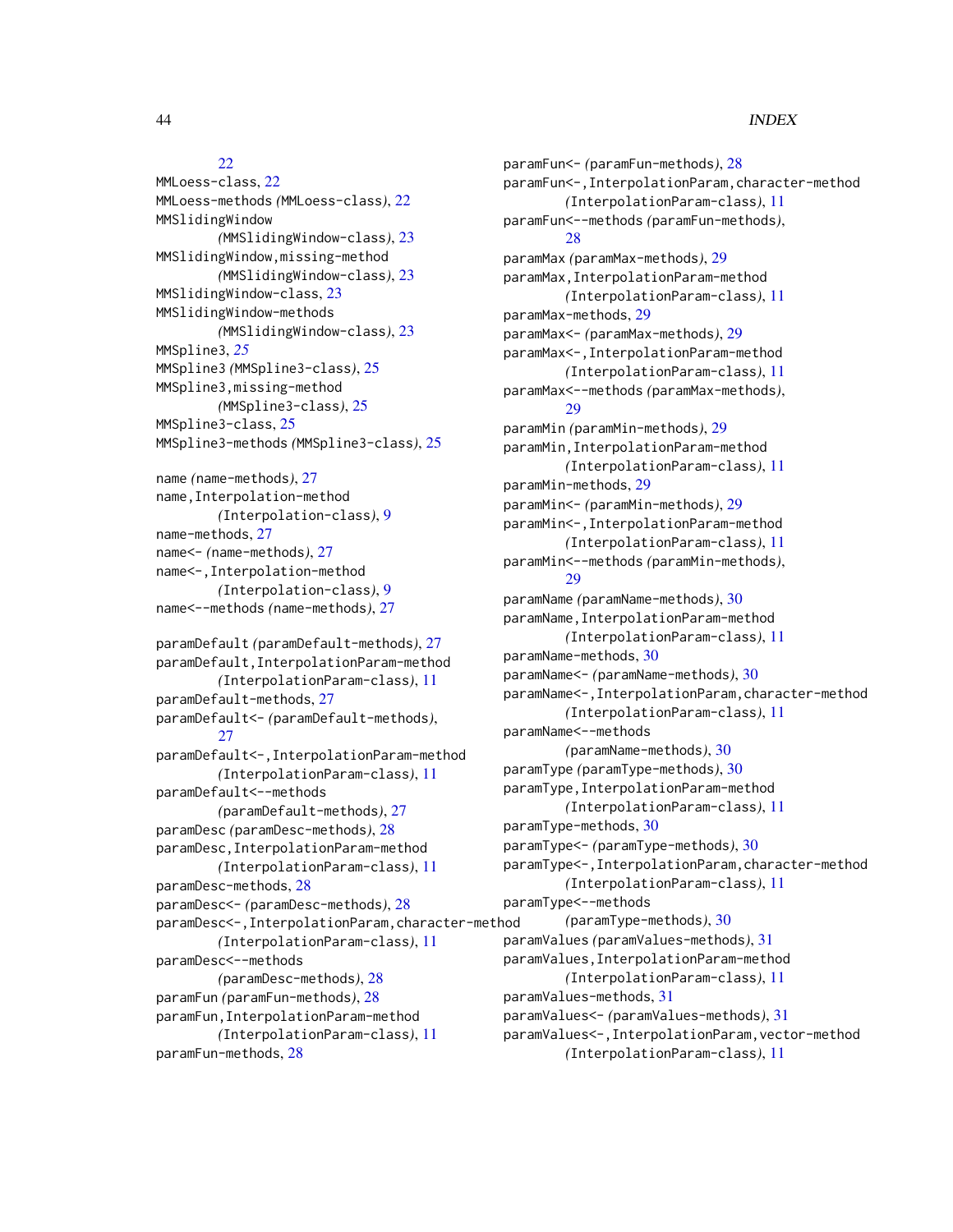#### INDEX 45

paramValues<--methods *(*paramValues-methods*)*, [31](#page-30-0) persistent *(*persistent-methods*)*, [31](#page-30-0) persistent,Interpolation-method *(*Interpolation-class*)*, [9](#page-8-0) persistent-methods, [31](#page-30-0) persistent<- *(*persistent-methods*)*, [31](#page-30-0) persistent<-,Interpolation-method *(*Interpolation-class*)*, [9](#page-8-0) persistent<--methods *(*persistent-methods*)*, [31](#page-30-0) physicalPositions *(*physicalPositions-methods*)*, [32](#page-31-0) physicalPositions,MareyMap-method *(*MareyMap-class*)*, [18](#page-17-0) physicalPositions-methods, [32](#page-31-0) physicalPositions<- *(*physicalPositions-methods*)*, [32](#page-31-0) physicalPositions<-,MareyMap-method *(*MareyMap-class*)*, [18](#page-17-0) physicalPositions<--methods *(*physicalPositions-methods*)*, [32](#page-31-0) plot,MareyMap,Interpolation-method *(*Interpolation-class*)*, [9](#page-8-0) plot, MareyMap, missing-method *(*MareyMap-class*)*, [18](#page-17-0) plot, MareyMap, MMLoess-method *(*MMLoess-class*)*, [22](#page-21-0) plot,MareyMap,MMSlidingWindow-method *(*MMSlidingWindow-class*)*, [23](#page-22-0) plot, MareyMap, MMSpline3-method *(*MMSpline3-class*)*, [25](#page-24-0) plotMarkers *(*plotMarkers-methods*)*, [32](#page-31-0) plotMarkers,MareyMap-method *(*MareyMap-class*)*, [18](#page-17-0) plotMarkers-methods, [32](#page-31-0) plotModel *(*plotModel-methods*)*, [33](#page-32-0) plotModel,Interpolation-method *(*Interpolation-class*)*, [9](#page-8-0) plotModel,MMLoess-method *(*MMLoess-class*)*, [22](#page-21-0) plotModel,MMSlidingWindow-method *(*MMSlidingWindow-class*)*, [23](#page-22-0) plotModel,MMSpline3-method *(*MMSpline3-class*)*, [25](#page-24-0) plotModel-methods, [33](#page-32-0) plotModels *(*plotModels-methods*)*, [33](#page-32-0) plotModels,MareyMap-method

*(*MareyMap-class*)*, [18](#page-17-0) plotModels-methods, [33](#page-32-0) plotRate *(*plotRate-methods*)*, [34](#page-33-0) plotRate,Interpolation-method *(*Interpolation-class*)*, [9](#page-8-0) plotRate,MMLoess-method *(*MMLoess-class*)*, [22](#page-21-0) plotRate,MMSlidingWindow-method *(*MMSlidingWindow-class*)*, [23](#page-22-0) plotRate,MMSpline3-method *(*MMSpline3-class*)*, [25](#page-24-0) plotRate-methods, [34](#page-33-0) plotRates *(*plotRates-methods*)*, [34](#page-33-0) plotRates,MareyMap-method *(*MareyMap-class*)*, [18](#page-17-0) plotRates-methods, [34](#page-33-0)

query *(*query-methods*)*, [35](#page-34-0) query,Interpolation,integer-method *(*Interpolation-class*)*, [9](#page-8-0) query,Interpolation,numeric-method *(*Interpolation-class*)*, [9](#page-8-0) query,MareyMap,numeric-method *(*MareyMap-class*)*, [18](#page-17-0) query,MMLoess,numeric-method *(*MMLoess-class*)*, [22](#page-21-0) query,MMSlidingWindow,numeric-method *(*MMSlidingWindow-class*)*, [23](#page-22-0) query,MMSpline3,numeric-method *(*MMSpline3-class*)*, [25](#page-24-0) query-methods, [35](#page-34-0)

rates *(*rates-methods*)*, [35](#page-34-0) rates,Interpolation-method *(*Interpolation-class*)*, [9](#page-8-0) rates-methods, [35](#page-34-0) rates<- *(*rates-methods*)*, [35](#page-34-0) rates<-,Interpolation-method *(*Interpolation-class*)*, [9](#page-8-0) rates<--methods *(*rates-methods*)*, [35](#page-34-0) registerInterpolationMethod *(*registerInterpolationMethod-methods*)*, [36](#page-35-0) registerInterpolationMethod,character,character-method *(*registerInterpolationMethod-methods*)*, [36](#page-35-0) registerInterpolationMethod-methods, [36](#page-35-0) removeMarker *(*removeMarker-methods*)*, [36](#page-35-0)